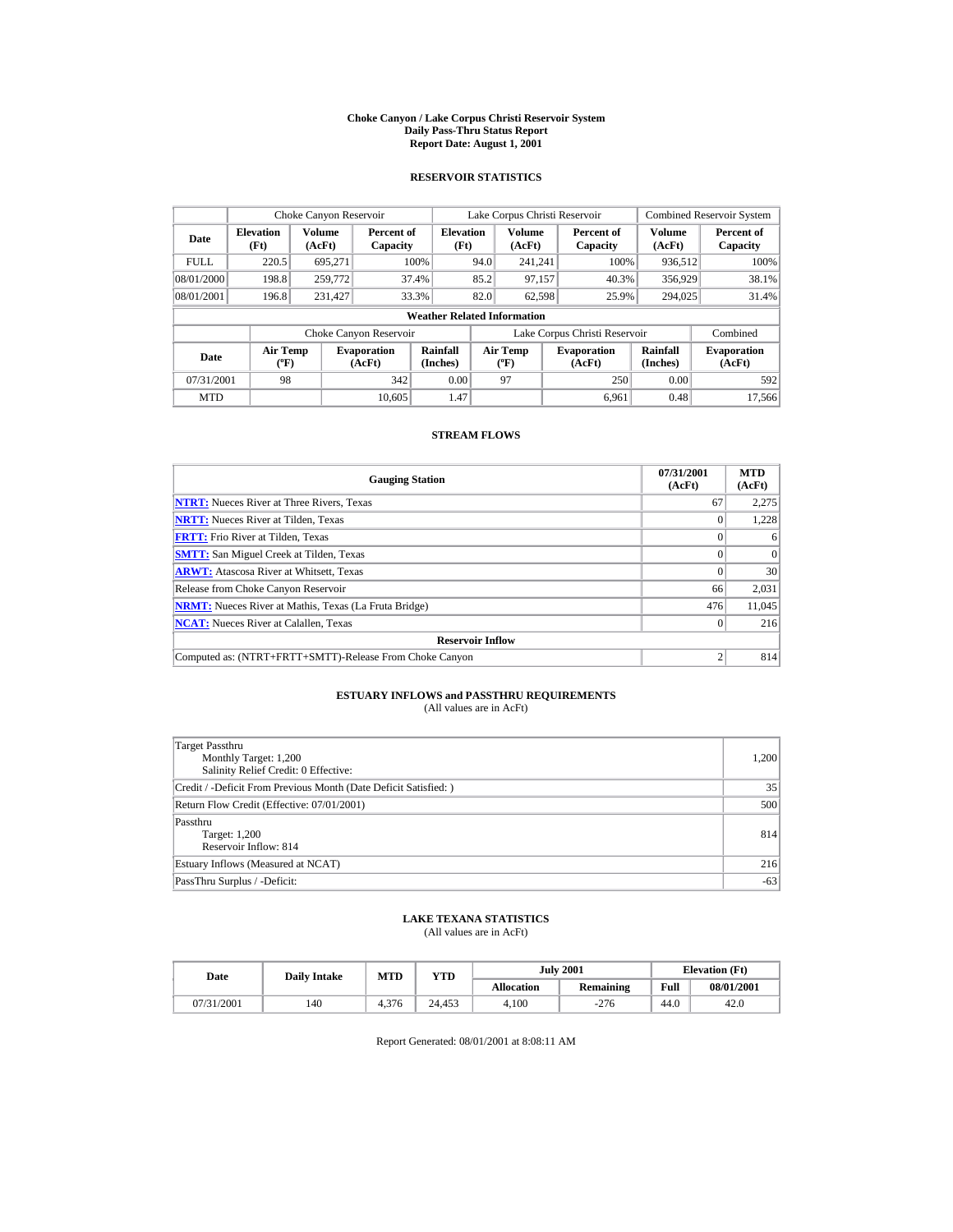#### **Choke Canyon / Lake Corpus Christi Reservoir System Daily Pass-Thru Status Report Report Date: August 2, 2001**

## **RESERVOIR STATISTICS**

|            | Choke Canyon Reservoir               |                         |                              |                                    |      | Lake Corpus Christi Reservoir     |                               |                         | <b>Combined Reservoir System</b> |
|------------|--------------------------------------|-------------------------|------------------------------|------------------------------------|------|-----------------------------------|-------------------------------|-------------------------|----------------------------------|
| Date       | <b>Elevation</b><br>(Ft)             | <b>Volume</b><br>(AcFt) | Percent of<br>Capacity       | <b>Elevation</b><br>(Ft)           |      | <b>Volume</b><br>(AcFt)           | Percent of<br>Capacity        | <b>Volume</b><br>(AcFt) | Percent of<br>Capacity           |
| FULL.      | 220.5                                | 695.271                 |                              | 100%                               | 94.0 | 241.241                           | 100%                          | 936,512                 | 100%                             |
| 08/02/2000 | 198.8                                | 259.483                 |                              | 37.3%                              | 85.1 | 96,519                            | 40.0%                         | 356,002                 | 38.0%                            |
| 08/02/2001 | 196.8                                | 231.027                 |                              | 33.2%                              | 81.9 | 62,256                            | 25.8%                         | 293,283                 | 31.3%                            |
|            |                                      |                         |                              | <b>Weather Related Information</b> |      |                                   |                               |                         |                                  |
|            |                                      |                         | Choke Canyon Reservoir       |                                    |      |                                   | Lake Corpus Christi Reservoir |                         | Combined                         |
| Date       | Air Temp<br>$({}^{\circ}\mathrm{F})$ |                         | <b>Evaporation</b><br>(AcFt) | Rainfall<br>(Inches)               |      | Air Temp<br>$({}^{\circ}{\rm F})$ | <b>Evaporation</b><br>(AcFt)  | Rainfall<br>(Inches)    | <b>Evaporation</b><br>(AcFt)     |
| 08/01/2001 | 101                                  |                         | 365                          | 0.00                               |      | 99                                | 224                           | 0.00                    | 589                              |
| <b>MTD</b> |                                      |                         | 365                          | 0.00                               |      |                                   | 224                           | 0.00                    | 589                              |

## **STREAM FLOWS**

| <b>Gauging Station</b>                                       | 08/01/2001<br>(AcFt) | <b>MTD</b><br>(AcFt) |
|--------------------------------------------------------------|----------------------|----------------------|
| <b>NTRT:</b> Nueces River at Three Rivers, Texas             | 67                   | 67                   |
| <b>NRTT:</b> Nueces River at Tilden, Texas                   |                      | $\Omega$             |
| <b>FRTT:</b> Frio River at Tilden, Texas                     |                      |                      |
| <b>SMTT:</b> San Miguel Creek at Tilden, Texas               |                      | $\Omega$             |
| <b>ARWT:</b> Atascosa River at Whitsett, Texas               |                      | $\Omega$             |
| Release from Choke Canyon Reservoir                          | 66                   | 66                   |
| <b>NRMT:</b> Nueces River at Mathis, Texas (La Fruta Bridge) | 478                  | 478                  |
| <b>NCAT:</b> Nueces River at Calallen, Texas                 |                      | $\Omega$             |
| <b>Reservoir Inflow</b>                                      |                      |                      |
| Computed as: (NTRT+FRTT+SMTT)-Release From Choke Canyon      |                      | 3                    |

# **ESTUARY INFLOWS and PASSTHRU REQUIREMENTS**<br>(All values are in AcFt)

| Target Passthru<br>Monthly Target: 1,200<br>Salinity Relief Credit: 0 Effective: | 1,200     |
|----------------------------------------------------------------------------------|-----------|
| Credit / -Deficit From Previous Month (Date Deficit Satisfied:)                  | $-63$     |
| Return Flow Credit (Effective: )                                                 | $\vert$ 0 |
| Passthru<br>Target: 1,200<br>Reservoir Inflow: 3                                 | $\vert$ 3 |
| Estuary Inflows (Measured at NCAT)                                               | $\vert$ 0 |
| PassThru Surplus / -Deficit:                                                     | $-66$     |

## **LAKE TEXANA STATISTICS**

(All values are in AcFt)

| Date       | <b>Daily Intake</b> | MTD | <b>August 2001</b><br>YTD |                   |                  |      | <b>Elevation</b> (Ft) |
|------------|---------------------|-----|---------------------------|-------------------|------------------|------|-----------------------|
|            |                     |     |                           | <b>Allocation</b> | <b>Remaining</b> | Full | 08/02/2001            |
| 08/01/2001 | 139                 | 139 | 24.592                    | 4.100             | 3.961            | 44.0 | 42.0                  |

Report Generated: 08/02/2001 at 8:18:13 AM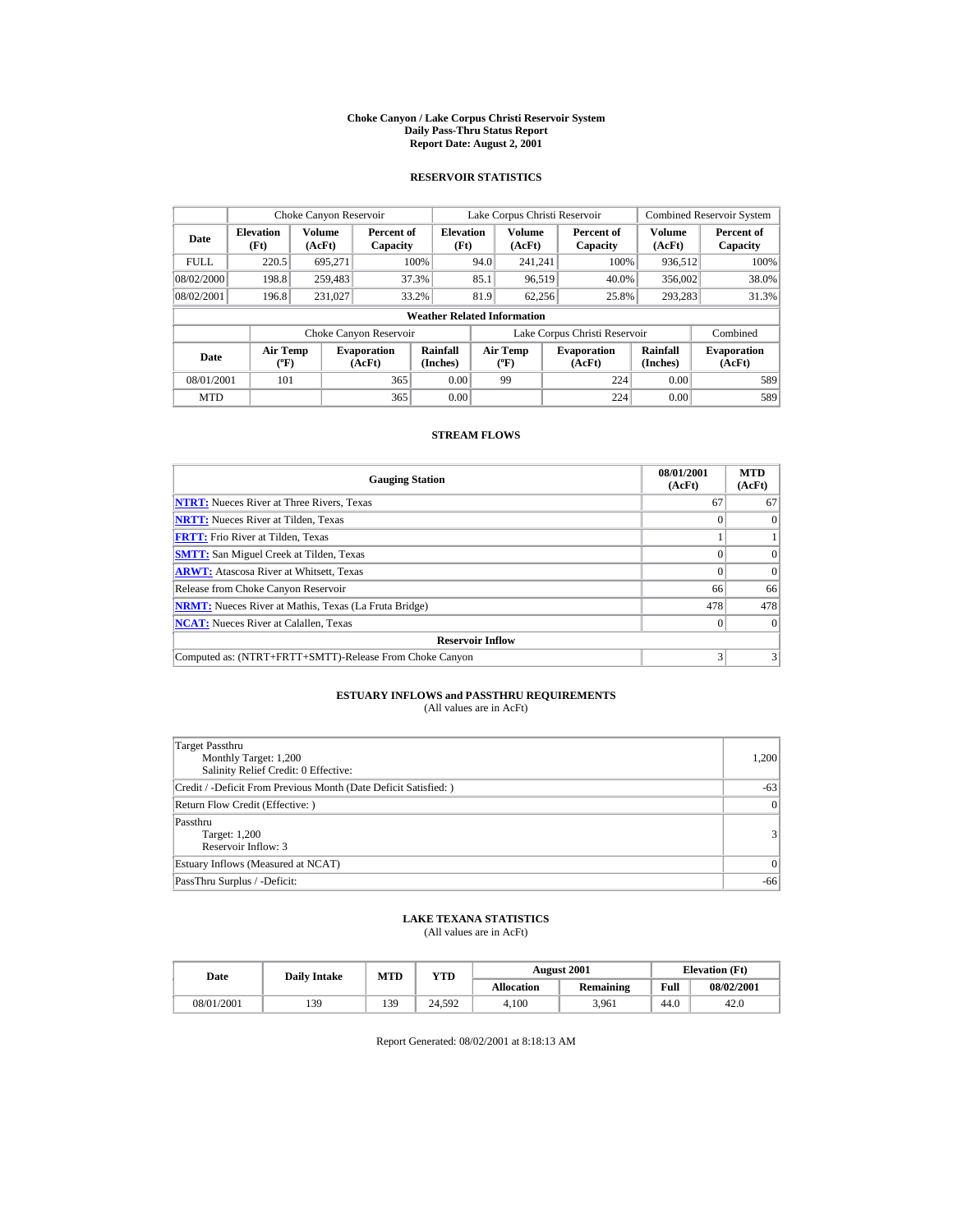#### **Choke Canyon / Lake Corpus Christi Reservoir System Daily Pass-Thru Status Report Report Date: August 3, 2001**

## **RESERVOIR STATISTICS**

|                                                     | Choke Canyon Reservoir   |                              |                        |                                    |                                          | Lake Corpus Christi Reservoir |                               |                              | <b>Combined Reservoir System</b> |
|-----------------------------------------------------|--------------------------|------------------------------|------------------------|------------------------------------|------------------------------------------|-------------------------------|-------------------------------|------------------------------|----------------------------------|
| Date                                                | <b>Elevation</b><br>(Ft) | Volume<br>(AcFt)             | Percent of<br>Capacity | <b>Elevation</b><br>(Ft)           |                                          | <b>Volume</b><br>(AcFt)       | Percent of<br>Capacity        | <b>Volume</b><br>(AcFt)      | Percent of<br>Capacity           |
| <b>FULL</b>                                         | 220.5                    | 695,271                      |                        | 100%                               | 94.0                                     | 241.241                       | 100%                          | 936.512                      | 100%                             |
| 08/03/2000                                          | 198.8                    | 259,050                      |                        | 37.3%                              | 85.1                                     | 95.759                        | 39.7%                         | 354,809                      | 37.9%                            |
| 08/03/2001                                          | 196.8                    | 231.160                      |                        | 33.2%                              | 81.9                                     | 62,170                        | 25.8%                         | 293,330                      | 31.3%                            |
|                                                     |                          |                              |                        | <b>Weather Related Information</b> |                                          |                               |                               |                              |                                  |
|                                                     |                          |                              | Choke Canyon Reservoir |                                    |                                          |                               | Lake Corpus Christi Reservoir |                              | Combined                         |
| <b>Air Temp</b><br>Date<br>$({}^{\circ}\mathrm{F})$ |                          | <b>Evaporation</b><br>(AcFt) | Rainfall<br>(Inches)   |                                    | <b>Air Temp</b><br>$({}^{\circ}{\rm F})$ | <b>Evaporation</b><br>(AcFt)  | Rainfall<br>(Inches)          | <b>Evaporation</b><br>(AcFt) |                                  |
| 08/02/2001                                          | 101                      |                              | 295                    | 0.00                               |                                          | 98                            | 164                           | 0.00                         | 459                              |
| <b>MTD</b>                                          |                          |                              | 660                    | 0.00                               |                                          |                               | 388                           | 0.00                         | 1.048                            |

## **STREAM FLOWS**

| <b>Gauging Station</b>                                       | 08/02/2001<br>(AcFt) | <b>MTD</b><br>(AcFt) |
|--------------------------------------------------------------|----------------------|----------------------|
| <b>NTRT:</b> Nueces River at Three Rivers, Texas             | 66                   | 133                  |
| <b>NRTT:</b> Nueces River at Tilden, Texas                   |                      | $\Omega$             |
| <b>FRTT:</b> Frio River at Tilden, Texas                     |                      |                      |
| <b>SMTT:</b> San Miguel Creek at Tilden, Texas               |                      | $\Omega$             |
| <b>ARWT:</b> Atascosa River at Whitsett, Texas               |                      | $\Omega$             |
| Release from Choke Canyon Reservoir                          | 66                   | 131                  |
| <b>NRMT:</b> Nueces River at Mathis, Texas (La Fruta Bridge) | 425                  | 903                  |
| <b>NCAT:</b> Nueces River at Calallen, Texas                 | 16                   | 17                   |
| <b>Reservoir Inflow</b>                                      |                      |                      |
| Computed as: (NTRT+FRTT+SMTT)-Release From Choke Canyon      |                      | 3                    |

# **ESTUARY INFLOWS and PASSTHRU REQUIREMENTS**<br>(All values are in AcFt)

| Target Passthru<br>Monthly Target: 1,200<br>Salinity Relief Credit: 0 Effective: | 1,200           |
|----------------------------------------------------------------------------------|-----------------|
| Credit / -Deficit From Previous Month (Date Deficit Satisfied:)                  | $-63$           |
| Return Flow Credit (Effective: )                                                 | $\vert$ 0       |
| Passthru<br>Target: 1,200<br>Reservoir Inflow: 3                                 | $\vert$ 3       |
| Estuary Inflows (Measured at NCAT)                                               | 17 <sup>1</sup> |
| PassThru Surplus / -Deficit:                                                     | $-49$           |

## **LAKE TEXANA STATISTICS**

(All values are in AcFt)

| Date       | <b>Daily Intake</b> | MTD | <b>August 2001</b><br>YTD |                   |                  |      | <b>Elevation</b> (Ft) |
|------------|---------------------|-----|---------------------------|-------------------|------------------|------|-----------------------|
|            |                     |     |                           | <b>Allocation</b> | <b>Remaining</b> | Full | 08/03/2001            |
| 08/02/2001 | 139                 | 279 | 24.731                    | 4.100             | 3.821            | 44.0 | 41.9                  |

Report Generated: 08/03/2001 at 8:21:17 AM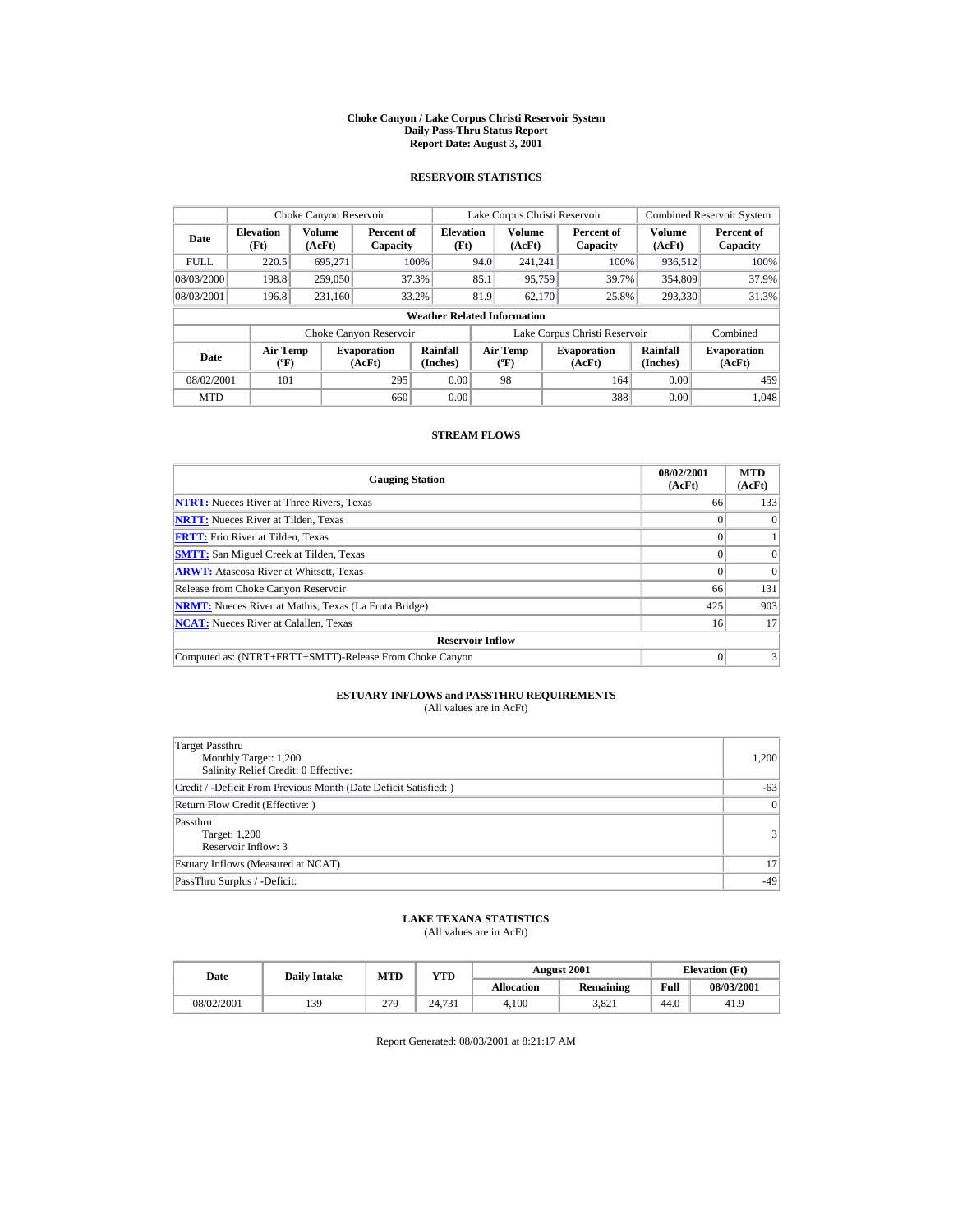#### **Choke Canyon / Lake Corpus Christi Reservoir System Daily Pass-Thru Status Report Report Date: August 4, 2001**

## **RESERVOIR STATISTICS**

|             | Choke Canyon Reservoir                      |                         |                              |                                    |      | Lake Corpus Christi Reservoir        |                               |                         | <b>Combined Reservoir System</b> |
|-------------|---------------------------------------------|-------------------------|------------------------------|------------------------------------|------|--------------------------------------|-------------------------------|-------------------------|----------------------------------|
| Date        | <b>Elevation</b><br>(Ft)                    | <b>Volume</b><br>(AcFt) | Percent of<br>Capacity       | <b>Elevation</b><br>(Ft)           |      | <b>Volume</b><br>(AcFt)              | Percent of<br>Capacity        | <b>Volume</b><br>(AcFt) | Percent of<br>Capacity           |
| <b>FULL</b> | 220.5                                       | 695.271                 |                              | 100%                               | 94.0 | 241.241                              | 100%                          | 936,512                 | 100%                             |
| 08/04/2000  | 198.8                                       | 258,618                 |                              | 37.2%                              | 85.1 | 95,381                               | 39.5%                         | 353,999                 | 37.8%                            |
| 08/04/2001  | 196.7                                       | 230.761                 |                              | 33.2%                              | 81.9 | 61.999                               | 25.7%                         | 292,760                 | 31.3%                            |
|             |                                             |                         |                              | <b>Weather Related Information</b> |      |                                      |                               |                         |                                  |
|             |                                             |                         | Choke Canyon Reservoir       |                                    |      |                                      | Lake Corpus Christi Reservoir |                         | Combined                         |
| Date        | <b>Air Temp</b><br>$({}^{\circ}\mathrm{F})$ |                         | <b>Evaporation</b><br>(AcFt) | Rainfall<br>(Inches)               |      | Air Temp<br>$({}^{\circ}\mathbf{F})$ | <b>Evaporation</b><br>(AcFt)  | Rainfall<br>(Inches)    | <b>Evaporation</b><br>(AcFt)     |
| 08/03/2001  | 94                                          |                         | 240                          | 0.00                               |      | 93                                   | 154                           | 0.12                    | 394                              |
| <b>MTD</b>  |                                             |                         | 900                          | 0.00                               |      |                                      | 542                           | 0.12                    | 1.442                            |

## **STREAM FLOWS**

| <b>Gauging Station</b>                                       | 08/03/2001<br>(AcFt) | <b>MTD</b><br>(AcFt) |
|--------------------------------------------------------------|----------------------|----------------------|
| <b>NTRT:</b> Nueces River at Three Rivers, Texas             | 67                   | 200                  |
| <b>NRTT:</b> Nueces River at Tilden, Texas                   |                      | $\Omega$             |
| <b>FRTT:</b> Frio River at Tilden, Texas                     |                      |                      |
| <b>SMTT:</b> San Miguel Creek at Tilden, Texas               |                      | $\Omega$             |
| <b>ARWT:</b> Atascosa River at Whitsett, Texas               |                      | $\Omega$             |
| Release from Choke Canyon Reservoir                          | 66                   | 197                  |
| <b>NRMT:</b> Nueces River at Mathis, Texas (La Fruta Bridge) | 427                  | 1,330                |
| <b>NCAT:</b> Nueces River at Calallen, Texas                 | 20                   | 36                   |
| <b>Reservoir Inflow</b>                                      |                      |                      |
| Computed as: (NTRT+FRTT+SMTT)-Release From Choke Canyon      |                      | 5                    |

# **ESTUARY INFLOWS and PASSTHRU REQUIREMENTS**<br>(All values are in AcFt)

| Target Passthru<br>Monthly Target: 1,200<br>Salinity Relief Credit: 0 Effective: | 1,200          |
|----------------------------------------------------------------------------------|----------------|
| Credit / -Deficit From Previous Month (Date Deficit Satisfied:)                  | $-63$          |
| Return Flow Credit (Effective: )                                                 | $\vert$ 0      |
| Passthru<br>Target: 1,200<br>Reservoir Inflow: 5                                 | 5 <sup>1</sup> |
| Estuary Inflows (Measured at NCAT)                                               | 36             |
| PassThru Surplus / -Deficit:                                                     | $-32$          |

## **LAKE TEXANA STATISTICS**

(All values are in AcFt)

| Date       | <b>Daily Intake</b> | MTD | YTD    |                   | <b>August 2001</b> |      | <b>Elevation</b> (Ft) |
|------------|---------------------|-----|--------|-------------------|--------------------|------|-----------------------|
|            |                     |     |        | <b>Allocation</b> | <b>Remaining</b>   | Full | 08/04/2001            |
| 08/03/2001 | 139                 | 418 | 24.870 | 4.100             | 3.682              | 44.0 | 41.8                  |

Report Generated: 08/04/2001 at 7:55:51 AM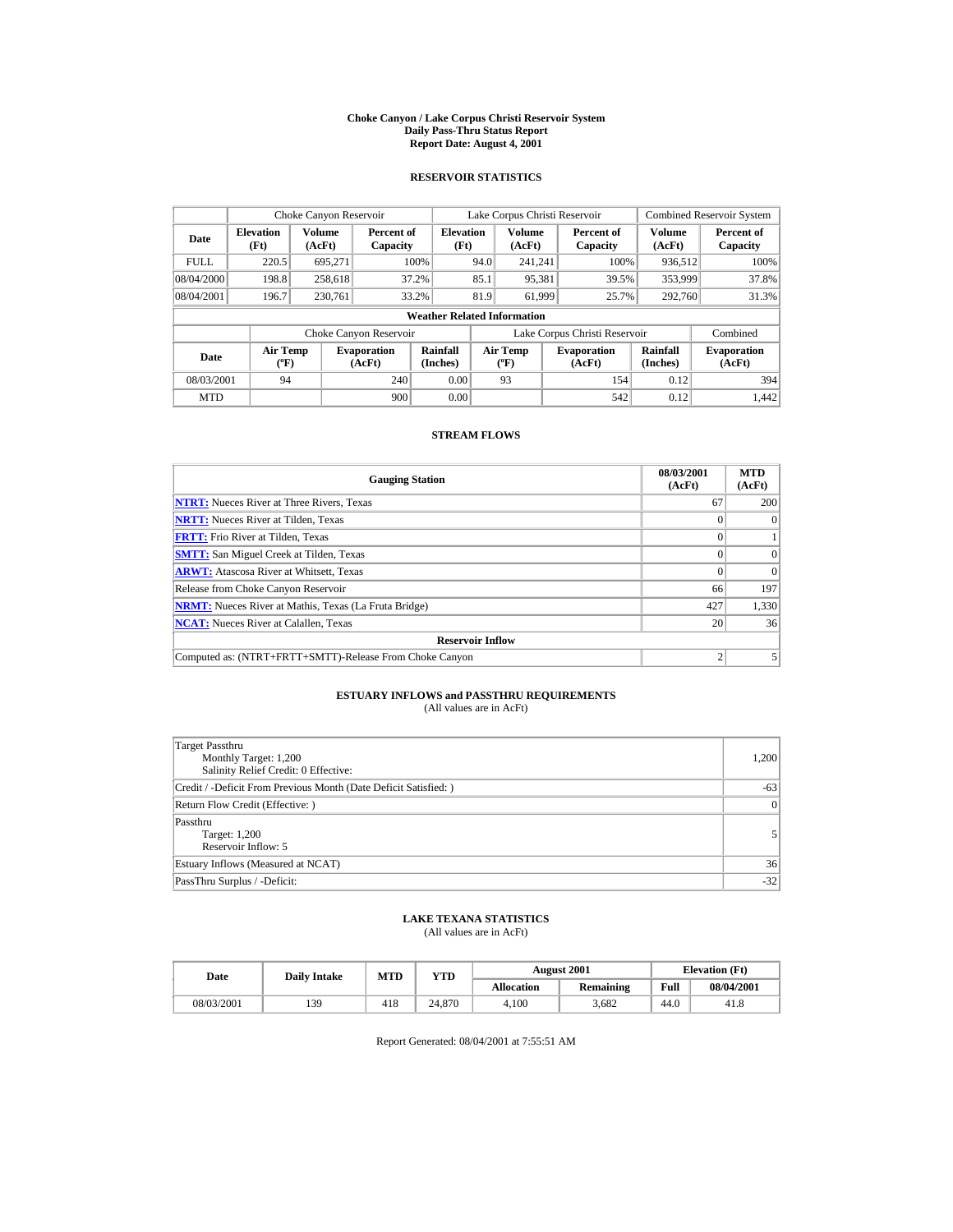#### **Choke Canyon / Lake Corpus Christi Reservoir System Daily Pass-Thru Status Report Report Date: August 5, 2001**

## **RESERVOIR STATISTICS**

|             | Choke Canyon Reservoir               |                         |                              |                                    |      | Lake Corpus Christi Reservoir     |                               |                      | <b>Combined Reservoir System</b> |
|-------------|--------------------------------------|-------------------------|------------------------------|------------------------------------|------|-----------------------------------|-------------------------------|----------------------|----------------------------------|
| Date        | <b>Elevation</b><br>(Ft)             | <b>Volume</b><br>(AcFt) | Percent of<br>Capacity       | <b>Elevation</b><br>(Ft)           |      | <b>Volume</b><br>(AcFt)           | Percent of<br>Capacity        | Volume<br>(AcFt)     | Percent of<br>Capacity           |
| <b>FULL</b> | 220.5                                | 695.271                 |                              | 100%                               | 94.0 | 241.241                           | 100%                          | 936,512              | 100%                             |
| 08/05/2000  | 198.7                                | 258,330                 |                              | 37.2%                              | 85.0 | 95,003                            | 39.4%                         | 353,333              | 37.7%                            |
| 08/05/2001  | 196.7                                | 230,495                 |                              | 33.2%                              | 81.9 | 61,829                            | 25.6%                         | 292,324              | 31.2%                            |
|             |                                      |                         |                              | <b>Weather Related Information</b> |      |                                   |                               |                      |                                  |
|             |                                      |                         | Choke Canyon Reservoir       |                                    |      |                                   | Lake Corpus Christi Reservoir |                      | Combined                         |
| Date        | Air Temp<br>$({}^{\circ}\mathrm{F})$ |                         | <b>Evaporation</b><br>(AcFt) | Rainfall<br>(Inches)               |      | Air Temp<br>$({}^{\circ}{\rm F})$ | <b>Evaporation</b><br>(AcFt)  | Rainfall<br>(Inches) | <b>Evaporation</b><br>(AcFt)     |
| 08/04/2001  | 100                                  |                         | 325                          | 0.00                               |      | 97                                | 189                           | 0.00                 | 514                              |
| <b>MTD</b>  |                                      |                         | 1.225                        | 0.00                               |      |                                   | 731                           | 0.12                 | 1.956                            |

## **STREAM FLOWS**

| <b>Gauging Station</b>                                       | 08/04/2001<br>(AcFt) | <b>MTD</b><br>(AcFt) |
|--------------------------------------------------------------|----------------------|----------------------|
| <b>NTRT:</b> Nueces River at Three Rivers, Texas             | 67                   | 268                  |
| <b>NRTT:</b> Nueces River at Tilden, Texas                   |                      | $\Omega$             |
| <b>FRTT:</b> Frio River at Tilden, Texas                     |                      |                      |
| <b>SMTT:</b> San Miguel Creek at Tilden, Texas               |                      | $\Omega$             |
| <b>ARWT:</b> Atascosa River at Whitsett, Texas               |                      | $\Omega$             |
| Release from Choke Canyon Reservoir                          | 66                   | 262                  |
| <b>NRMT:</b> Nueces River at Mathis, Texas (La Fruta Bridge) | 425                  | 1,755                |
| <b>NCAT:</b> Nueces River at Calallen, Texas                 | 44                   | 80                   |
| <b>Reservoir Inflow</b>                                      |                      |                      |
| Computed as: (NTRT+FRTT+SMTT)-Release From Choke Canyon      |                      |                      |

# **ESTUARY INFLOWS and PASSTHRU REQUIREMENTS**<br>(All values are in AcFt)

| Target Passthru<br>Monthly Target: 1,200<br>Salinity Relief Credit: 0 Effective: | 1,200          |
|----------------------------------------------------------------------------------|----------------|
| Credit / -Deficit From Previous Month (Date Deficit Satisfied: 08/04/2001)       | $-63$          |
| Return Flow Credit (Effective: 08/05/2001)                                       | 500            |
| Passthru<br>Target: 1,200<br>Reservoir Inflow: 7                                 | 7 <sup>1</sup> |
| Estuary Inflows (Measured at NCAT)                                               | 80             |
| PassThru Surplus / -Deficit:                                                     | 0              |

## **LAKE TEXANA STATISTICS**

(All values are in AcFt)

| Date       | <b>Daily Intake</b> | <b>MTD</b> | YTD    |                   | <b>August 2001</b> |      | <b>Elevation</b> (Ft) |
|------------|---------------------|------------|--------|-------------------|--------------------|------|-----------------------|
|            |                     |            |        | <b>Allocation</b> | <b>Remaining</b>   | Full | 08/05/2001            |
| 08/04/2001 | 139                 | 556        | 25,009 | 4.100             | 3.544              | 44.0 | 41.8                  |

Report Generated: 08/05/2001 at 7:53:55 AM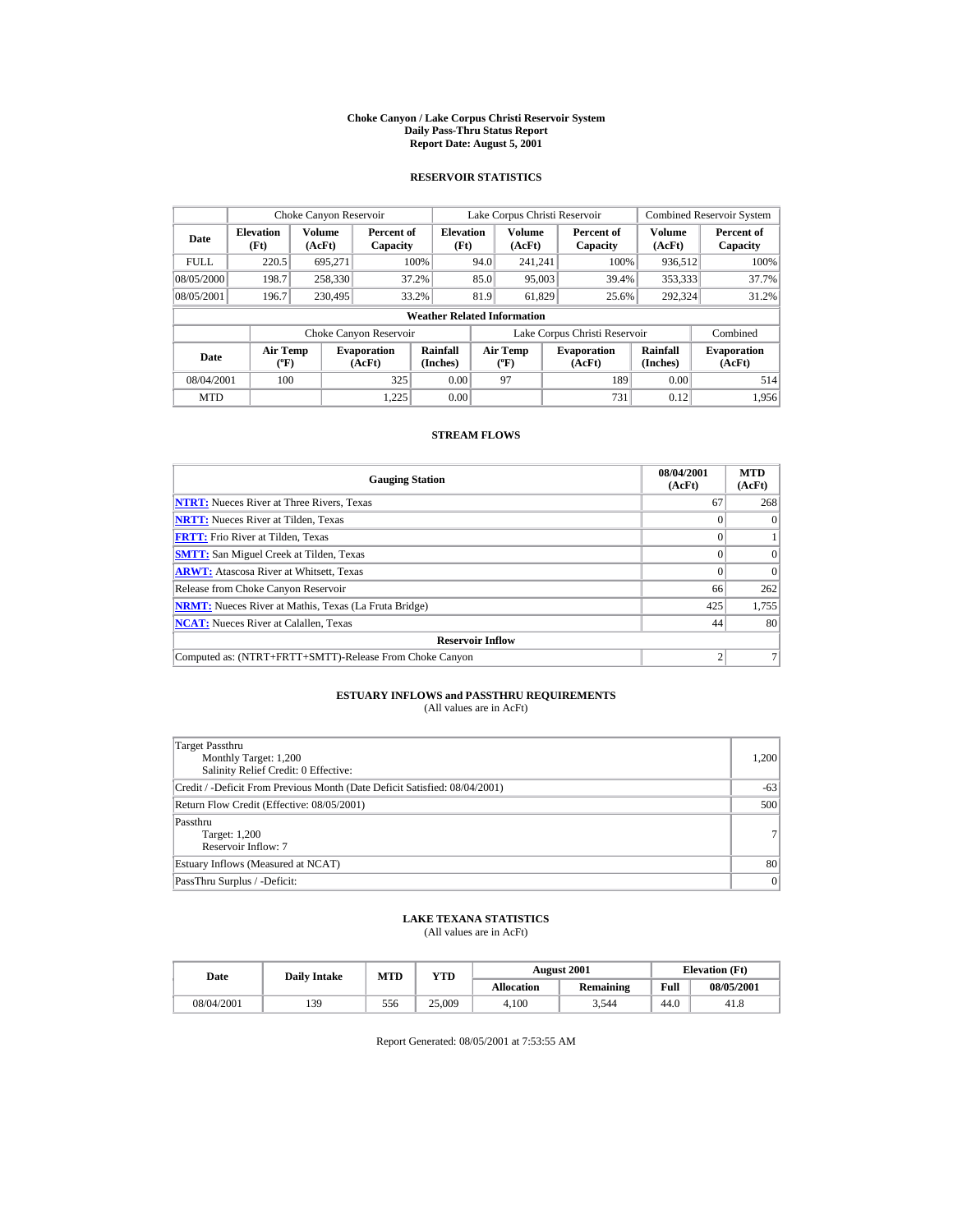#### **Choke Canyon / Lake Corpus Christi Reservoir System Daily Pass-Thru Status Report Report Date: August 6, 2001**

## **RESERVOIR STATISTICS**

| Choke Canyon Reservoir |                                             |                  |                              |                                    |      | Lake Corpus Christi Reservoir     |                               |                      | <b>Combined Reservoir System</b> |
|------------------------|---------------------------------------------|------------------|------------------------------|------------------------------------|------|-----------------------------------|-------------------------------|----------------------|----------------------------------|
| Date                   | <b>Elevation</b><br>(Ft)                    | Volume<br>(AcFt) | Percent of<br>Capacity       | <b>Elevation</b><br>(Ft)           |      | <b>Volume</b><br>(AcFt)           | Percent of<br>Capacity        | Volume<br>(AcFt)     | Percent of<br>Capacity           |
| <b>FULL</b>            | 220.5                                       | 695.271          |                              | 100%                               | 94.0 | 241.241                           | 100%                          | 936.512              | 100%                             |
| 08/06/2000             | 198.7                                       | 257,898          |                              | 37.1%                              | 85.0 | 94,252                            | 39.1%                         | 352,150              | 37.6%                            |
| 08/06/2001             | 196.7                                       | 230,096          |                              | 33.1%                              | 81.8 | 61,319                            | 25.4%                         | 291,415              | 31.1%                            |
|                        |                                             |                  |                              | <b>Weather Related Information</b> |      |                                   |                               |                      |                                  |
|                        |                                             |                  | Choke Canyon Reservoir       |                                    |      |                                   | Lake Corpus Christi Reservoir |                      | Combined                         |
| Date                   | <b>Air Temp</b><br>$({}^{\circ}\mathrm{F})$ |                  | <b>Evaporation</b><br>(AcFt) | Rainfall<br>(Inches)               |      | Air Temp<br>$({}^{\circ}{\rm F})$ | <b>Evaporation</b><br>(AcFt)  | Rainfall<br>(Inches) | <b>Evaporation</b><br>(AcFt)     |
| 08/05/2001             | 100                                         |                  | 294                          | 0.04                               |      | 99                                | 212                           | 0.00                 | 506                              |
| <b>MTD</b>             |                                             |                  | 1.519                        | 0.04                               |      |                                   | 943                           | 0.12                 | 2.462                            |

## **STREAM FLOWS**

| <b>Gauging Station</b>                                       | 08/05/2001<br>(AcFt) | <b>MTD</b><br>(AcFt) |
|--------------------------------------------------------------|----------------------|----------------------|
| <b>NTRT:</b> Nueces River at Three Rivers, Texas             | 67                   | 335                  |
| <b>NRTT:</b> Nueces River at Tilden, Texas                   |                      | $\Omega$             |
| <b>FRTT:</b> Frio River at Tilden, Texas                     |                      |                      |
| <b>SMTT:</b> San Miguel Creek at Tilden, Texas               |                      | $\Omega$             |
| <b>ARWT:</b> Atascosa River at Whitsett, Texas               |                      | $\Omega$             |
| Release from Choke Canyon Reservoir                          | 66                   | 328                  |
| <b>NRMT:</b> Nueces River at Mathis, Texas (La Fruta Bridge) | 320                  | 2,074                |
| <b>NCAT:</b> Nueces River at Calallen, Texas                 | 62                   | 142                  |
| <b>Reservoir Inflow</b>                                      |                      |                      |
| Computed as: (NTRT+FRTT+SMTT)-Release From Choke Canyon      |                      | 9                    |

# **ESTUARY INFLOWS and PASSTHRU REQUIREMENTS**<br>(All values are in AcFt)

| Target Passthru<br>Monthly Target: 1,200<br>Salinity Relief Credit: 0 Effective: | 1,200          |
|----------------------------------------------------------------------------------|----------------|
| Credit / -Deficit From Previous Month (Date Deficit Satisfied: 08/04/2001)       | $-63$          |
| Return Flow Credit (Effective: 08/05/2001)                                       | 500            |
| Passthru<br>Target: 1,200<br>Reservoir Inflow: 9                                 | 9 <sup>1</sup> |
| Estuary Inflows (Measured at NCAT)                                               | 142            |
| PassThru Surplus / -Deficit:                                                     | 0              |

## **LAKE TEXANA STATISTICS**

(All values are in AcFt)

| Date       | <b>Daily Intake</b> | <b>MTD</b> | YTD    |                   | <b>August 2001</b> |      | <b>Elevation</b> (Ft) |
|------------|---------------------|------------|--------|-------------------|--------------------|------|-----------------------|
|            |                     |            |        | <b>Allocation</b> | <b>Remaining</b>   | Full | 08/06/2001            |
| 08/05/2001 | 1/1                 | 678        | 25,130 | 4.100             | 3.422              | 44.0 | 41.8                  |

Report Generated: 08/06/2001 at 8:18:11 AM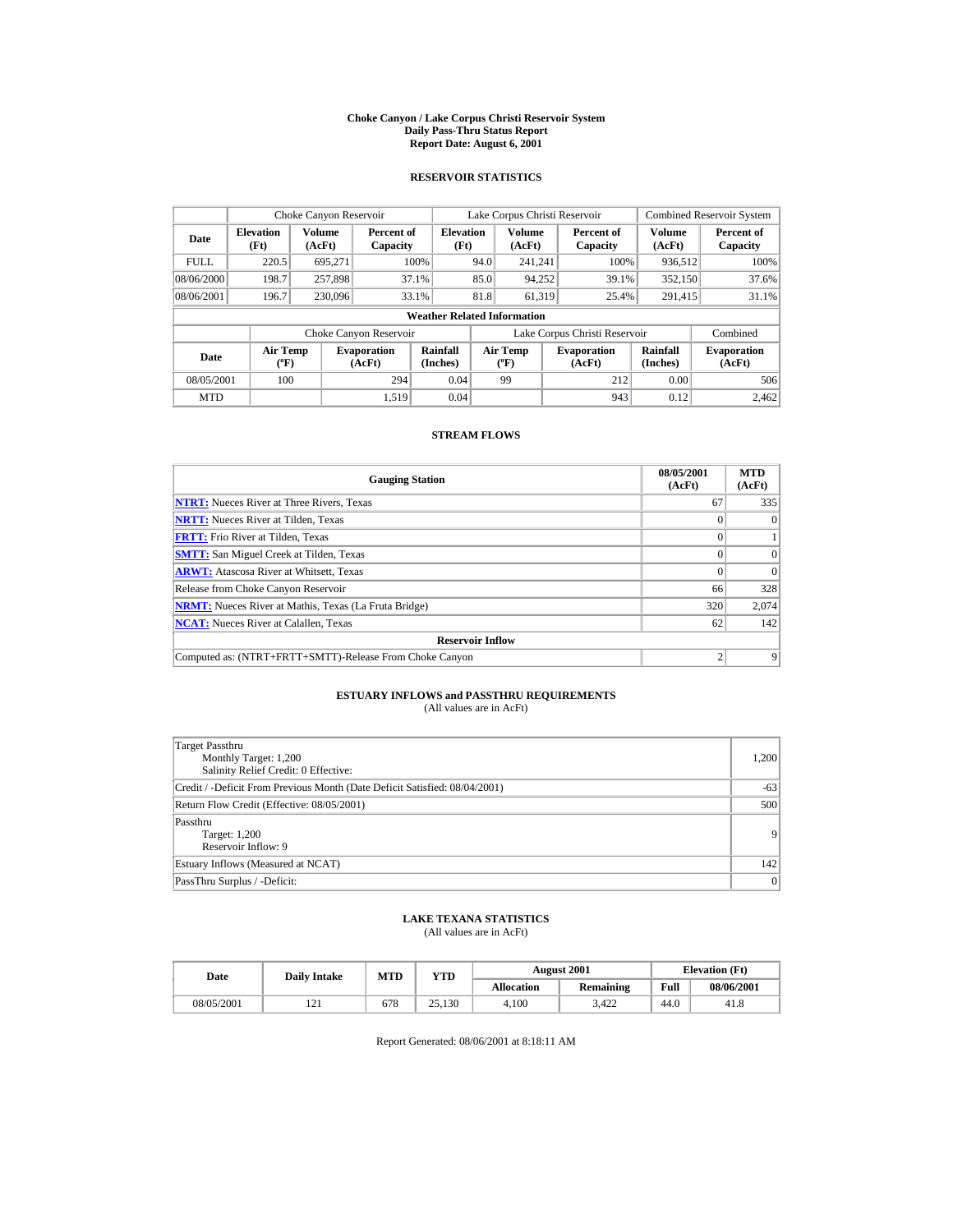#### **Choke Canyon / Lake Corpus Christi Reservoir System Daily Pass-Thru Status Report Report Date: August 7, 2001**

## **RESERVOIR STATISTICS**

| Choke Canyon Reservoir |                                             |                  |                              |                                    |      | Lake Corpus Christi Reservoir     |                               |                      | <b>Combined Reservoir System</b> |  |
|------------------------|---------------------------------------------|------------------|------------------------------|------------------------------------|------|-----------------------------------|-------------------------------|----------------------|----------------------------------|--|
| Date                   | <b>Elevation</b><br>(Ft)                    | Volume<br>(AcFt) | Percent of<br>Capacity       | <b>Elevation</b><br>(Ft)           |      | <b>Volume</b><br>(AcFt)           | Percent of<br>Capacity        | Volume<br>(AcFt)     | Percent of<br>Capacity           |  |
| <b>FULL</b>            | 220.5                                       | 695.271          |                              | 100%                               | 94.0 | 241.241                           | 100%                          | 936.512              | 100%                             |  |
| 08/07/2000             | 198.7                                       | 257.467          |                              | 37.0%                              | 84.9 | 93.754                            | 38.9%                         | 351.221              | 37.5%                            |  |
| 08/07/2001             | 196.7                                       | 229,565          |                              | 33.0%                              | 81.7 | 60,476                            | 25.1%                         | 290,041              | 31.0%                            |  |
|                        |                                             |                  |                              | <b>Weather Related Information</b> |      |                                   |                               |                      |                                  |  |
|                        |                                             |                  | Choke Canyon Reservoir       |                                    |      |                                   | Lake Corpus Christi Reservoir |                      | Combined                         |  |
| Date                   | <b>Air Temp</b><br>$({}^{\circ}\mathrm{F})$ |                  | <b>Evaporation</b><br>(AcFt) | Rainfall<br>(Inches)               |      | Air Temp<br>$({}^{\circ}{\rm F})$ | <b>Evaporation</b><br>(AcFt)  | Rainfall<br>(Inches) | <b>Evaporation</b><br>(AcFt)     |  |
| 08/06/2001             | 104                                         |                  | 348                          | 0.00                               |      | 100                               | 230                           | 0.00                 | 578                              |  |
| <b>MTD</b>             |                                             |                  | 1.867                        | 0.04                               |      |                                   | 1.173                         | 0.12                 | 3.040                            |  |

## **STREAM FLOWS**

| <b>Gauging Station</b>                                       | 08/06/2001<br>(AcFt) | <b>MTD</b><br>(AcFt) |
|--------------------------------------------------------------|----------------------|----------------------|
| <b>NTRT:</b> Nueces River at Three Rivers, Texas             | 67                   | 403                  |
| <b>NRTT:</b> Nueces River at Tilden, Texas                   |                      | $\Omega$             |
| <b>FRTT:</b> Frio River at Tilden, Texas                     |                      |                      |
| <b>SMTT:</b> San Miguel Creek at Tilden, Texas               |                      | $\Omega$             |
| <b>ARWT:</b> Atascosa River at Whitsett, Texas               |                      | $\Omega$             |
| Release from Choke Canyon Reservoir                          | 66                   | 393                  |
| <b>NRMT:</b> Nueces River at Mathis, Texas (La Fruta Bridge) | 300                  | 2,374                |
| <b>NCAT:</b> Nueces River at Calallen, Texas                 |                      | 145                  |
| <b>Reservoir Inflow</b>                                      |                      |                      |
| Computed as: (NTRT+FRTT+SMTT)-Release From Choke Canyon      |                      | 11                   |

# **ESTUARY INFLOWS and PASSTHRU REQUIREMENTS**<br>(All values are in AcFt)

| Target Passthru<br>Monthly Target: 1,200<br>Salinity Relief Credit: 0 Effective: | 1,200 |
|----------------------------------------------------------------------------------|-------|
| Credit / -Deficit From Previous Month (Date Deficit Satisfied: 08/04/2001)       | $-63$ |
| Return Flow Credit (Effective: 08/05/2001)                                       | 500   |
| Passthru<br>Target: 1,200<br>Reservoir Inflow: 11                                | 11    |
| Estuary Inflows (Measured at NCAT)                                               | 145   |
| PassThru Surplus / -Deficit:                                                     | 0     |

## **LAKE TEXANA STATISTICS**

(All values are in AcFt)

| Date       | <b>Daily Intake</b> | <b>MTD</b> | <b>August 2001</b><br>YTD |                   |                        |      | <b>Elevation</b> (Ft) |
|------------|---------------------|------------|---------------------------|-------------------|------------------------|------|-----------------------|
|            |                     |            |                           | <b>Allocation</b> | <b>Remaining</b>       | Full | 08/07/2001            |
| 08/06/2001 | 100                 | 778        | 25.230                    | 4.100             | 2.200<br>J.J <i>LL</i> | 44.0 | 41.7                  |

Report Generated: 08/08/2001 at 8:36:51 AM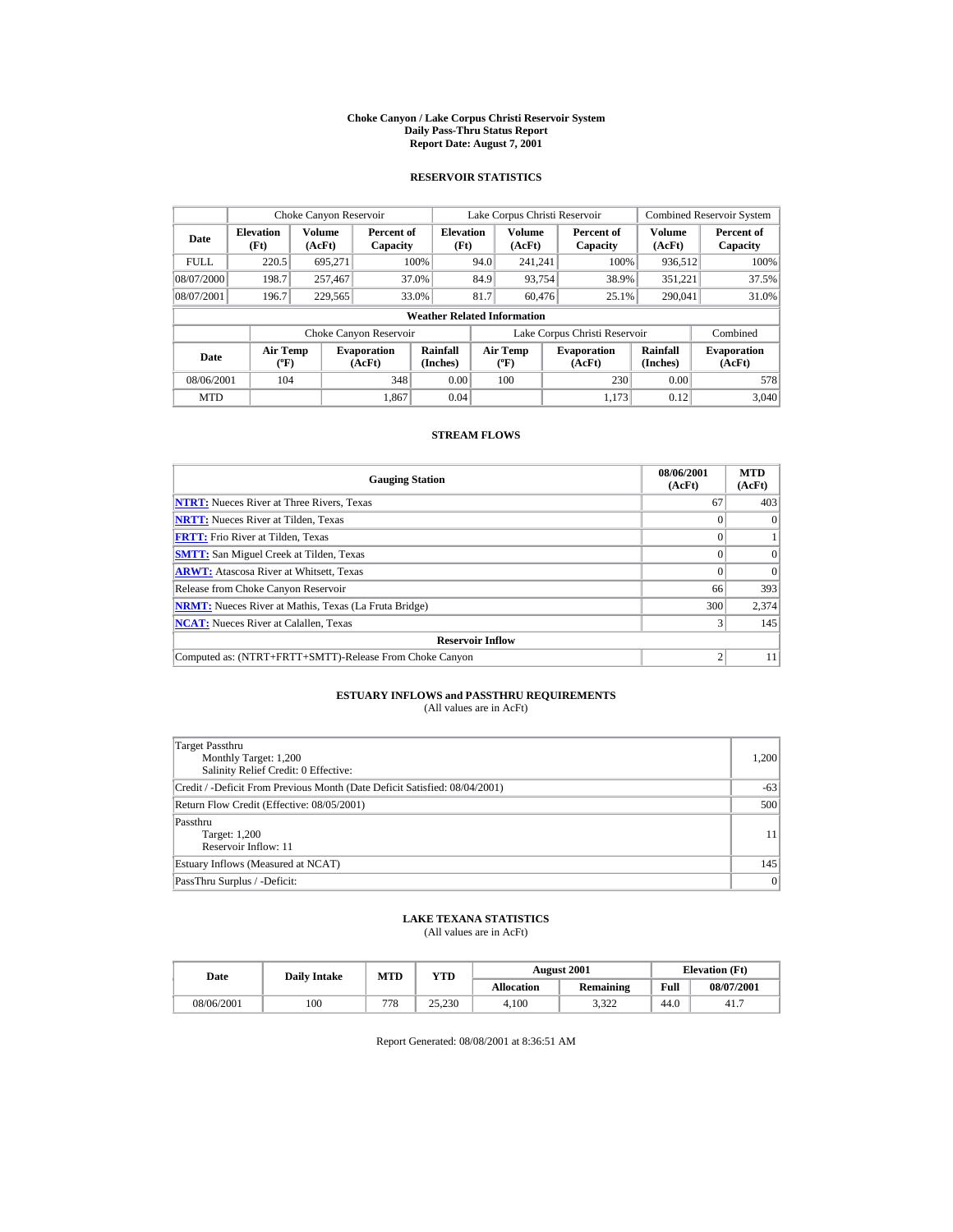#### **Choke Canyon / Lake Corpus Christi Reservoir System Daily Pass-Thru Status Report Report Date: August 8, 2001**

## **RESERVOIR STATISTICS**

| Choke Canyon Reservoir |                                             |                  |                              |                                    |      | Lake Corpus Christi Reservoir            |                               |                      | <b>Combined Reservoir System</b> |
|------------------------|---------------------------------------------|------------------|------------------------------|------------------------------------|------|------------------------------------------|-------------------------------|----------------------|----------------------------------|
| Date                   | <b>Elevation</b><br>(Ft)                    | Volume<br>(AcFt) | Percent of<br>Capacity       | <b>Elevation</b><br>(Ft)           |      | <b>Volume</b><br>(AcFt)                  | Percent of<br>Capacity        | Volume<br>(AcFt)     | Percent of<br>Capacity           |
| <b>FULL</b>            | 220.5                                       | 695.271          |                              | 100%                               | 94.0 | 241.241                                  | 100%                          | 936.512              | 100%                             |
| 08/08/2000             | 198.6                                       | 257,036          |                              | 37.0%                              | 84.9 | 93,506                                   | 38.8%                         | 350,542              | 37.4%                            |
| 08/08/2001             | 196.6                                       | 229,035          |                              | 32.9%                              | 81.6 | 59,639                                   | 24.7%                         | 288,674              | 30.8%                            |
|                        |                                             |                  |                              | <b>Weather Related Information</b> |      |                                          |                               |                      |                                  |
|                        |                                             |                  | Choke Canyon Reservoir       |                                    |      |                                          | Lake Corpus Christi Reservoir |                      | Combined                         |
| Date                   | <b>Air Temp</b><br>$({}^{\circ}\mathrm{F})$ |                  | <b>Evaporation</b><br>(AcFt) | Rainfall<br>(Inches)               |      | <b>Air Temp</b><br>$({}^{\circ}{\rm F})$ | <b>Evaporation</b><br>(AcFt)  | Rainfall<br>(Inches) | <b>Evaporation</b><br>(AcFt)     |
| 08/07/2001             | 99                                          |                  | 316                          | 0.00                               |      | 94                                       | 146                           | 0.00                 | 462                              |
| <b>MTD</b>             |                                             |                  | 2.183                        | 0.04                               |      |                                          | 1.319                         | 0.12                 | 3.502                            |

## **STREAM FLOWS**

| <b>Gauging Station</b>                                       | 08/07/2001<br>(AcFt) | <b>MTD</b><br>(AcFt) |
|--------------------------------------------------------------|----------------------|----------------------|
| <b>NTRT:</b> Nueces River at Three Rivers, Texas             | 67                   | 470                  |
| <b>NRTT:</b> Nueces River at Tilden, Texas                   |                      | $\Omega$             |
| <b>FRTT:</b> Frio River at Tilden, Texas                     |                      |                      |
| <b>SMTT:</b> San Miguel Creek at Tilden, Texas               |                      | $\Omega$             |
| <b>ARWT:</b> Atascosa River at Whitsett, Texas               |                      | $\Omega$             |
| Release from Choke Canyon Reservoir                          | 66                   | 459                  |
| <b>NRMT:</b> Nueces River at Mathis, Texas (La Fruta Bridge) | 383                  | 2,757                |
| <b>NCAT:</b> Nueces River at Calallen, Texas                 |                      | 145                  |
| <b>Reservoir Inflow</b>                                      |                      |                      |
| Computed as: (NTRT+FRTT+SMTT)-Release From Choke Canyon      | 3                    | 14                   |

# **ESTUARY INFLOWS and PASSTHRU REQUIREMENTS**<br>(All values are in AcFt)

| Target Passthru<br>Monthly Target: 1,200<br>Salinity Relief Credit: 0 Effective: | 1,200 |
|----------------------------------------------------------------------------------|-------|
| Credit / -Deficit From Previous Month (Date Deficit Satisfied: 08/04/2001)       | $-63$ |
| Return Flow Credit (Effective: 08/05/2001)                                       | 500   |
| Passthru<br>Target: 1,200<br>Reservoir Inflow: 14                                | 4     |
| Estuary Inflows (Measured at NCAT)                                               | 145   |
| PassThru Surplus / -Deficit:                                                     | 0     |

## **LAKE TEXANA STATISTICS**

(All values are in AcFt)

| Date       | <b>Daily Intake</b> | <b>MTD</b> | <b>August 2001</b><br>YTD |                   |                  |      | <b>Elevation</b> (Ft) |
|------------|---------------------|------------|---------------------------|-------------------|------------------|------|-----------------------|
|            |                     |            |                           | <b>Allocation</b> | <b>Remaining</b> | Full | 08/08/2001            |
| 08/07/2001 | 142                 | 919        | 25.372                    | 4.100             | 3.181            | 44.0 | 41.7                  |

Report Generated: 08/08/2001 at 9:04:20 AM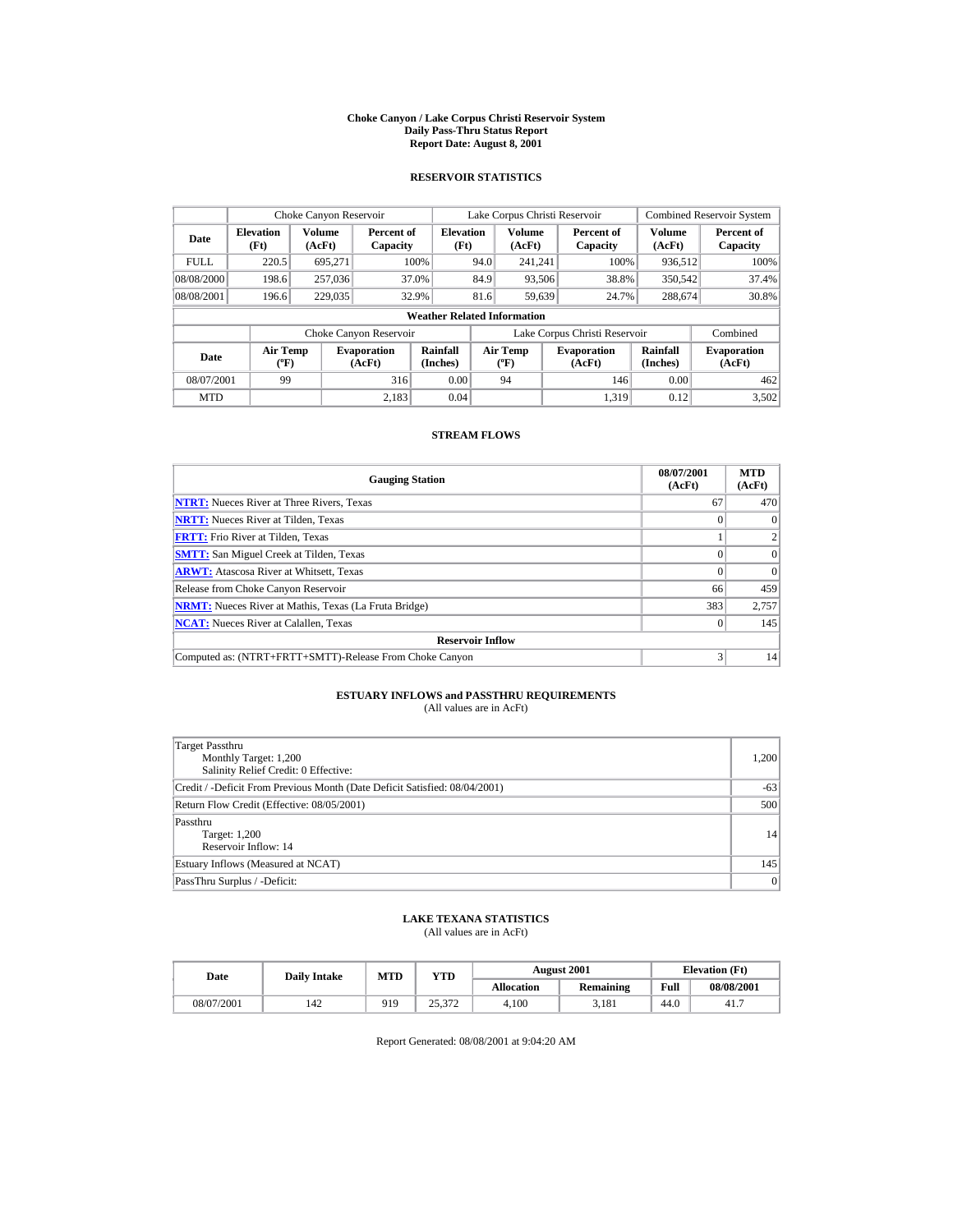#### **Choke Canyon / Lake Corpus Christi Reservoir System Daily Pass-Thru Status Report Report Date: August 9, 2001**

## **RESERVOIR STATISTICS**

|             |                                             | Choke Canyon Reservoir |                              |                                    |      | Lake Corpus Christi Reservoir            |                               |                      | <b>Combined Reservoir System</b> |
|-------------|---------------------------------------------|------------------------|------------------------------|------------------------------------|------|------------------------------------------|-------------------------------|----------------------|----------------------------------|
| Date        | <b>Elevation</b><br>(Ft)                    | Volume<br>(AcFt)       | Percent of<br>Capacity       | <b>Elevation</b><br>(Ft)           |      | <b>Volume</b><br>(AcFt)                  | Percent of<br>Capacity        | Volume<br>(AcFt)     | Percent of<br>Capacity           |
| <b>FULL</b> | 220.5                                       | 695.271                |                              | 100%                               | 94.0 | 241.241                                  | 100%                          | 936.512              | 100%                             |
| 08/09/2000  | 198.6                                       | 256,749                |                              | 36.9%                              | 84.9 | 93,134                                   | 38.6%                         | 349,883              | 37.4%                            |
| 08/09/2001  | 196.6                                       | 228,506                |                              | 32.9%                              | 81.5 | 59,058                                   | 24.5%                         | 287,564              | 30.7%                            |
|             |                                             |                        |                              | <b>Weather Related Information</b> |      |                                          |                               |                      |                                  |
|             |                                             |                        | Choke Canyon Reservoir       |                                    |      |                                          | Lake Corpus Christi Reservoir |                      | Combined                         |
| Date        | <b>Air Temp</b><br>$({}^{\circ}\mathrm{F})$ |                        | <b>Evaporation</b><br>(AcFt) | Rainfall<br>(Inches)               |      | <b>Air Temp</b><br>$({}^{\circ}{\rm F})$ | <b>Evaporation</b><br>(AcFt)  | Rainfall<br>(Inches) | <b>Evaporation</b><br>(AcFt)     |
| 08/08/2001  | 101                                         |                        | 346                          | 0.00                               |      | 98                                       | 227                           | 0.00                 | 573                              |
| <b>MTD</b>  |                                             |                        | 2.529                        | 0.04                               |      |                                          | 1.546                         | 0.12                 | 4.075                            |

## **STREAM FLOWS**

| <b>Gauging Station</b>                                       | 08/08/2001<br>(AcFt) | <b>MTD</b><br>(AcFt) |
|--------------------------------------------------------------|----------------------|----------------------|
| <b>NTRT:</b> Nueces River at Three Rivers, Texas             | 67                   | 538                  |
| <b>NRTT:</b> Nueces River at Tilden, Texas                   |                      | $\Omega$             |
| <b>FRTT:</b> Frio River at Tilden, Texas                     |                      | 3                    |
| <b>SMTT:</b> San Miguel Creek at Tilden, Texas               |                      | $\Omega$             |
| <b>ARWT:</b> Atascosa River at Whitsett, Texas               |                      | $\Omega$             |
| Release from Choke Canyon Reservoir                          | 66                   | 524                  |
| <b>NRMT:</b> Nueces River at Mathis, Texas (La Fruta Bridge) | 468                  | 3,226                |
| <b>NCAT:</b> Nueces River at Calallen, Texas                 |                      | 145                  |
| <b>Reservoir Inflow</b>                                      |                      |                      |
| Computed as: (NTRT+FRTT+SMTT)-Release From Choke Canyon      | 3                    | 17                   |

# **ESTUARY INFLOWS and PASSTHRU REQUIREMENTS**<br>(All values are in AcFt)

| Target Passthru<br>Monthly Target: 1,200<br>Salinity Relief Credit: 0 Effective: | 1,200           |
|----------------------------------------------------------------------------------|-----------------|
| Credit / -Deficit From Previous Month (Date Deficit Satisfied: 08/04/2001)       | $-63$           |
| Return Flow Credit (Effective: 08/05/2001)                                       | 500             |
| Passthru<br>Target: 1,200<br>Reservoir Inflow: 17                                | 17 <sup>1</sup> |
| Estuary Inflows (Measured at NCAT)                                               | 145             |
| PassThru Surplus / -Deficit:                                                     | 0               |

## **LAKE TEXANA STATISTICS**

(All values are in AcFt)

| Date       | <b>Daily Intake</b> |      | <b>August 2001</b><br><b>MTD</b><br>YTD |                   |                  |      | <b>Elevation</b> (Ft) |
|------------|---------------------|------|-----------------------------------------|-------------------|------------------|------|-----------------------|
|            |                     |      |                                         | <b>Allocation</b> | <b>Remaining</b> | Full | 08/09/2001            |
| 08/08/2001 | 142                 | .061 | 25.514                                  | 4.100             | 3.039            | 44.0 | 41.6                  |

Report Generated: 08/09/2001 at 8:06:57 AM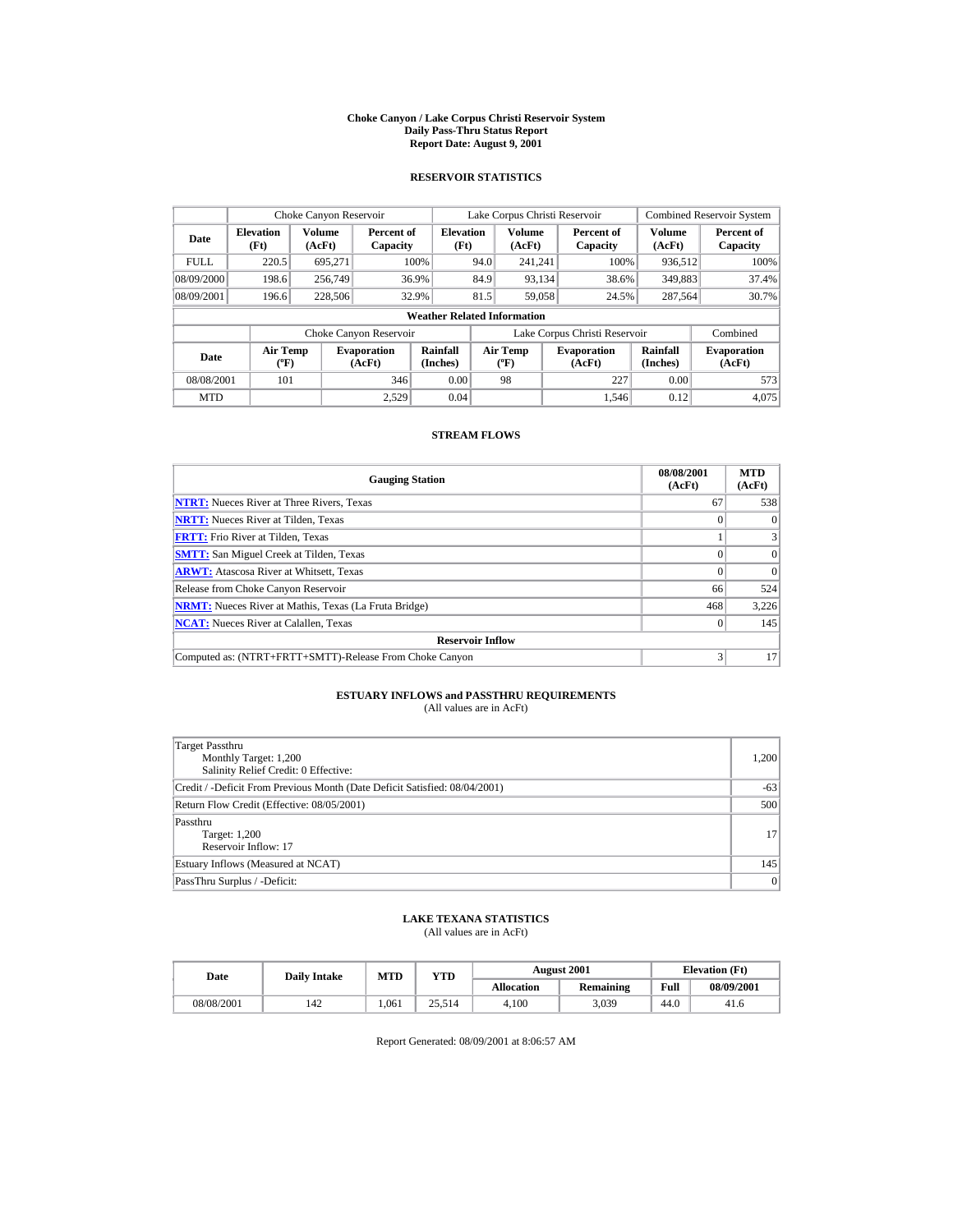#### **Choke Canyon / Lake Corpus Christi Reservoir System Daily Pass-Thru Status Report Report Date: August 10, 2001**

## **RESERVOIR STATISTICS**

|             |                             | Choke Canyon Reservoir  |                              |                                    |      | Lake Corpus Christi Reservoir     |                               |                         | <b>Combined Reservoir System</b> |
|-------------|-----------------------------|-------------------------|------------------------------|------------------------------------|------|-----------------------------------|-------------------------------|-------------------------|----------------------------------|
| Date        | <b>Elevation</b><br>(Ft)    | <b>Volume</b><br>(AcFt) | Percent of<br>Capacity       | <b>Elevation</b><br>(Ft)           |      | <b>Volume</b><br>(AcFt)           | Percent of<br>Capacity        | <b>Volume</b><br>(AcFt) | Percent of<br>Capacity           |
| <b>FULL</b> | 220.5                       | 695,271                 |                              | 100%                               | 94.0 | 241.241                           | 100%                          | 936,512                 | 100%                             |
| 08/10/2000  | 198.6                       | 256,319                 |                              | 36.9%                              | 84.8 | 92.764                            | 38.5%                         | 349,083                 | 37.3%                            |
| 08/10/2001  | 196.6                       | 228,506                 |                              | 32.9%                              | 81.5 | 58,728                            | 24.3%                         | 287,234                 | 30.7%                            |
|             |                             |                         |                              | <b>Weather Related Information</b> |      |                                   |                               |                         |                                  |
|             |                             |                         | Choke Canyon Reservoir       |                                    |      |                                   | Lake Corpus Christi Reservoir |                         | Combined                         |
| Date        | Air Temp<br>$({}^{\circ}F)$ |                         | <b>Evaporation</b><br>(AcFt) | Rainfall<br>(Inches)               |      | Air Temp<br>$({}^{\circ}{\rm F})$ | <b>Evaporation</b><br>(AcFt)  | Rainfall<br>(Inches)    | <b>Evaporation</b><br>(AcFt)     |
| 08/09/2001  | 101                         |                         | 370                          | 0.00                               |      | 98                                | 240                           | 0.00                    | 610                              |
| <b>MTD</b>  |                             |                         | 2.899                        | 0.04                               |      |                                   | 1.786                         | 0.12                    | 4,685                            |

## **STREAM FLOWS**

| <b>Gauging Station</b>                                       | 08/09/2001<br>(AcFt) | <b>MTD</b><br>(AcFt) |
|--------------------------------------------------------------|----------------------|----------------------|
| <b>NTRT:</b> Nueces River at Three Rivers, Texas             | 66                   | 603                  |
| <b>NRTT:</b> Nueces River at Tilden, Texas                   |                      | $\Omega$             |
| <b>FRTT:</b> Frio River at Tilden, Texas                     |                      |                      |
| <b>SMTT:</b> San Miguel Creek at Tilden, Texas               |                      | $\Omega$             |
| <b>ARWT:</b> Atascosa River at Whitsett, Texas               |                      | $\Omega$             |
| Release from Choke Canyon Reservoir                          | 66                   | 590                  |
| <b>NRMT:</b> Nueces River at Mathis, Texas (La Fruta Bridge) | 437                  | 3,662                |
| <b>NCAT:</b> Nueces River at Calallen, Texas                 |                      | 145                  |
| <b>Reservoir Inflow</b>                                      |                      |                      |
| Computed as: (NTRT+FRTT+SMTT)-Release From Choke Canyon      |                      | 18 <sub>1</sub>      |

# **ESTUARY INFLOWS and PASSTHRU REQUIREMENTS**<br>(All values are in AcFt)

| Target Passthru<br>Monthly Target: 1,200<br>Salinity Relief Credit: 0 Effective: | 1,200 |
|----------------------------------------------------------------------------------|-------|
| Credit / -Deficit From Previous Month (Date Deficit Satisfied: 08/04/2001)       | $-63$ |
| Return Flow Credit (Effective: 08/05/2001)                                       | 500   |
| Passthru<br>Target: 1,200<br>Reservoir Inflow: 18                                | 18    |
| Estuary Inflows (Measured at NCAT)                                               | 145   |
| PassThru Surplus / -Deficit:                                                     | 0     |

## **LAKE TEXANA STATISTICS**

(All values are in AcFt)

| Date       | <b>Daily Intake</b> | <b>MTD</b> | YTD    |                   | <b>August 2001</b> |      | <b>Elevation</b> (Ft) |
|------------|---------------------|------------|--------|-------------------|--------------------|------|-----------------------|
|            |                     |            |        | <b>Allocation</b> | <b>Remaining</b>   | Full | 08/10/2001            |
| 08/09/2001 | 141                 | 1.203      | 25,655 | 4.100             | 2,897              | 44.0 | 41.6                  |

Report Generated: 08/10/2001 at 8:07:01 AM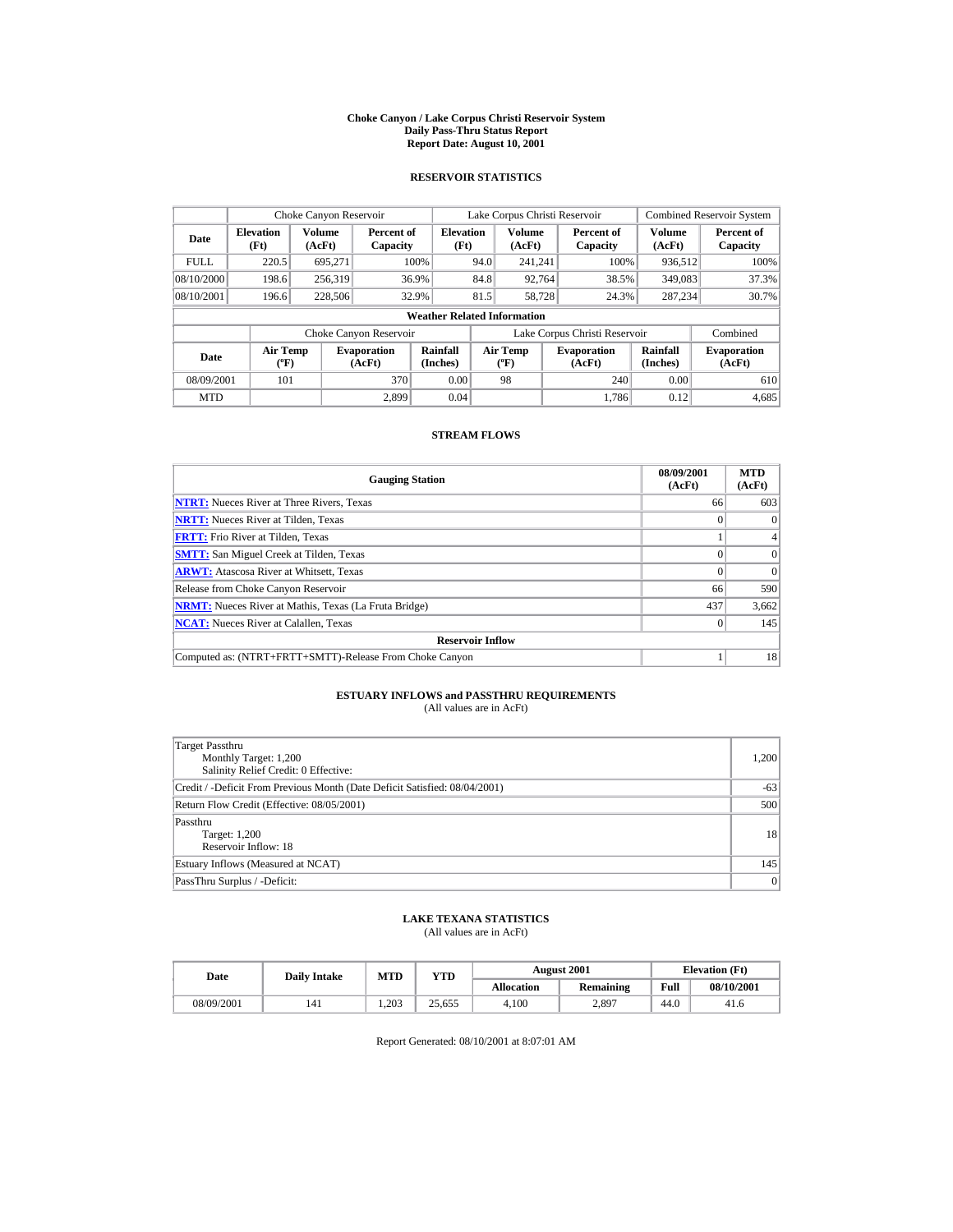#### **Choke Canyon / Lake Corpus Christi Reservoir System Daily Pass-Thru Status Report Report Date: August 11, 2001**

## **RESERVOIR STATISTICS**

|             |                                             | Choke Canyon Reservoir |                              |                                    |      | Lake Corpus Christi Reservoir            |                               |                      | <b>Combined Reservoir System</b> |
|-------------|---------------------------------------------|------------------------|------------------------------|------------------------------------|------|------------------------------------------|-------------------------------|----------------------|----------------------------------|
| Date        | <b>Elevation</b><br>(Ft)                    | Volume<br>(AcFt)       | Percent of<br>Capacity       | <b>Elevation</b><br>(Ft)           |      | <b>Volume</b><br>(AcFt)                  | Percent of<br>Capacity        | Volume<br>(AcFt)     | Percent of<br>Capacity           |
| <b>FULL</b> | 220.5                                       | 695.271                |                              | 100%                               | 94.0 | 241.241                                  | 100%                          | 936.512              | 100%                             |
| 08/11/2000  | 198.6                                       | 256,033                |                              | 36.8%                              | 84.8 | 92.272                                   | 38.2%                         | 348,305              | 37.2%                            |
| 08/11/2001  | 196.5                                       | 227,582                |                              | 32.7%                              | 81.4 | 58,234                                   | 24.1%                         | 285,816              | 30.5%                            |
|             |                                             |                        |                              | <b>Weather Related Information</b> |      |                                          |                               |                      |                                  |
|             |                                             |                        | Choke Canyon Reservoir       |                                    |      |                                          | Lake Corpus Christi Reservoir |                      | Combined                         |
| Date        | <b>Air Temp</b><br>$({}^{\circ}\mathrm{F})$ |                        | <b>Evaporation</b><br>(AcFt) | Rainfall<br>(Inches)               |      | <b>Air Temp</b><br>$({}^{\circ}{\rm F})$ | <b>Evaporation</b><br>(AcFt)  | Rainfall<br>(Inches) | <b>Evaporation</b><br>(AcFt)     |
| 08/10/2001  | 102                                         |                        | 345                          | 0.00                               |      | 99                                       | 210                           | 0.00                 | 555                              |
| <b>MTD</b>  |                                             |                        | 3.244                        | 0.04                               |      |                                          | 1.996                         | 0.12                 | 5.240                            |

## **STREAM FLOWS**

| <b>Gauging Station</b>                                       | 08/10/2001<br>(AcFt) | <b>MTD</b><br>(AcFt) |
|--------------------------------------------------------------|----------------------|----------------------|
| <b>NTRT:</b> Nueces River at Three Rivers, Texas             | 66                   | 669                  |
| <b>NRTT:</b> Nueces River at Tilden, Texas                   |                      | $\Omega$             |
| <b>FRTT:</b> Frio River at Tilden, Texas                     |                      |                      |
| <b>SMTT:</b> San Miguel Creek at Tilden, Texas               |                      | $\Omega$             |
| <b>ARWT:</b> Atascosa River at Whitsett, Texas               |                      | $\Omega$             |
| Release from Choke Canyon Reservoir                          | 66                   | 655                  |
| <b>NRMT:</b> Nueces River at Mathis, Texas (La Fruta Bridge) | 429                  | 4,091                |
| <b>NCAT:</b> Nueces River at Calallen, Texas                 |                      | 145                  |
| <b>Reservoir Inflow</b>                                      |                      |                      |
| Computed as: (NTRT+FRTT+SMTT)-Release From Choke Canyon      |                      | 19                   |

# **ESTUARY INFLOWS and PASSTHRU REQUIREMENTS**<br>(All values are in AcFt)

| Target Passthru<br>Monthly Target: 1,200<br>Salinity Relief Credit: 0 Effective: | 1,200 |
|----------------------------------------------------------------------------------|-------|
| Credit / -Deficit From Previous Month (Date Deficit Satisfied: 08/04/2001)       | $-63$ |
| Return Flow Credit (Effective: 08/05/2001)                                       | 500   |
| Passthru<br>Target: 1,200<br>Reservoir Inflow: 19                                | 19    |
| Estuary Inflows (Measured at NCAT)                                               | 145   |
| PassThru Surplus / -Deficit:                                                     | 0     |

## **LAKE TEXANA STATISTICS**

(All values are in AcFt)

| Date       | <b>Daily Intake</b> | <b>MTD</b> | <b>August 2001</b><br>YTD |                   |                  |      | <b>Elevation</b> (Ft) |
|------------|---------------------|------------|---------------------------|-------------------|------------------|------|-----------------------|
|            |                     |            |                           | <b>Allocation</b> | <b>Remaining</b> | Full | 08/11/2001            |
| 08/10/2001 | 141                 | 1.344      | .707<br>25                | 4.100             | 2.756            | 44.0 | -41.5                 |

Report Generated: 08/11/2001 at 7:49:14 AM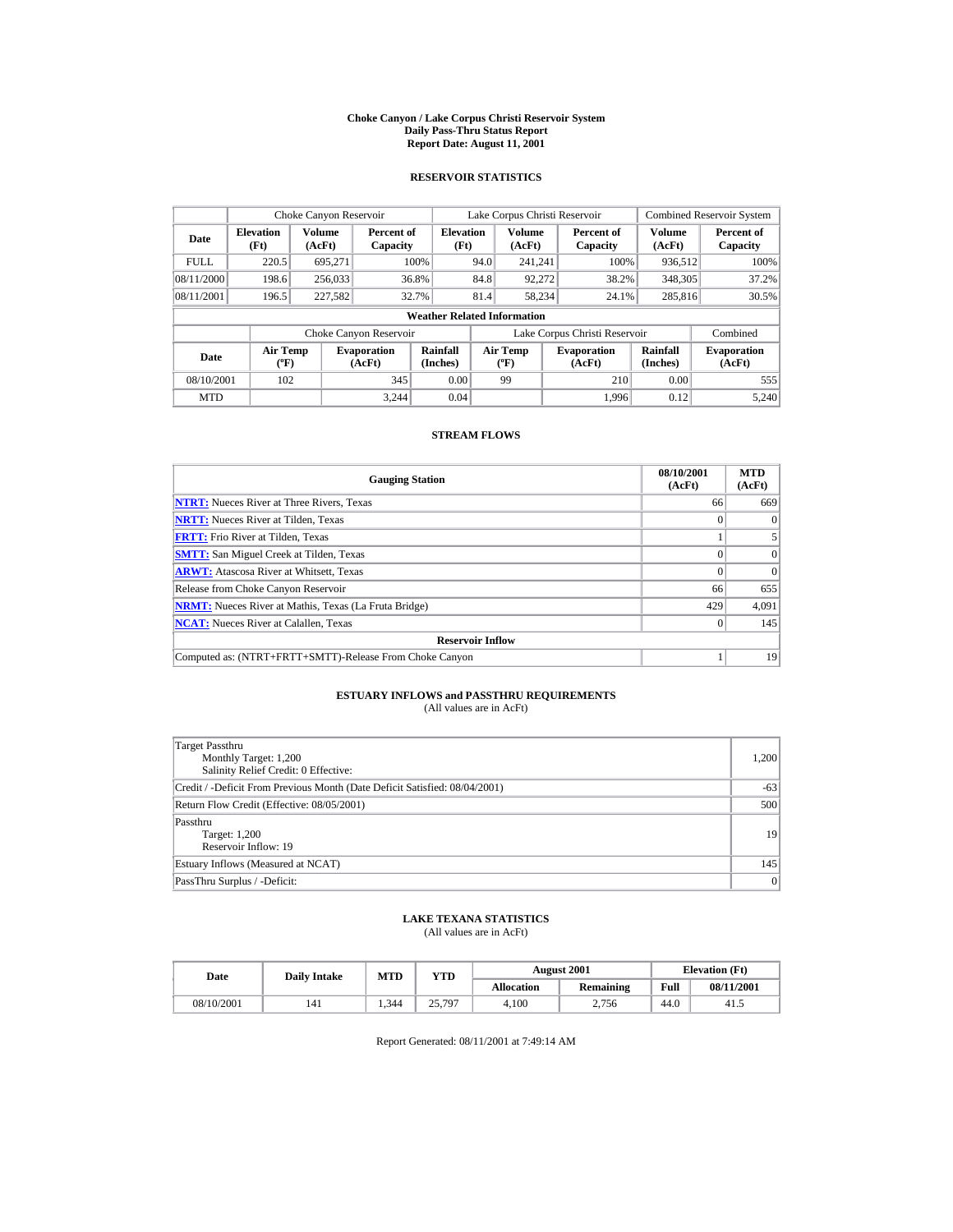#### **Choke Canyon / Lake Corpus Christi Reservoir System Daily Pass-Thru Status Report Report Date: August 12, 2001**

## **RESERVOIR STATISTICS**

|             |                                      | Choke Canyon Reservoir  |                              |                                    |      | Lake Corpus Christi Reservoir        |                               |                         | <b>Combined Reservoir System</b> |
|-------------|--------------------------------------|-------------------------|------------------------------|------------------------------------|------|--------------------------------------|-------------------------------|-------------------------|----------------------------------|
| Date        | <b>Elevation</b><br>(Ft)             | <b>Volume</b><br>(AcFt) | Percent of<br>Capacity       | <b>Elevation</b><br>(Ft)           |      | <b>Volume</b><br>(AcFt)              | Percent of<br>Capacity        | <b>Volume</b><br>(AcFt) | Percent of<br>Capacity           |
| <b>FULL</b> | 220.5                                | 695.271                 |                              | 100%                               | 94.0 | 241.241                              | 100%                          | 936,512                 | 100%                             |
| 08/12/2000  | 198.5                                | 255.604                 |                              | 36.8%                              | 84.7 | 91,539                               | 37.9%                         | 347.143                 | 37.1%                            |
| 08/12/2001  | 196.5                                | 227,055                 |                              | 32.7%                              | 81.4 | 57,743                               | 23.9%                         | 284,798                 | 30.4%                            |
|             |                                      |                         |                              | <b>Weather Related Information</b> |      |                                      |                               |                         |                                  |
|             |                                      |                         | Choke Canyon Reservoir       |                                    |      |                                      | Lake Corpus Christi Reservoir |                         | Combined                         |
| Date        | Air Temp<br>$({}^{\circ}\mathrm{F})$ |                         | <b>Evaporation</b><br>(AcFt) | Rainfall<br>(Inches)               |      | Air Temp<br>$({}^{\circ}\mathbf{F})$ | <b>Evaporation</b><br>(AcFt)  | Rainfall<br>(Inches)    | <b>Evaporation</b><br>(AcFt)     |
| 08/11/2001  | 103                                  |                         | 368                          | 0.00                               |      | 100                                  | 204                           | 0.00                    | 572                              |
| <b>MTD</b>  |                                      |                         | 3.612                        | 0.04                               |      |                                      | 2,200                         | 0.12                    | 5,812                            |

## **STREAM FLOWS**

| <b>Gauging Station</b>                                       | 08/11/2001<br>(AcFt) | <b>MTD</b><br>(AcFt) |
|--------------------------------------------------------------|----------------------|----------------------|
| <b>NTRT:</b> Nueces River at Three Rivers, Texas             | 66                   | 734                  |
| <b>NRTT:</b> Nueces River at Tilden, Texas                   |                      | $\Omega$             |
| <b>FRTT:</b> Frio River at Tilden, Texas                     |                      |                      |
| <b>SMTT:</b> San Miguel Creek at Tilden, Texas               |                      | $\Omega$             |
| <b>ARWT:</b> Atascosa River at Whitsett, Texas               |                      | $\Omega$             |
| Release from Choke Canyon Reservoir                          | 66                   | 721                  |
| <b>NRMT:</b> Nueces River at Mathis, Texas (La Fruta Bridge) | 429                  | 4,520                |
| <b>NCAT:</b> Nueces River at Calallen, Texas                 |                      | 145                  |
| <b>Reservoir Inflow</b>                                      |                      |                      |
| Computed as: (NTRT+FRTT+SMTT)-Release From Choke Canyon      |                      | 19                   |

# **ESTUARY INFLOWS and PASSTHRU REQUIREMENTS**<br>(All values are in AcFt)

| Target Passthru<br>Monthly Target: 1,200<br>Salinity Relief Credit: 0 Effective: | 1,200 |
|----------------------------------------------------------------------------------|-------|
| Credit / -Deficit From Previous Month (Date Deficit Satisfied: 08/04/2001)       | $-63$ |
| Return Flow Credit (Effective: 08/05/2001)                                       | 500   |
| Passthru<br>Target: 1,200<br>Reservoir Inflow: 19                                | 19    |
| Estuary Inflows (Measured at NCAT)                                               | 145   |
| PassThru Surplus / -Deficit:                                                     | 0     |

## **LAKE TEXANA STATISTICS**

(All values are in AcFt)

| Date       | <b>Daily Intake</b> | MTD   | YTD    |                   | <b>August 2001</b> |      | <b>Elevation</b> (Ft) |
|------------|---------------------|-------|--------|-------------------|--------------------|------|-----------------------|
|            |                     |       |        | <b>Allocation</b> | <b>Remaining</b>   | Full | 08/12/2001            |
| 08/11/2001 | 141                 | 1.485 | 25.938 | 4.100             | 2.615              | 44.0 | 41.5                  |

Report Generated: 08/12/2001 at 7:44:42 AM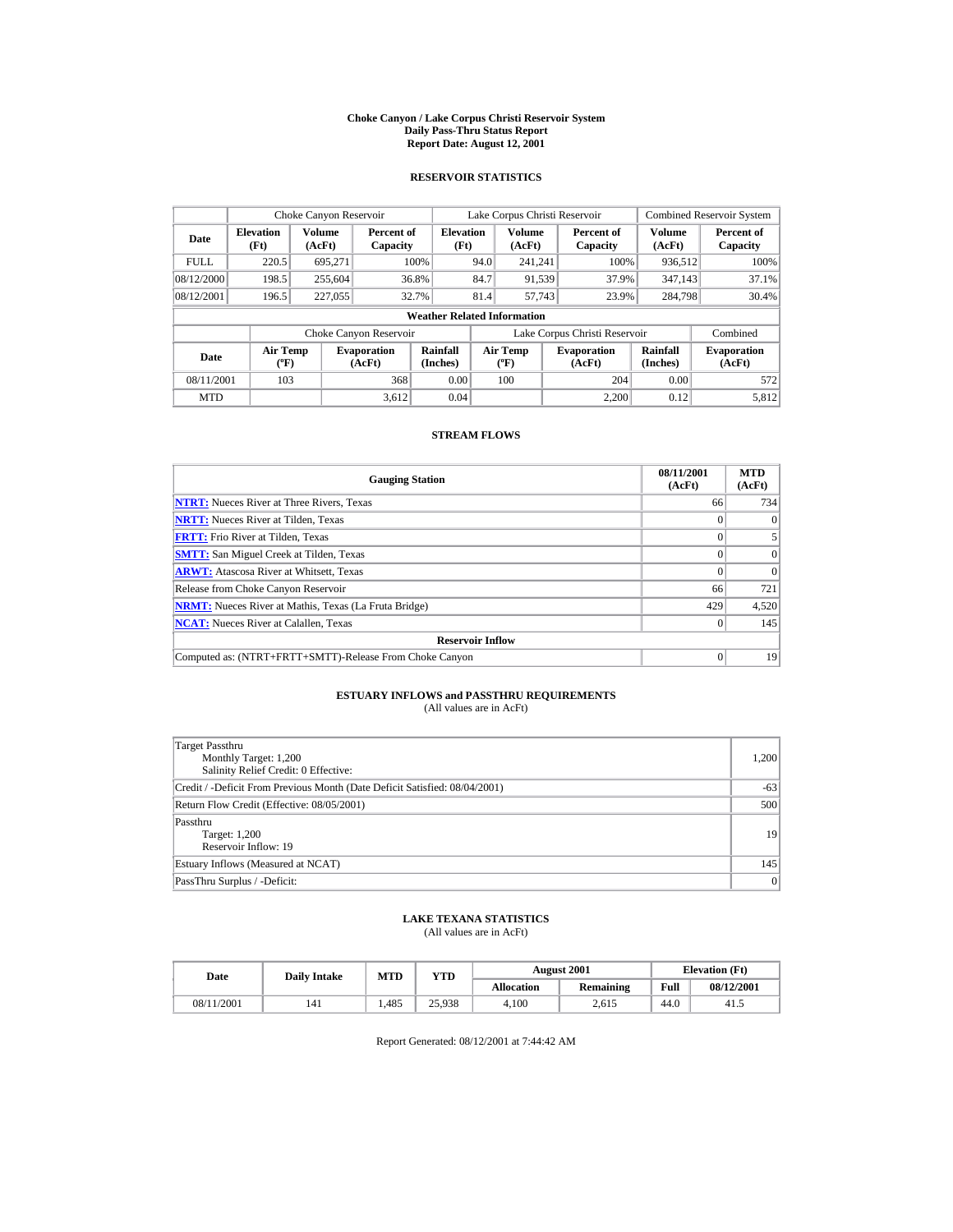#### **Choke Canyon / Lake Corpus Christi Reservoir System Daily Pass-Thru Status Report Report Date: August 13, 2001**

## **RESERVOIR STATISTICS**

| Choke Canyon Reservoir |                             |                         |                              |                                    | Lake Corpus Christi Reservoir |                                      |                               | <b>Combined Reservoir System</b> |                              |
|------------------------|-----------------------------|-------------------------|------------------------------|------------------------------------|-------------------------------|--------------------------------------|-------------------------------|----------------------------------|------------------------------|
| Date                   | <b>Elevation</b><br>(Ft)    | <b>Volume</b><br>(AcFt) | Percent of<br>Capacity       | <b>Elevation</b><br>(Ft)           |                               | <b>Volume</b><br>(AcFt)              | Percent of<br>Capacity        | <b>Volume</b><br>(AcFt)          | Percent of<br>Capacity       |
| <b>FULL</b>            | 220.5                       | 695,271                 |                              | 100%                               | 94.0                          | 241.241                              | 100%                          | 936,512                          | 100%                         |
| 08/13/2000             | 198.5                       | 255,318                 |                              | 36.7%                              | 84.7                          | 91,052                               | 37.7%                         | 346,370                          | 37.0%                        |
| 08/13/2001             | 196.4                       | 226,792                 |                              | 32.6%                              | 81.3                          | 57,336                               | 23.8%                         | 284,128                          | 30.3%                        |
|                        |                             |                         |                              | <b>Weather Related Information</b> |                               |                                      |                               |                                  |                              |
|                        |                             |                         | Choke Canyon Reservoir       |                                    |                               |                                      | Lake Corpus Christi Reservoir |                                  | Combined                     |
| Date                   | Air Temp<br>$({}^{\circ}F)$ |                         | <b>Evaporation</b><br>(AcFt) | Rainfall<br>(Inches)               |                               | Air Temp<br>$({}^{\circ}\mathbf{F})$ | <b>Evaporation</b><br>(AcFt)  | Rainfall<br>(Inches)             | <b>Evaporation</b><br>(AcFt) |
| 08/12/2001             | 102                         |                         | 360                          | 0.00                               |                               | 100                                  | 189                           | 0.00                             | 549                          |
| <b>MTD</b>             |                             |                         | 3,972                        | 0.04                               |                               |                                      | 2,389                         | 0.12                             | 6,361                        |

## **STREAM FLOWS**

| <b>Gauging Station</b>                                       | 08/12/2001<br>(AcFt) | <b>MTD</b><br>(AcFt) |
|--------------------------------------------------------------|----------------------|----------------------|
| <b>NTRT:</b> Nueces River at Three Rivers, Texas             | 66                   | 800                  |
| <b>NRTT:</b> Nueces River at Tilden, Texas                   |                      | $\Omega$             |
| <b>FRTT:</b> Frio River at Tilden, Texas                     |                      |                      |
| <b>SMTT:</b> San Miguel Creek at Tilden, Texas               |                      | $\Omega$             |
| <b>ARWT:</b> Atascosa River at Whitsett, Texas               |                      | $\Omega$             |
| Release from Choke Canyon Reservoir                          | 66                   | 786                  |
| <b>NRMT:</b> Nueces River at Mathis, Texas (La Fruta Bridge) | 431                  | 4,951                |
| <b>NCAT:</b> Nueces River at Calallen, Texas                 |                      | 145                  |
| <b>Reservoir Inflow</b>                                      |                      |                      |
| Computed as: (NTRT+FRTT+SMTT)-Release From Choke Canyon      |                      | 19                   |

# **ESTUARY INFLOWS and PASSTHRU REQUIREMENTS**<br>(All values are in AcFt)

| Target Passthru<br>Monthly Target: 1,200<br>Salinity Relief Credit: 0 Effective: | 1,200 |
|----------------------------------------------------------------------------------|-------|
| Credit / -Deficit From Previous Month (Date Deficit Satisfied: 08/04/2001)       | $-63$ |
| Return Flow Credit (Effective: 08/05/2001)                                       | 500   |
| Passthru<br>Target: 1,200<br>Reservoir Inflow: 19                                | 19    |
| Estuary Inflows (Measured at NCAT)                                               | 145   |
| PassThru Surplus / -Deficit:                                                     | 0     |

## **LAKE TEXANA STATISTICS**

(All values are in AcFt)

| Date       | <b>Daily Intake</b> | MTD   | YTD    |                   | <b>August 2001</b> |      | <b>Elevation</b> (Ft) |
|------------|---------------------|-------|--------|-------------------|--------------------|------|-----------------------|
|            |                     |       |        | <b>Allocation</b> | <b>Remaining</b>   | Full | 08/13/2001            |
| 08/12/2001 | 141                 | 1.627 | 26.079 | 4.100             | 2.473              | 44.0 | 41.5                  |

Report Generated: 08/13/2001 at 8:04:02 AM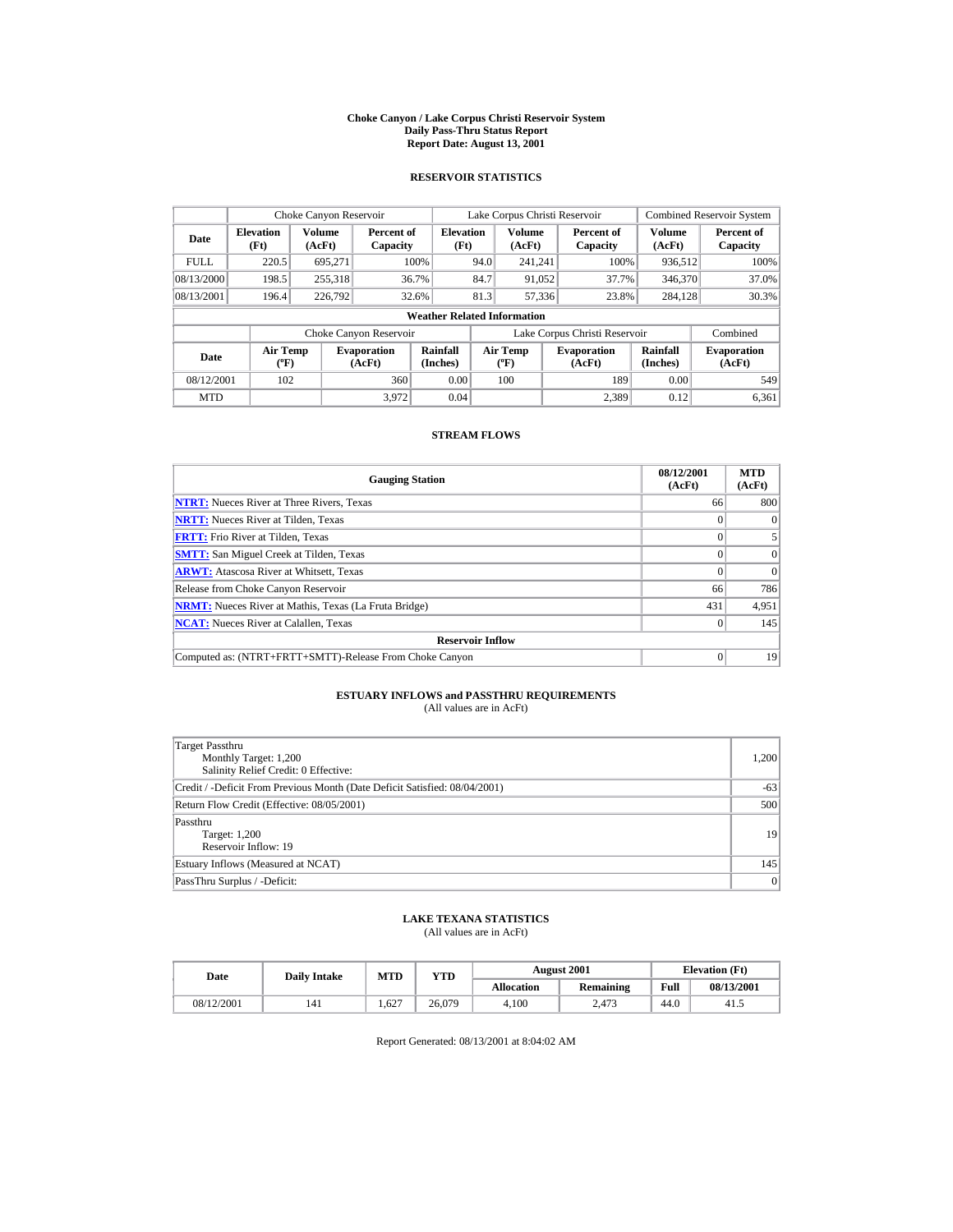#### **Choke Canyon / Lake Corpus Christi Reservoir System Daily Pass-Thru Status Report Report Date: August 14, 2001**

## **RESERVOIR STATISTICS**

|             | Choke Canyon Reservoir           |                  |                              |                                    |      | Lake Corpus Christi Reservoir           |                               |                      | <b>Combined Reservoir System</b> |
|-------------|----------------------------------|------------------|------------------------------|------------------------------------|------|-----------------------------------------|-------------------------------|----------------------|----------------------------------|
| Date        | <b>Elevation</b><br>(Ft)         | Volume<br>(AcFt) | Percent of<br>Capacity       | <b>Elevation</b><br>(Ft)           |      | <b>Volume</b><br>(AcFt)                 | Percent of<br>Capacity        | Volume<br>(AcFt)     | Percent of<br>Capacity           |
| <b>FULL</b> | 220.5                            | 695,271          |                              | 100%                               | 94.0 | 241.241                                 | 100%                          | 936,512              | 100%                             |
| 08/14/2000  | 198.5                            | 254,890          |                              | 36.7%                              | 84.7 | 90,688                                  | 37.6%                         | 345,578              | 36.9%                            |
| 08/14/2001  | 196.4                            | 226,530          |                              | 32.6%                              | 81.3 | 56,931                                  | 23.6%                         | 283,461              | 30.3%                            |
|             |                                  |                  |                              | <b>Weather Related Information</b> |      |                                         |                               |                      |                                  |
|             |                                  |                  | Choke Canyon Reservoir       |                                    |      |                                         | Lake Corpus Christi Reservoir |                      | Combined                         |
| Date        | <b>Air Temp</b><br>$(^{\circ}F)$ |                  | <b>Evaporation</b><br>(AcFt) | Rainfall<br>(Inches)               |      | <b>Air Temp</b><br>$(^{\circ}\text{F})$ | <b>Evaporation</b><br>(AcFt)  | Rainfall<br>(Inches) | <b>Evaporation</b><br>(AcFt)     |
| 08/13/2001  | 103                              |                  | 344                          | 0.00                               |      | 100                                     | 170                           | 0.00                 | 514                              |
| <b>MTD</b>  |                                  |                  | 4.316                        | 0.04                               |      |                                         | 2,559                         | 0.12                 | 6.875                            |

## **STREAM FLOWS**

| <b>Gauging Station</b>                                       | 08/13/2001<br>(AcFt) | <b>MTD</b><br>(AcFt) |
|--------------------------------------------------------------|----------------------|----------------------|
| <b>NTRT:</b> Nueces River at Three Rivers, Texas             | 67                   | 867                  |
| <b>NRTT:</b> Nueces River at Tilden, Texas                   |                      | $\Omega$             |
| <b>FRTT:</b> Frio River at Tilden, Texas                     |                      |                      |
| <b>SMTT:</b> San Miguel Creek at Tilden, Texas               |                      | $\Omega$             |
| <b>ARWT:</b> Atascosa River at Whitsett, Texas               |                      | $\Omega$             |
| Release from Choke Canyon Reservoir                          | 66                   | 852                  |
| <b>NRMT:</b> Nueces River at Mathis, Texas (La Fruta Bridge) | 425                  | 5,375                |
| <b>NCAT:</b> Nueces River at Calallen, Texas                 |                      | 145                  |
| <b>Reservoir Inflow</b>                                      |                      |                      |
| Computed as: (NTRT+FRTT+SMTT)-Release From Choke Canyon      |                      | 21                   |

# **ESTUARY INFLOWS and PASSTHRU REQUIREMENTS**<br>(All values are in AcFt)

| Target Passthru<br>Monthly Target: 1,200<br>Salinity Relief Credit: 0 Effective: | 1,200 |
|----------------------------------------------------------------------------------|-------|
| Credit / -Deficit From Previous Month (Date Deficit Satisfied: 08/04/2001)       | $-63$ |
| Return Flow Credit (Effective: 08/05/2001)                                       | 500   |
| Passthru<br>Target: 1,200<br>Reservoir Inflow: 21                                | 21    |
| Estuary Inflows (Measured at NCAT)                                               | 145   |
| PassThru Surplus / -Deficit:                                                     | 0     |

## **LAKE TEXANA STATISTICS**

(All values are in AcFt)

| Date       | <b>Daily Intake</b> |       | <b>August 2001</b><br>MTD<br>YTD |                   |                  |      | <b>Elevation</b> (Ft) |
|------------|---------------------|-------|----------------------------------|-------------------|------------------|------|-----------------------|
|            |                     |       |                                  | <b>Allocation</b> | <b>Remaining</b> | Full | 08/14/2001            |
| 08/13/2001 | 134                 | 1.760 | 26.213                           | 4.100             | 2.340            | 44.0 | 41.4                  |

Report Generated: 08/14/2001 at 8:27:17 AM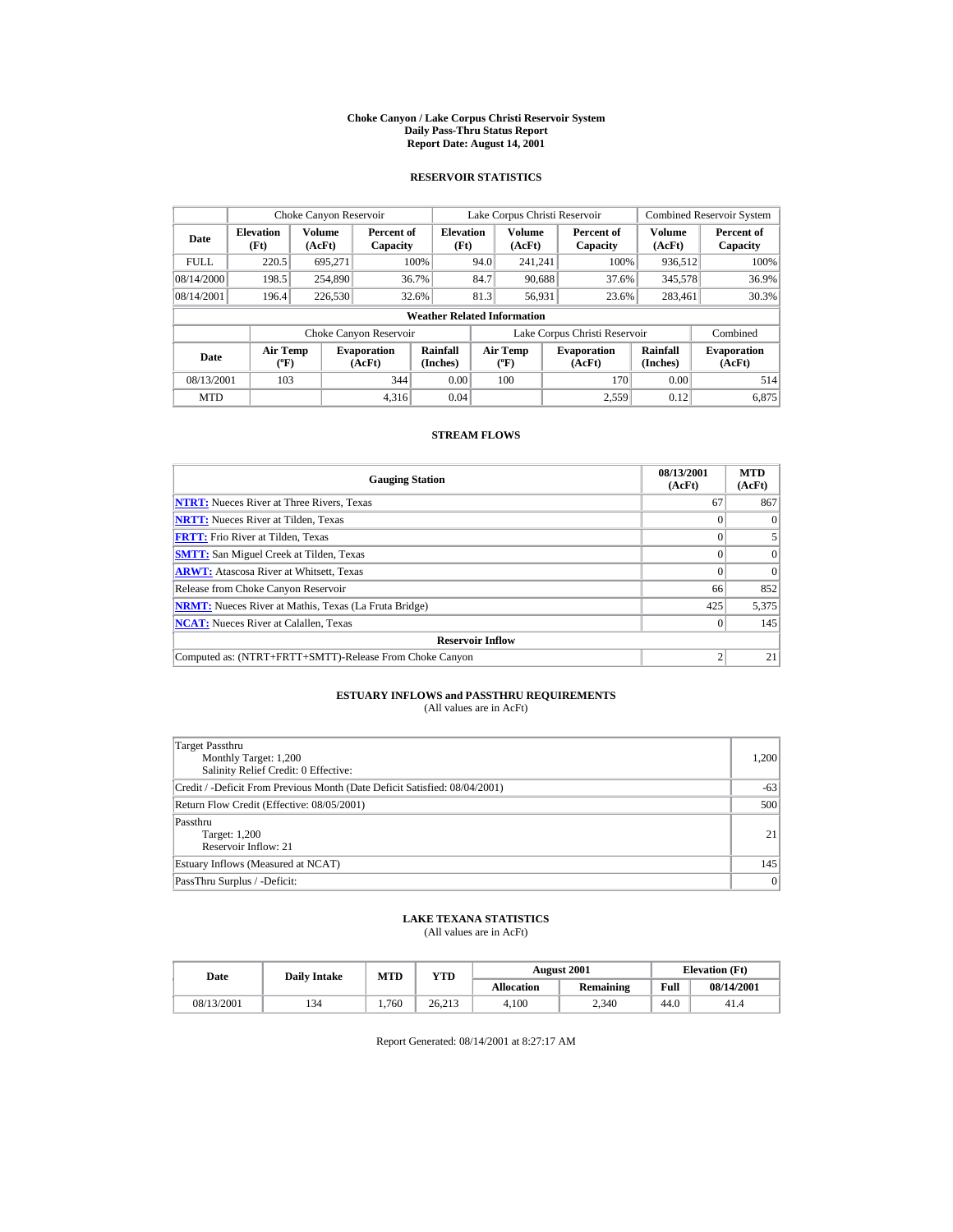#### **Choke Canyon / Lake Corpus Christi Reservoir System Daily Pass-Thru Status Report Report Date: August 15, 2001**

## **RESERVOIR STATISTICS**

| Choke Canyon Reservoir |                                             |                         |                              |                                    | Lake Corpus Christi Reservoir |                                      |                               | <b>Combined Reservoir System</b> |                              |
|------------------------|---------------------------------------------|-------------------------|------------------------------|------------------------------------|-------------------------------|--------------------------------------|-------------------------------|----------------------------------|------------------------------|
| Date                   | <b>Elevation</b><br>(Ft)                    | <b>Volume</b><br>(AcFt) | Percent of<br>Capacity       | <b>Elevation</b><br>(Ft)           |                               | <b>Volume</b><br>(AcFt)              | Percent of<br>Capacity        | <b>Volume</b><br>(AcFt)          | Percent of<br>Capacity       |
| <b>FULL</b>            | 220.5                                       | 695,271                 |                              | 100%                               | 94.0                          | 241.241                              | 100%                          | 936,512                          | 100%                         |
| 08/15/2000             | 198.5                                       | 254,605                 |                              | 36.6%                              | 84.7                          | 90.447                               | 37.5%                         | 345,052                          | 36.8%                        |
| 08/15/2001             | 196.4                                       | 226.136                 |                              | 32.5%                              | 81.2                          | 56,447                               | 23.4%                         | 282,583                          | 30.2%                        |
|                        |                                             |                         |                              | <b>Weather Related Information</b> |                               |                                      |                               |                                  |                              |
|                        |                                             |                         | Choke Canyon Reservoir       |                                    |                               |                                      | Lake Corpus Christi Reservoir |                                  | Combined                     |
| Date                   | <b>Air Temp</b><br>$({}^{\circ}\mathrm{F})$ |                         | <b>Evaporation</b><br>(AcFt) | Rainfall<br>(Inches)               |                               | Air Temp<br>$({}^{\circ}\mathbf{F})$ | <b>Evaporation</b><br>(AcFt)  | Rainfall<br>(Inches)             | <b>Evaporation</b><br>(AcFt) |
| 08/14/2001             | 98                                          |                         | 336                          | 0.00                               |                               | 91                                   | 131                           | 0.00                             | 467                          |
| <b>MTD</b>             |                                             |                         | 4,652                        | 0.04                               |                               |                                      | 2.690                         | 0.12                             | 7.342                        |

## **STREAM FLOWS**

| <b>Gauging Station</b>                                       | 08/14/2001<br>(AcFt) | <b>MTD</b><br>(AcFt) |
|--------------------------------------------------------------|----------------------|----------------------|
| <b>NTRT:</b> Nueces River at Three Rivers, Texas             | 67                   | 935                  |
| <b>NRTT:</b> Nueces River at Tilden, Texas                   |                      | $\Omega$             |
| <b>FRTT:</b> Frio River at Tilden, Texas                     |                      |                      |
| <b>SMTT:</b> San Miguel Creek at Tilden, Texas               |                      | $\Omega$             |
| <b>ARWT:</b> Atascosa River at Whitsett, Texas               |                      | $\Omega$             |
| Release from Choke Canyon Reservoir                          | 66                   | 917                  |
| <b>NRMT:</b> Nueces River at Mathis, Texas (La Fruta Bridge) | 431                  | 5,806                |
| <b>NCAT:</b> Nueces River at Calallen, Texas                 |                      | 145                  |
| <b>Reservoir Inflow</b>                                      |                      |                      |
| Computed as: (NTRT+FRTT+SMTT)-Release From Choke Canyon      |                      | 23                   |

# **ESTUARY INFLOWS and PASSTHRU REQUIREMENTS**<br>(All values are in AcFt)

| Target Passthru<br>Monthly Target: 1,200<br>Salinity Relief Credit: 0 Effective: | 1,200 |
|----------------------------------------------------------------------------------|-------|
| Credit / -Deficit From Previous Month (Date Deficit Satisfied: 08/04/2001)       | $-63$ |
| Return Flow Credit (Effective: 08/05/2001)                                       | 500   |
| Passthru<br>Target: 1,200<br>Reservoir Inflow: 23                                | 23    |
| Estuary Inflows (Measured at NCAT)                                               | 145   |
| PassThru Surplus / -Deficit:                                                     | 0     |

## **LAKE TEXANA STATISTICS**

(All values are in AcFt)

| Date       | <b>Daily Intake</b> | <b>MTD</b> | YTD    |                   | <b>August 2001</b> | <b>Elevation</b> (Ft) |            |
|------------|---------------------|------------|--------|-------------------|--------------------|-----------------------|------------|
|            |                     |            |        | <b>Allocation</b> | <b>Remaining</b>   | Full                  | 08/15/2001 |
| 08/14/2001 | 141                 | 1.901      | 26.354 | 4.100             | 2,199              | 44.0                  | 41.4       |

Report Generated: 08/15/2001 at 9:43:06 AM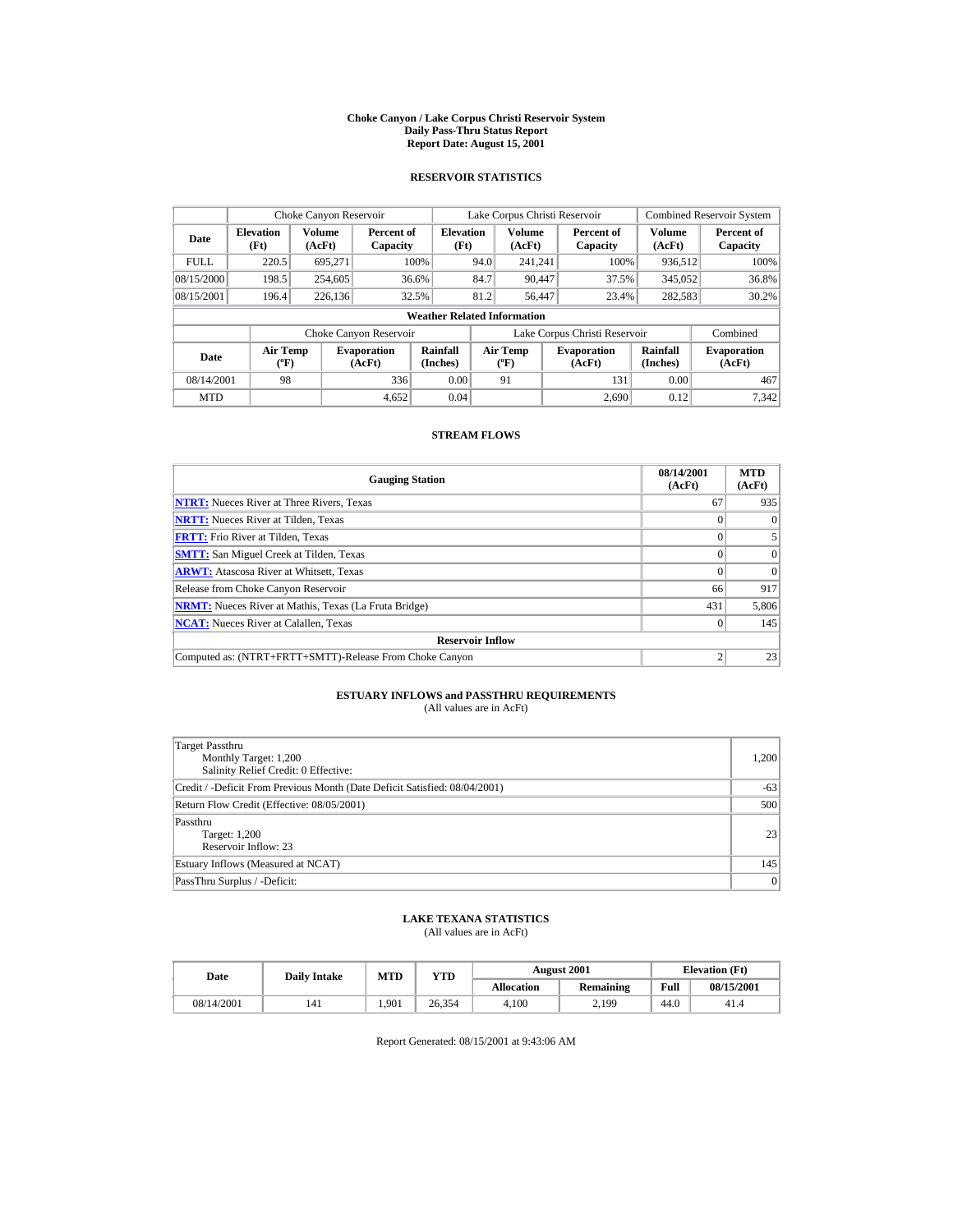#### **Choke Canyon / Lake Corpus Christi Reservoir System Daily Pass-Thru Status Report Report Date: August 16, 2001**

## **RESERVOIR STATISTICS**

|             | Choke Canyon Reservoir                      |                  |                              |                          | Lake Corpus Christi Reservoir |                                          |  |                               |                         | <b>Combined Reservoir System</b> |  |  |
|-------------|---------------------------------------------|------------------|------------------------------|--------------------------|-------------------------------|------------------------------------------|--|-------------------------------|-------------------------|----------------------------------|--|--|
| Date        | <b>Elevation</b><br>(Ft)                    | Volume<br>(AcFt) | Percent of<br>Capacity       | <b>Elevation</b><br>(Ft) |                               | <b>Volume</b><br>(AcFt)                  |  | Percent of<br>Capacity        | <b>Volume</b><br>(AcFt) | Percent of<br>Capacity           |  |  |
| <b>FULL</b> | 220.5                                       | 695.271          |                              | 100%                     | 94.0                          | 241.241                                  |  | 100%                          | 936,512                 | 100%                             |  |  |
| 08/16/2000  | 198.5                                       | 254,462          |                              | 36.6%                    | 84.6                          | 90.205                                   |  | 37.4%                         | 344,667                 | 36.8%                            |  |  |
| 08/16/2001  | 196.4                                       | 225.611          |                              | 32.4%                    | 81.1                          | 55,806                                   |  | 23.1%                         | 281,417                 | 30.0%                            |  |  |
|             | <b>Weather Related Information</b>          |                  |                              |                          |                               |                                          |  |                               |                         |                                  |  |  |
|             |                                             |                  | Choke Canyon Reservoir       |                          |                               |                                          |  | Lake Corpus Christi Reservoir |                         | Combined                         |  |  |
| Date        | <b>Air Temp</b><br>$({}^{\circ}\mathrm{F})$ |                  | <b>Evaporation</b><br>(AcFt) | Rainfall<br>(Inches)     |                               | <b>Air Temp</b><br>$({}^{\circ}{\rm F})$ |  | <b>Evaporation</b><br>(AcFt)  | Rainfall<br>(Inches)    | <b>Evaporation</b><br>(AcFt)     |  |  |
| 08/15/2001  | 103                                         |                  | 343                          | 0.00                     |                               | 101                                      |  | 214                           | 0.00                    | 557                              |  |  |
| <b>MTD</b>  |                                             |                  | 4.995                        | 0.04                     |                               |                                          |  | 2.904                         | 0.12                    | 7.899                            |  |  |

## **STREAM FLOWS**

| <b>Gauging Station</b>                                       | 08/15/2001<br>(AcFt) | <b>MTD</b><br>(AcFt) |
|--------------------------------------------------------------|----------------------|----------------------|
| <b>NTRT:</b> Nueces River at Three Rivers, Texas             | 67                   | 1.002                |
| <b>NRTT:</b> Nueces River at Tilden, Texas                   |                      | $\theta$             |
| <b>FRTT:</b> Frio River at Tilden, Texas                     |                      |                      |
| <b>SMTT:</b> San Miguel Creek at Tilden, Texas               |                      | $\Omega$             |
| <b>ARWT:</b> Atascosa River at Whitsett, Texas               |                      | $\Omega$             |
| Release from Choke Canyon Reservoir                          | 66                   | 983                  |
| <b>NRMT:</b> Nueces River at Mathis, Texas (La Fruta Bridge) | 437                  | 6,243                |
| <b>NCAT:</b> Nueces River at Calallen, Texas                 |                      | 145                  |
| <b>Reservoir Inflow</b>                                      |                      |                      |
| Computed as: (NTRT+FRTT+SMTT)-Release From Choke Canyon      |                      | 25                   |

# **ESTUARY INFLOWS and PASSTHRU REQUIREMENTS**<br>(All values are in AcFt)

| Target Passthru<br>Monthly Target: 1,200<br>Salinity Relief Credit: 0 Effective: | 1,200 |
|----------------------------------------------------------------------------------|-------|
| Credit / -Deficit From Previous Month (Date Deficit Satisfied: 08/04/2001)       | $-63$ |
| Return Flow Credit (Effective: 08/05/2001)                                       | 500   |
| Passthru<br>Target: 1,200<br>Reservoir Inflow: 25                                | 25    |
| Estuary Inflows (Measured at NCAT)                                               | 145   |
| PassThru Surplus / -Deficit:                                                     | 0     |

## **LAKE TEXANA STATISTICS**

(All values are in AcFt)

| Date       | <b>Daily Intake</b> | <b>MTD</b> | YTD    |                   | <b>August 2001</b> | <b>Elevation</b> (Ft) |            |
|------------|---------------------|------------|--------|-------------------|--------------------|-----------------------|------------|
|            |                     |            |        | <b>Allocation</b> | <b>Remaining</b>   | Full                  | 08/16/2001 |
| 08/15/2001 | 141                 | 2.042      | 26.495 | 4.100             | 2.058              | 44.0                  | 3.41       |

Report Generated: 08/16/2001 at 8:16:23 AM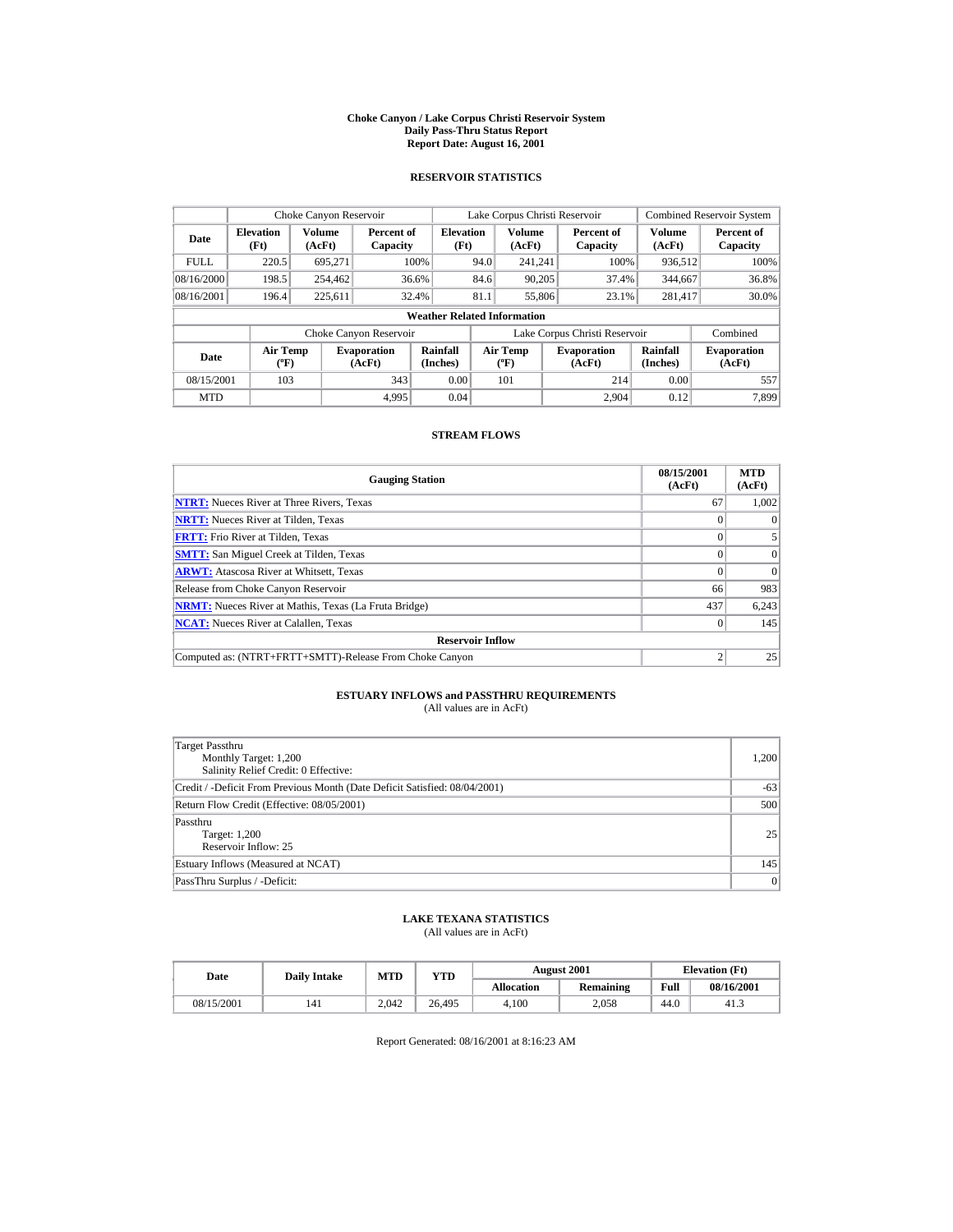#### **Choke Canyon / Lake Corpus Christi Reservoir System Daily Pass-Thru Status Report Report Date: August 17, 2001**

## **RESERVOIR STATISTICS**

|             | Choke Canyon Reservoir                      |                  |                              |                          | Lake Corpus Christi Reservoir |                                          |  |                               |                      | <b>Combined Reservoir System</b> |  |  |
|-------------|---------------------------------------------|------------------|------------------------------|--------------------------|-------------------------------|------------------------------------------|--|-------------------------------|----------------------|----------------------------------|--|--|
| Date        | <b>Elevation</b><br>(Ft)                    | Volume<br>(AcFt) | Percent of<br>Capacity       | <b>Elevation</b><br>(Ft) |                               | <b>Volume</b><br>(AcFt)                  |  | Percent of<br>Capacity        | Volume<br>(AcFt)     | Percent of<br>Capacity           |  |  |
| <b>FULL</b> | 220.5                                       | 695.271          |                              | 100%                     | 94.0                          | 241.241                                  |  | 100%                          | 936.512              | 100%                             |  |  |
| 08/17/2000  | 198.4                                       | 254,177          |                              | 36.6%                    | 84.6                          | 89,605                                   |  | 37.1%                         | 343,782              | 36.7%                            |  |  |
| 08/17/2001  | 196.3                                       | 225.219          |                              | 32.4%                    | 81.1                          | 55,408                                   |  | 23.0%                         | 280,627              | 30.0%                            |  |  |
|             | <b>Weather Related Information</b>          |                  |                              |                          |                               |                                          |  |                               |                      |                                  |  |  |
|             |                                             |                  | Choke Canyon Reservoir       |                          |                               |                                          |  | Lake Corpus Christi Reservoir |                      | Combined                         |  |  |
| Date        | <b>Air Temp</b><br>$({}^{\circ}\mathrm{F})$ |                  | <b>Evaporation</b><br>(AcFt) | Rainfall<br>(Inches)     |                               | <b>Air Temp</b><br>$({}^{\circ}{\rm F})$ |  | <b>Evaporation</b><br>(AcFt)  | Rainfall<br>(Inches) | <b>Evaporation</b><br>(AcFt)     |  |  |
| 08/16/2001  | 105                                         |                  | 358                          | 0.00                     |                               | 101                                      |  | 222                           | 0.00                 | 580                              |  |  |
| <b>MTD</b>  |                                             |                  | 5.353                        | 0.04                     |                               |                                          |  | 3.126                         | 0.12                 | 8.479                            |  |  |

## **STREAM FLOWS**

| <b>Gauging Station</b>                                       | 08/16/2001<br>(AcFt) | <b>MTD</b><br>(AcFt) |
|--------------------------------------------------------------|----------------------|----------------------|
| <b>NTRT:</b> Nueces River at Three Rivers, Texas             | 67                   | 1,070                |
| <b>NRTT:</b> Nueces River at Tilden, Texas                   |                      | $\theta$             |
| <b>FRTT:</b> Frio River at Tilden, Texas                     |                      | 6                    |
| <b>SMTT:</b> San Miguel Creek at Tilden, Texas               |                      | $\Omega$             |
| <b>ARWT:</b> Atascosa River at Whitsett, Texas               |                      | $\Omega$             |
| Release from Choke Canyon Reservoir                          | 66                   | 1,048                |
| <b>NRMT:</b> Nueces River at Mathis, Texas (La Fruta Bridge) | 455                  | 6,697                |
| <b>NCAT:</b> Nueces River at Calallen, Texas                 |                      | 145                  |
| <b>Reservoir Inflow</b>                                      |                      |                      |
| Computed as: (NTRT+FRTT+SMTT)-Release From Choke Canyon      |                      | 27                   |

# **ESTUARY INFLOWS and PASSTHRU REQUIREMENTS**<br>(All values are in AcFt)

| Target Passthru<br>Monthly Target: 1,200<br>Salinity Relief Credit: 0 Effective: | 1,200 |
|----------------------------------------------------------------------------------|-------|
| Credit / -Deficit From Previous Month (Date Deficit Satisfied: 08/04/2001)       | $-63$ |
| Return Flow Credit (Effective: 08/05/2001)                                       | 500   |
| Passthru<br>Target: 1,200<br>Reservoir Inflow: 27                                | 27    |
| Estuary Inflows (Measured at NCAT)                                               | 145   |
| PassThru Surplus / -Deficit:                                                     | 0     |

## **LAKE TEXANA STATISTICS**

(All values are in AcFt)

| Date       | <b>Daily Intake</b> | MTD   | YTD    |                   | <b>August 2001</b> |      | <b>Elevation</b> (Ft) |
|------------|---------------------|-------|--------|-------------------|--------------------|------|-----------------------|
|            |                     |       |        | <b>Allocation</b> | <b>Remaining</b>   | Full | 08/17/2001            |
| 08/16/2001 |                     | 2.183 | 26.635 | 4.100             | 1.917              | 44.0 | 41.3                  |

Report Generated: 08/17/2001 at 8:39:04 AM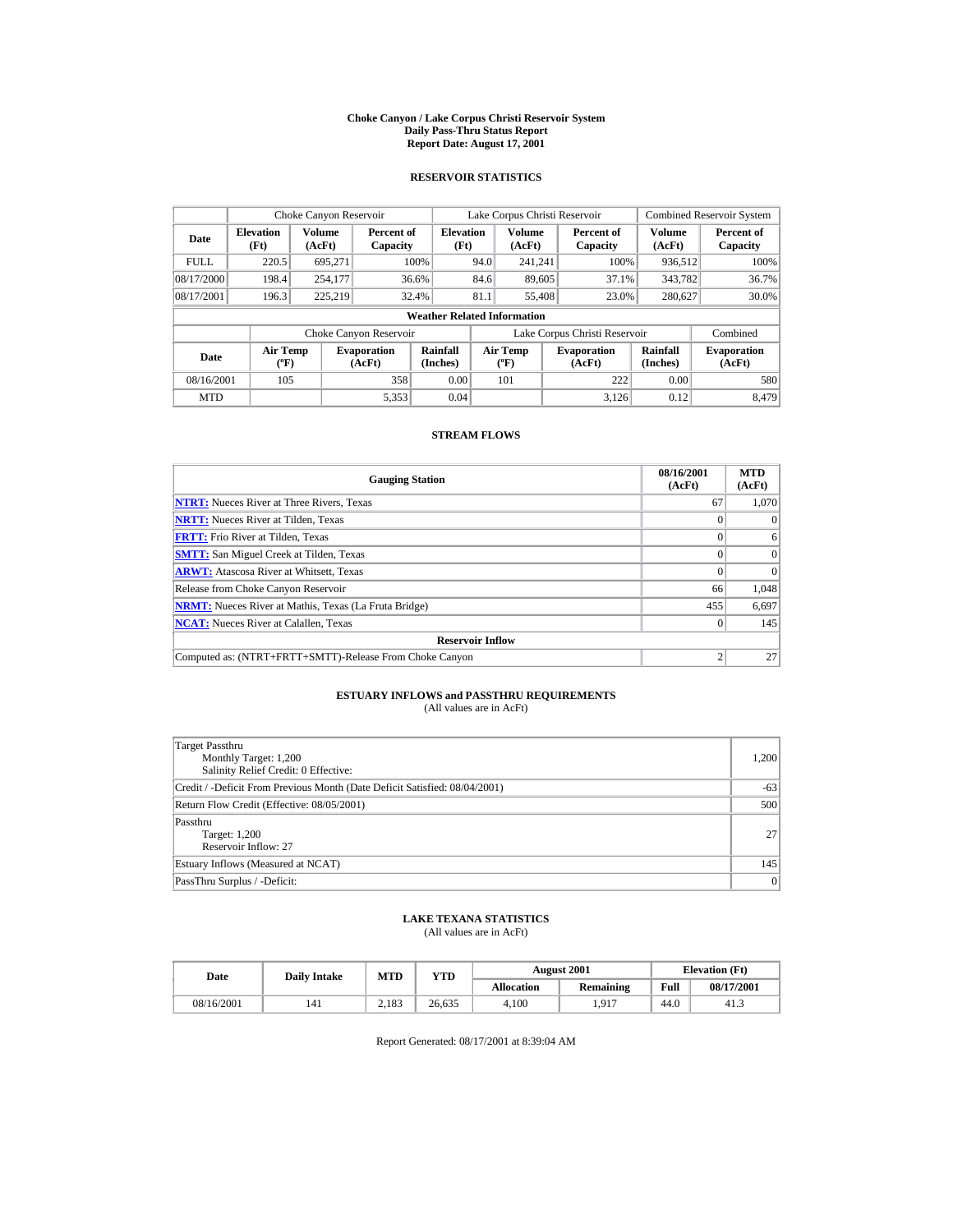#### **Choke Canyon / Lake Corpus Christi Reservoir System Daily Pass-Thru Status Report Report Date: August 18, 2001**

## **RESERVOIR STATISTICS**

|             | Choke Canyon Reservoir                      |                  |                              |                          | Lake Corpus Christi Reservoir |                                          |  |                               |                      | <b>Combined Reservoir System</b> |  |  |  |
|-------------|---------------------------------------------|------------------|------------------------------|--------------------------|-------------------------------|------------------------------------------|--|-------------------------------|----------------------|----------------------------------|--|--|--|
| Date        | <b>Elevation</b><br>(Ft)                    | Volume<br>(AcFt) | Percent of<br>Capacity       | <b>Elevation</b><br>(Ft) |                               | <b>Volume</b><br>(AcFt)                  |  | Percent of<br>Capacity        | Volume<br>(AcFt)     | Percent of<br>Capacity           |  |  |  |
| <b>FULL</b> | 220.5                                       | 695.271          |                              | 100%                     | 94.0                          | 241.241                                  |  | 100%                          | 936,512              | 100%                             |  |  |  |
| 08/18/2000  | 198.4                                       | 253,893          |                              | 36.5%                    | 84.6                          | 89.246                                   |  | 37.0%                         | 343,139              | 36.6%                            |  |  |  |
| 08/18/2001  | 196.3                                       | 224,827          |                              | 32.3%                    | 81.0                          | 55,090                                   |  | 22.8%                         | 279,917              | 29.9%                            |  |  |  |
|             | <b>Weather Related Information</b>          |                  |                              |                          |                               |                                          |  |                               |                      |                                  |  |  |  |
|             |                                             |                  | Choke Canyon Reservoir       |                          |                               |                                          |  | Lake Corpus Christi Reservoir |                      | Combined                         |  |  |  |
| Date        | <b>Air Temp</b><br>$({}^{\circ}\mathrm{F})$ |                  | <b>Evaporation</b><br>(AcFt) | Rainfall<br>(Inches)     |                               | <b>Air Temp</b><br>$({}^{\circ}{\rm F})$ |  | <b>Evaporation</b><br>(AcFt)  | Rainfall<br>(Inches) | <b>Evaporation</b><br>(AcFt)     |  |  |  |
| 08/17/2001  | 104                                         |                  | 381                          | 0.00                     |                               | 99                                       |  | 180                           | 0.00                 | 561                              |  |  |  |
| <b>MTD</b>  |                                             |                  | 5.734                        | 0.04                     |                               |                                          |  | 3.306                         | 0.12                 | 9.040                            |  |  |  |

## **STREAM FLOWS**

| <b>Gauging Station</b>                                       | 08/17/2001<br>(AcFt) | <b>MTD</b><br>(AcFt) |
|--------------------------------------------------------------|----------------------|----------------------|
| <b>NTRT:</b> Nueces River at Three Rivers, Texas             | 66                   | 1,135                |
| <b>NRTT:</b> Nueces River at Tilden, Texas                   |                      | $\theta$             |
| <b>FRTT:</b> Frio River at Tilden, Texas                     |                      | 6                    |
| <b>SMTT:</b> San Miguel Creek at Tilden, Texas               |                      | $\Omega$             |
| <b>ARWT:</b> Atascosa River at Whitsett, Texas               |                      | $\Omega$             |
| Release from Choke Canyon Reservoir                          | 66                   | 1,114                |
| <b>NRMT:</b> Nueces River at Mathis, Texas (La Fruta Bridge) | 468                  | 7,166                |
| <b>NCAT:</b> Nueces River at Calallen, Texas                 |                      | 145                  |
| <b>Reservoir Inflow</b>                                      |                      |                      |
| Computed as: (NTRT+FRTT+SMTT)-Release From Choke Canyon      |                      | 28                   |

# **ESTUARY INFLOWS and PASSTHRU REQUIREMENTS**<br>(All values are in AcFt)

| Target Passthru<br>Monthly Target: 1,200<br>Salinity Relief Credit: 0 Effective: | 1,200 |
|----------------------------------------------------------------------------------|-------|
| Credit / -Deficit From Previous Month (Date Deficit Satisfied: 08/04/2001)       | $-63$ |
| Return Flow Credit (Effective: 08/05/2001)                                       | 500   |
| Passthru<br>Target: 1,200<br>Reservoir Inflow: 28                                | 28    |
| Estuary Inflows (Measured at NCAT)                                               | 145   |
| PassThru Surplus / -Deficit:                                                     | 0     |

## **LAKE TEXANA STATISTICS**

(All values are in AcFt)

| Date       | <b>Daily Intake</b> | <b>MTD</b>     | YTD    |                   | <b>August 2001</b> | <b>Elevation</b> (Ft) |            |
|------------|---------------------|----------------|--------|-------------------|--------------------|-----------------------|------------|
|            |                     |                |        | <b>Allocation</b> | <b>Remaining</b>   | Full                  | 08/18/2001 |
| 08/17/2001 | 141                 | n 202<br>رے دے | 26,776 | 4.100             | ---                | 44.0                  | 41.2       |

Report Generated: 08/18/2001 at 7:49:47 AM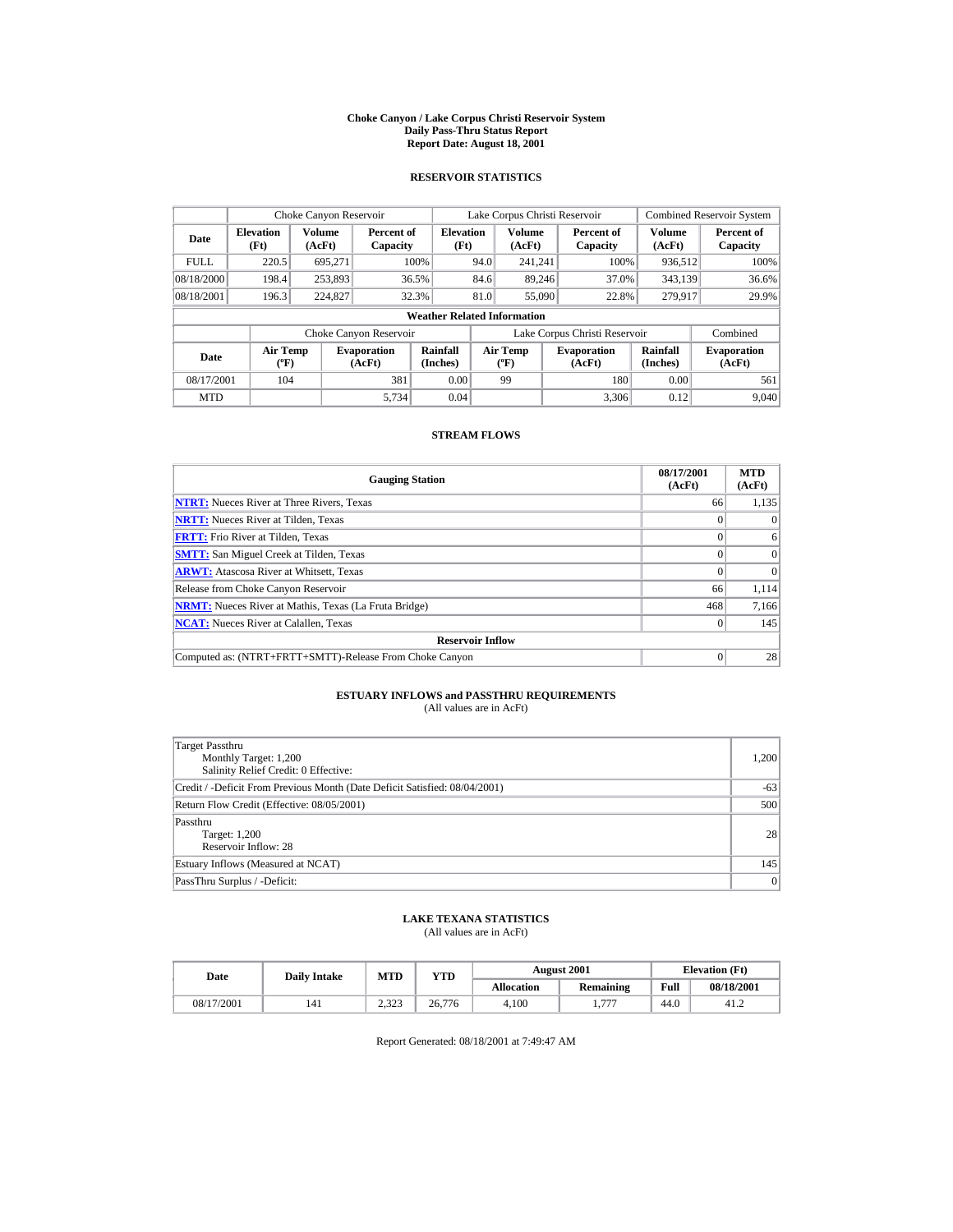#### **Choke Canyon / Lake Corpus Christi Reservoir System Daily Pass-Thru Status Report Report Date: August 19, 2001**

## **RESERVOIR STATISTICS**

|             | Choke Canyon Reservoir      |                         |                              |                                    |      | Lake Corpus Christi Reservoir     |                               |                         | <b>Combined Reservoir System</b> |
|-------------|-----------------------------|-------------------------|------------------------------|------------------------------------|------|-----------------------------------|-------------------------------|-------------------------|----------------------------------|
| Date        | <b>Elevation</b><br>(Ft)    | <b>Volume</b><br>(AcFt) | Percent of<br>Capacity       | <b>Elevation</b><br>(Ft)           |      | <b>Volume</b><br>(AcFt)           | Percent of<br>Capacity        | <b>Volume</b><br>(AcFt) | Percent of<br>Capacity           |
| <b>FULL</b> | 220.5                       | 695,271                 |                              | 100%                               | 94.0 | 241.241                           | 100%                          | 936,512                 | 100%                             |
| 08/19/2000  | 198.4                       | 253,040                 |                              | 36.4%                              | 84.5 | 88,888                            | 36.8%                         | 341,928                 | 36.5%                            |
| 08/19/2001  | 196.3                       | 224,435                 |                              | 32.3%                              | 81.0 | 54,617                            | 22.6%                         | 279,052                 | 29.8%                            |
|             |                             |                         |                              | <b>Weather Related Information</b> |      |                                   |                               |                         |                                  |
|             |                             |                         | Choke Canyon Reservoir       |                                    |      |                                   | Lake Corpus Christi Reservoir |                         | Combined                         |
| Date        | Air Temp<br>$({}^{\circ}F)$ |                         | <b>Evaporation</b><br>(AcFt) | Rainfall<br>(Inches)               |      | Air Temp<br>$({}^{\circ}{\rm F})$ | <b>Evaporation</b><br>(AcFt)  | Rainfall<br>(Inches)    | <b>Evaporation</b><br>(AcFt)     |
| 08/18/2001  | 102                         |                         | 342                          | 0.00                               |      | 98                                | 211                           | 0.00                    | 553                              |
| <b>MTD</b>  |                             |                         | 6.076                        | 0.04                               |      |                                   | 3,517                         | 0.12                    | 9,593                            |

## **STREAM FLOWS**

| <b>Gauging Station</b>                                       | 08/18/2001<br>(AcFt) | <b>MTD</b><br>(AcFt) |
|--------------------------------------------------------------|----------------------|----------------------|
| <b>NTRT:</b> Nueces River at Three Rivers, Texas             | 66                   | 1,201                |
| <b>NRTT:</b> Nueces River at Tilden, Texas                   |                      | $\theta$             |
| <b>FRTT:</b> Frio River at Tilden, Texas                     |                      |                      |
| <b>SMTT:</b> San Miguel Creek at Tilden, Texas               |                      | $\Omega$             |
| <b>ARWT:</b> Atascosa River at Whitsett, Texas               |                      | $\Omega$             |
| Release from Choke Canyon Reservoir                          | 66                   | 1,179                |
| <b>NRMT:</b> Nueces River at Mathis, Texas (La Fruta Bridge) | 472                  | 7,638                |
| <b>NCAT:</b> Nueces River at Calallen, Texas                 |                      | 145                  |
| <b>Reservoir Inflow</b>                                      |                      |                      |
| Computed as: (NTRT+FRTT+SMTT)-Release From Choke Canyon      |                      | 28                   |

# **ESTUARY INFLOWS and PASSTHRU REQUIREMENTS**<br>(All values are in AcFt)

| Target Passthru<br>Monthly Target: 1,200<br>Salinity Relief Credit: 0 Effective: | 1,200 |
|----------------------------------------------------------------------------------|-------|
| Credit / -Deficit From Previous Month (Date Deficit Satisfied: 08/04/2001)       | $-63$ |
| Return Flow Credit (Effective: 08/05/2001)                                       | 500   |
| Passthru<br>Target: 1,200<br>Reservoir Inflow: 28                                | 28    |
| Estuary Inflows (Measured at NCAT)                                               | 145   |
| PassThru Surplus / -Deficit:                                                     | 0     |

## **LAKE TEXANA STATISTICS**

(All values are in AcFt)

| Date       | <b>Daily Intake</b> |       | <b>August 2001</b><br>MTD<br>YTD |                   |                  |      | <b>Elevation</b> (Ft) |
|------------|---------------------|-------|----------------------------------|-------------------|------------------|------|-----------------------|
|            |                     |       |                                  | <b>Allocation</b> | <b>Remaining</b> | Full | 08/19/2001            |
| 08/18/2001 | 141                 | 2.464 | 26.917                           | 4.100             | .636             | 44.0 | 41.2                  |

Report Generated: 08/19/2001 at 7:52:16 AM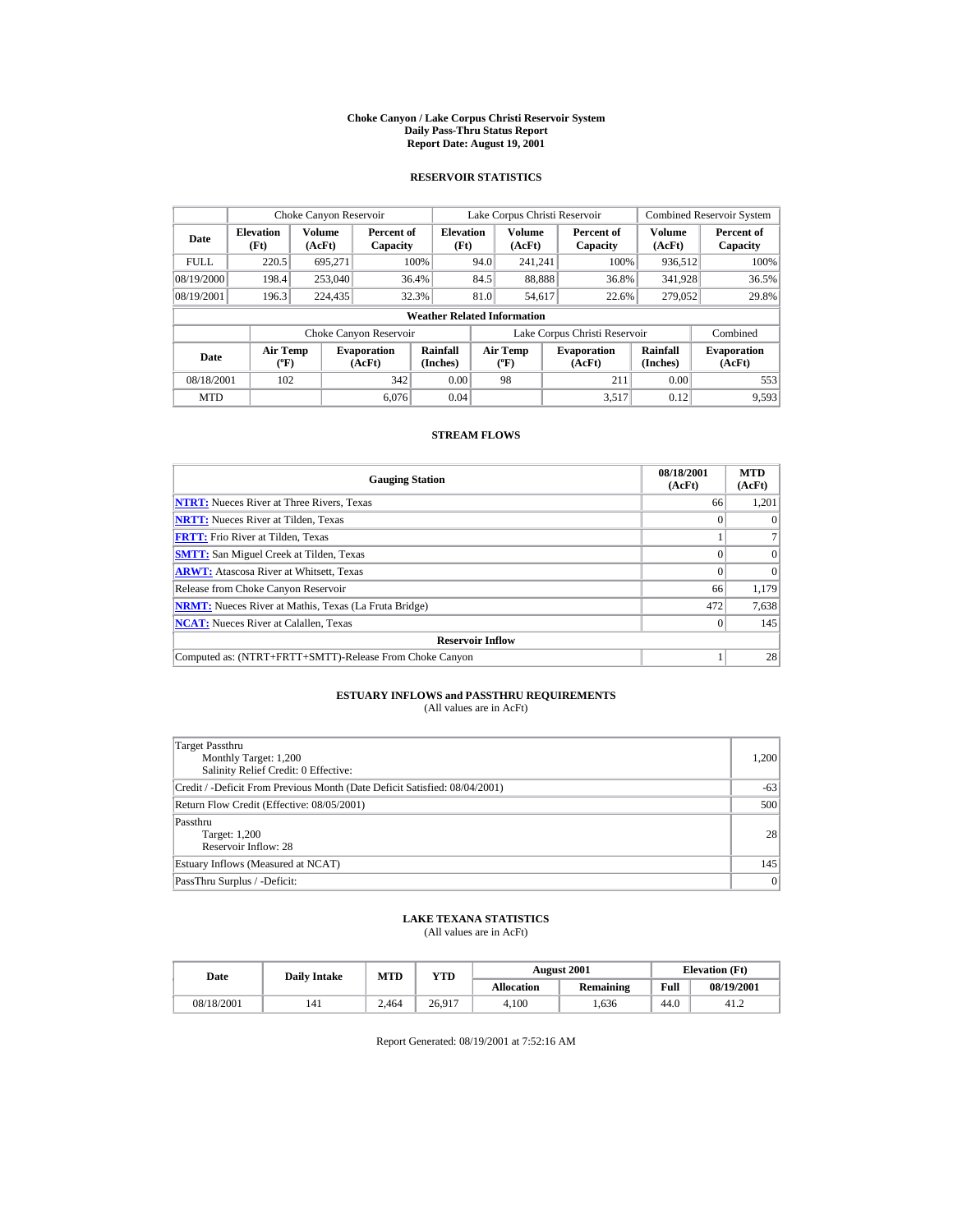#### **Choke Canyon / Lake Corpus Christi Reservoir System Daily Pass-Thru Status Report Report Date: August 20, 2001**

## **RESERVOIR STATISTICS**

|             | Choke Canyon Reservoir                      |                         |                              |                                    |      | Lake Corpus Christi Reservoir     |                               |                         | <b>Combined Reservoir System</b> |
|-------------|---------------------------------------------|-------------------------|------------------------------|------------------------------------|------|-----------------------------------|-------------------------------|-------------------------|----------------------------------|
| Date        | <b>Elevation</b><br>(Ft)                    | <b>Volume</b><br>(AcFt) | Percent of<br>Capacity       | <b>Elevation</b><br>(Ft)           |      | <b>Volume</b><br>(AcFt)           | Percent of<br>Capacity        | <b>Volume</b><br>(AcFt) | Percent of<br>Capacity           |
| <b>FULL</b> | 220.5                                       | 695,271                 |                              | 100%                               | 94.0 | 241.241                           | 100%                          | 936,512                 | 100%                             |
| 08/20/2000  | 198.3                                       | 252.614                 |                              | 36.3%                              | 84.5 | 88.176                            | 36.6%                         | 340,790                 | 36.4%                            |
| 08/20/2001  | 196.2                                       | 224,044                 |                              | 32.2%                              | 80.9 | 54,302                            | 22.5%                         | 278,346                 | 29.7%                            |
|             |                                             |                         |                              | <b>Weather Related Information</b> |      |                                   |                               |                         |                                  |
|             |                                             |                         | Choke Canyon Reservoir       |                                    |      |                                   | Lake Corpus Christi Reservoir |                         | Combined                         |
| Date        | <b>Air Temp</b><br>$({}^{\circ}\mathrm{F})$ |                         | <b>Evaporation</b><br>(AcFt) | Rainfall<br>(Inches)               |      | Air Temp<br>$({}^{\circ}{\rm F})$ | <b>Evaporation</b><br>(AcFt)  | Rainfall<br>(Inches)    | <b>Evaporation</b><br>(AcFt)     |
| 08/19/2001  | 96                                          |                         | 167                          | 0.00                               |      | 96                                | 160                           | 0.00                    | 327                              |
| <b>MTD</b>  |                                             |                         | 6.243                        | 0.04                               |      |                                   | 3.677                         | 0.12                    | 9.920                            |

## **STREAM FLOWS**

| <b>Gauging Station</b>                                       | 08/19/2001<br>(AcFt) | <b>MTD</b><br>(AcFt) |
|--------------------------------------------------------------|----------------------|----------------------|
| <b>NTRT:</b> Nueces River at Three Rivers, Texas             | 67                   | 1,268                |
| <b>NRTT:</b> Nueces River at Tilden, Texas                   |                      | $\theta$             |
| <b>FRTT:</b> Frio River at Tilden, Texas                     |                      |                      |
| <b>SMTT:</b> San Miguel Creek at Tilden, Texas               |                      | $\Omega$             |
| <b>ARWT:</b> Atascosa River at Whitsett, Texas               |                      | $\Omega$             |
| Release from Choke Canyon Reservoir                          | 66                   | 1,245                |
| <b>NRMT:</b> Nueces River at Mathis, Texas (La Fruta Bridge) | 457                  | 8,095                |
| <b>NCAT:</b> Nueces River at Calallen, Texas                 |                      | 145                  |
| <b>Reservoir Inflow</b>                                      |                      |                      |
| Computed as: (NTRT+FRTT+SMTT)-Release From Choke Canyon      |                      | 31                   |

# **ESTUARY INFLOWS and PASSTHRU REQUIREMENTS**<br>(All values are in AcFt)

| Target Passthru<br>Monthly Target: 1,200<br>Salinity Relief Credit: 0 Effective: | 1,200 |
|----------------------------------------------------------------------------------|-------|
| Credit / -Deficit From Previous Month (Date Deficit Satisfied: 08/04/2001)       | $-63$ |
| Return Flow Credit (Effective: 08/05/2001)                                       | 500   |
| Passthru<br>Target: 1,200<br>Reservoir Inflow: 31                                | 31    |
| Estuary Inflows (Measured at NCAT)                                               | 145   |
| PassThru Surplus / -Deficit:                                                     | 0     |

## **LAKE TEXANA STATISTICS**

(All values are in AcFt)

| Date       | <b>Daily Intake</b> | MTD   | YTD    |                   | <b>August 2001</b> |      | <b>Elevation</b> (Ft) |
|------------|---------------------|-------|--------|-------------------|--------------------|------|-----------------------|
|            |                     |       |        | <b>Allocation</b> | <b>Remaining</b>   | Full | 08/20/2001            |
| 08/19/2001 | 138                 | 2.602 | 27.055 | 4.100             | .498               | 44.0 | 41.2                  |

Report Generated: 08/20/2001 at 8:07:20 AM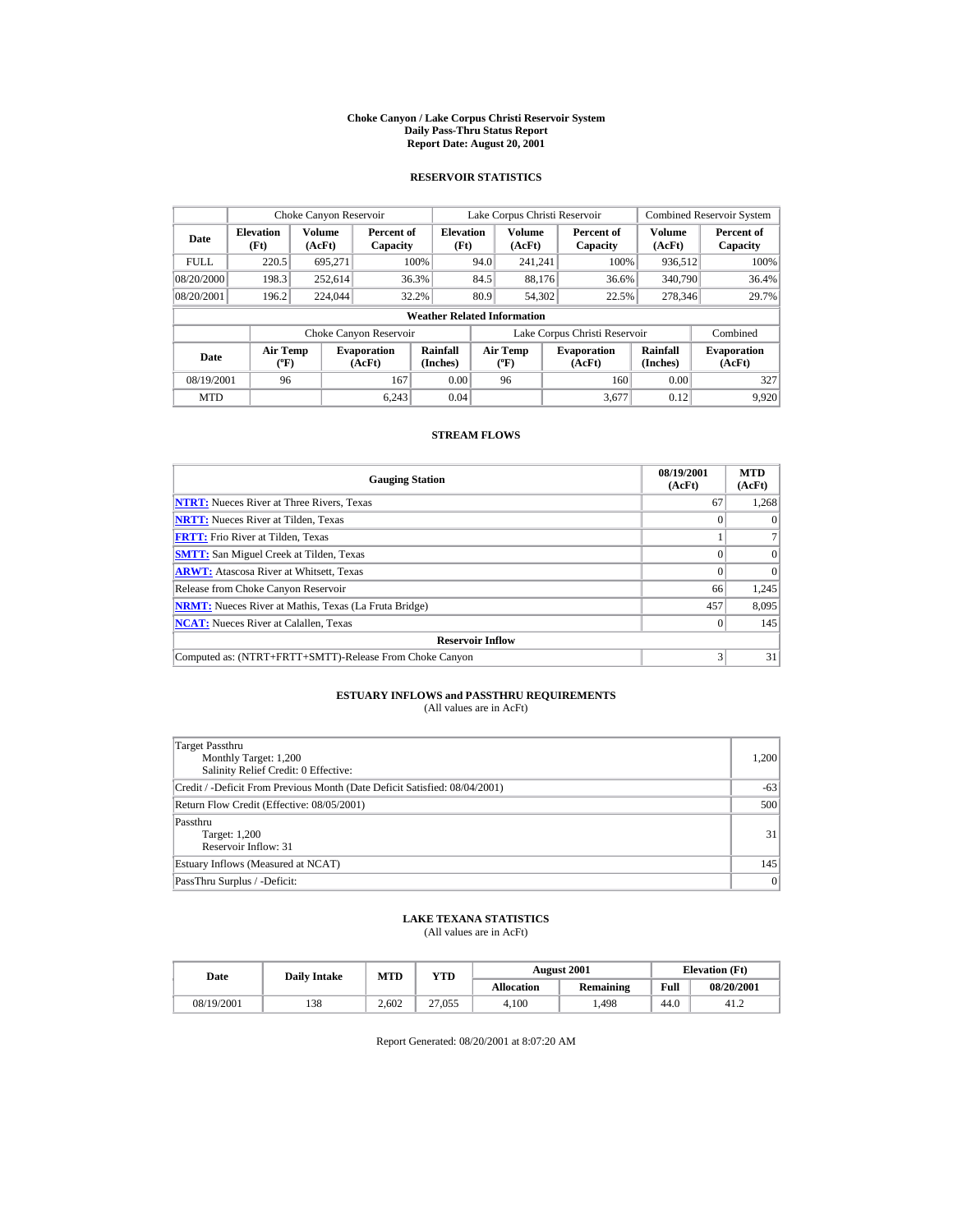#### **Choke Canyon / Lake Corpus Christi Reservoir System Daily Pass-Thru Status Report Report Date: August 21, 2001**

## **RESERVOIR STATISTICS**

| Choke Canyon Reservoir |                                             |                  |                              |                                    |      | Lake Corpus Christi Reservoir            |                               |                      | <b>Combined Reservoir System</b> |
|------------------------|---------------------------------------------|------------------|------------------------------|------------------------------------|------|------------------------------------------|-------------------------------|----------------------|----------------------------------|
| Date                   | <b>Elevation</b><br>(Ft)                    | Volume<br>(AcFt) | Percent of<br>Capacity       | <b>Elevation</b><br>(Ft)           |      | <b>Volume</b><br>(AcFt)                  | Percent of<br>Capacity        | Volume<br>(AcFt)     | Percent of<br>Capacity           |
| <b>FULL</b>            | 220.5                                       | 695.271          |                              | 100%                               | 94.0 | 241.241                                  | 100%                          | 936.512              | 100%                             |
| 08/21/2000             | 198.3                                       | 252.189          |                              | 36.3%                              | 84.4 | 87,586                                   | 36.3%                         | 339,775              | 36.3%                            |
| 08/21/2001             | 196.2                                       | 223,523          |                              | 32.1%                              | 80.9 | 53,911                                   | 22.3%                         | 277,434              | 29.6%                            |
|                        |                                             |                  |                              | <b>Weather Related Information</b> |      |                                          |                               |                      |                                  |
|                        |                                             |                  | Choke Canyon Reservoir       |                                    |      |                                          | Lake Corpus Christi Reservoir |                      | Combined                         |
| Date                   | <b>Air Temp</b><br>$({}^{\circ}\mathrm{F})$ |                  | <b>Evaporation</b><br>(AcFt) | Rainfall<br>(Inches)               |      | <b>Air Temp</b><br>$({}^{\circ}{\rm F})$ | <b>Evaporation</b><br>(AcFt)  | Rainfall<br>(Inches) | <b>Evaporation</b><br>(AcFt)     |
| 08/20/2001             | 100                                         |                  | 318                          | 0.00                               |      | 96                                       | 168                           | 0.00                 | 486                              |
| <b>MTD</b>             |                                             |                  | 6.561                        | 0.04                               |      |                                          | 3.845                         | 0.12                 | 10.406                           |

## **STREAM FLOWS**

| <b>Gauging Station</b>                                       | 08/20/2001<br>(AcFt) | <b>MTD</b><br>(AcFt) |
|--------------------------------------------------------------|----------------------|----------------------|
| <b>NTRT:</b> Nueces River at Three Rivers, Texas             | 67                   | 1,336                |
| <b>NRTT:</b> Nueces River at Tilden, Texas                   |                      | $\Omega$             |
| <b>FRTT:</b> Frio River at Tilden, Texas                     |                      | 8                    |
| <b>SMTT:</b> San Miguel Creek at Tilden, Texas               |                      | $\Omega$             |
| <b>ARWT:</b> Atascosa River at Whitsett, Texas               |                      | $\Omega$             |
| Release from Choke Canyon Reservoir                          | 66                   | 1,310                |
| <b>NRMT:</b> Nueces River at Mathis, Texas (La Fruta Bridge) | 445                  | 8,539                |
| <b>NCAT:</b> Nueces River at Calallen, Texas                 |                      | 145                  |
| <b>Reservoir Inflow</b>                                      |                      |                      |
| Computed as: (NTRT+FRTT+SMTT)-Release From Choke Canyon      |                      | 33                   |

# **ESTUARY INFLOWS and PASSTHRU REQUIREMENTS**<br>(All values are in AcFt)

| Target Passthru<br>Monthly Target: 0<br>Salinity Relief Credit: 0 Effective: | 0     |
|------------------------------------------------------------------------------|-------|
| Credit / -Deficit From Previous Month (Date Deficit Satisfied: 08/04/2001)   | $-63$ |
| Return Flow Credit (Effective: 08/05/2001)                                   | 500   |
| Passthru<br>Target: 0<br>Reservoir Inflow: 33                                | 0     |
| Estuary Inflows (Measured at NCAT)                                           | 145   |
| PassThru Surplus / -Deficit:                                                 | 0     |

## **LAKE TEXANA STATISTICS**

(All values are in AcFt)

| Date       | <b>Daily Intake</b> |       | <b>August 2001</b><br>MTD<br>YTD |                   |                  |      | <b>Elevation</b> (Ft) |
|------------|---------------------|-------|----------------------------------|-------------------|------------------|------|-----------------------|
|            |                     |       |                                  | <b>Allocation</b> | <b>Remaining</b> | Full | 08/21/2001            |
| 08/20/2001 | 101                 | 2.703 | 27.156                           | 4.100             | 1,397            | 44.0 | 41.1                  |

Report Generated: 08/21/2001 at 8:04:15 AM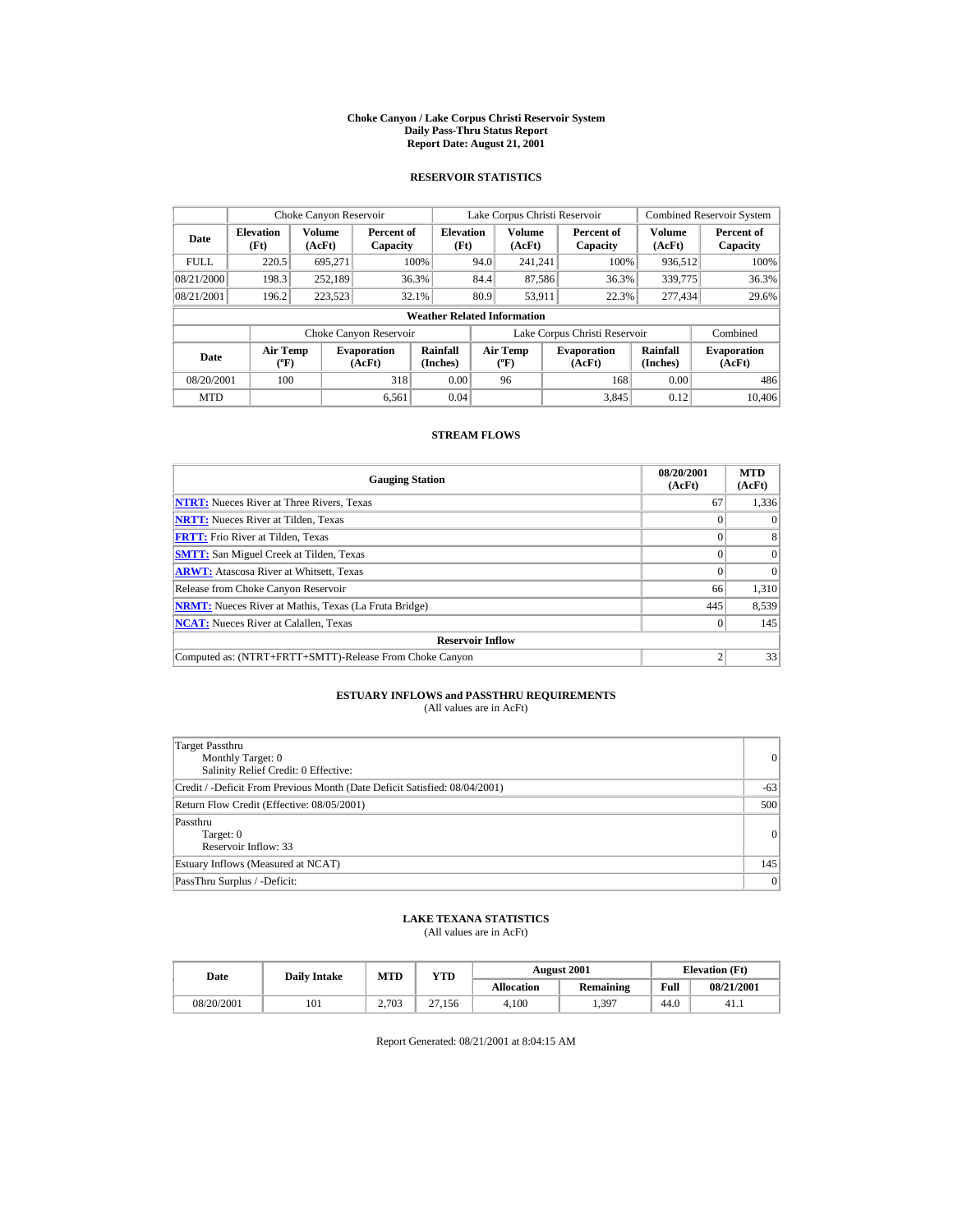#### **Choke Canyon / Lake Corpus Christi Reservoir System Daily Pass-Thru Status Report Report Date: August 22, 2001**

## **RESERVOIR STATISTICS**

| Choke Canyon Reservoir |                                                                                                                                                                                                         |                  |                        |                                    |      | Lake Corpus Christi Reservoir |                               |                  | <b>Combined Reservoir System</b> |
|------------------------|---------------------------------------------------------------------------------------------------------------------------------------------------------------------------------------------------------|------------------|------------------------|------------------------------------|------|-------------------------------|-------------------------------|------------------|----------------------------------|
| Date                   | <b>Elevation</b><br>(Ft)                                                                                                                                                                                | Volume<br>(AcFt) | Percent of<br>Capacity | <b>Elevation</b><br>(Ft)           |      | <b>Volume</b><br>(AcFt)       | Percent of<br>Capacity        | Volume<br>(AcFt) | Percent of<br>Capacity           |
| <b>FULL</b>            | 220.5                                                                                                                                                                                                   | 695.271          |                        | 100%                               | 94.0 | 241.241                       | 100%                          | 936.512          | 100%                             |
| 08/22/2000             | 198.3                                                                                                                                                                                                   | 251.906          |                        | 36.2%                              | 84.4 | 87.117                        | 36.1%                         | 339,023          | 36.2%                            |
| 08/22/2001             | 196.2                                                                                                                                                                                                   | 223,003          |                        | 32.1%                              | 80.8 | 53,366                        | 22.1%                         | 276,369          | 29.5%                            |
|                        |                                                                                                                                                                                                         |                  |                        | <b>Weather Related Information</b> |      |                               |                               |                  |                                  |
|                        |                                                                                                                                                                                                         |                  | Choke Canyon Reservoir |                                    |      |                               | Lake Corpus Christi Reservoir |                  | Combined                         |
| Date                   | Rainfall<br><b>Air Temp</b><br>Rainfall<br><b>Air Temp</b><br><b>Evaporation</b><br><b>Evaporation</b><br>(Inches)<br>(Inches)<br>$({}^{\circ}\mathrm{F})$<br>(AcFt)<br>(AcFt)<br>$({}^{\circ}{\rm F})$ |                  |                        | <b>Evaporation</b><br>(AcFt)       |      |                               |                               |                  |                                  |
| 08/21/2001             | 100                                                                                                                                                                                                     |                  | 333                    | 0.00                               |      | 96                            | 185                           | 0.00             | 518                              |
| <b>MTD</b>             |                                                                                                                                                                                                         |                  | 6.894                  | 0.04                               |      |                               | 4.030                         | 0.12             | 10.924                           |

## **STREAM FLOWS**

| <b>Gauging Station</b>                                       | 08/21/2001<br>(AcFt) | <b>MTD</b><br>(AcFt) |
|--------------------------------------------------------------|----------------------|----------------------|
| <b>NTRT:</b> Nueces River at Three Rivers, Texas             | 69                   | 1,405                |
| <b>NRTT:</b> Nueces River at Tilden, Texas                   |                      | $\theta$             |
| <b>FRTT:</b> Frio River at Tilden, Texas                     |                      | 8                    |
| <b>SMTT:</b> San Miguel Creek at Tilden, Texas               |                      | $\Omega$             |
| <b>ARWT:</b> Atascosa River at Whitsett, Texas               |                      |                      |
| Release from Choke Canyon Reservoir                          | 66                   | 1,376                |
| <b>NRMT:</b> Nueces River at Mathis, Texas (La Fruta Bridge) | 433                  | 8,972                |
| <b>NCAT:</b> Nueces River at Calallen, Texas                 |                      | 145                  |
| <b>Reservoir Inflow</b>                                      |                      |                      |
| Computed as: (NTRT+FRTT+SMTT)-Release From Choke Canyon      |                      | 38                   |

# **ESTUARY INFLOWS and PASSTHRU REQUIREMENTS**<br>(All values are in AcFt)

| Target Passthru<br>Monthly Target: 0<br>Salinity Relief Credit: 0 Effective: | 0     |
|------------------------------------------------------------------------------|-------|
| Credit / -Deficit From Previous Month (Date Deficit Satisfied: 08/04/2001)   | $-63$ |
| Return Flow Credit (Effective: 08/05/2001)                                   | 500   |
| Passthru<br>Target: 0<br>Reservoir Inflow: 38                                | 0     |
| Estuary Inflows (Measured at NCAT)                                           | 145   |
| PassThru Surplus / -Deficit:                                                 | 0     |

## **LAKE TEXANA STATISTICS**

(All values are in AcFt)

| Date       | <b>Daily Intake</b> | <b>MTD</b><br>YTD |        |                   | <b>August 2001</b> | <b>Elevation</b> (Ft) |            |
|------------|---------------------|-------------------|--------|-------------------|--------------------|-----------------------|------------|
|            |                     |                   |        | <b>Allocation</b> | <b>Remaining</b>   | Full                  | 08/22/2001 |
| 08/21/2001 |                     | 2.776             | 27.228 | 4.100             | .324               | 44.0                  | 41.1       |

Report Generated: 08/22/2001 at 8:17:39 AM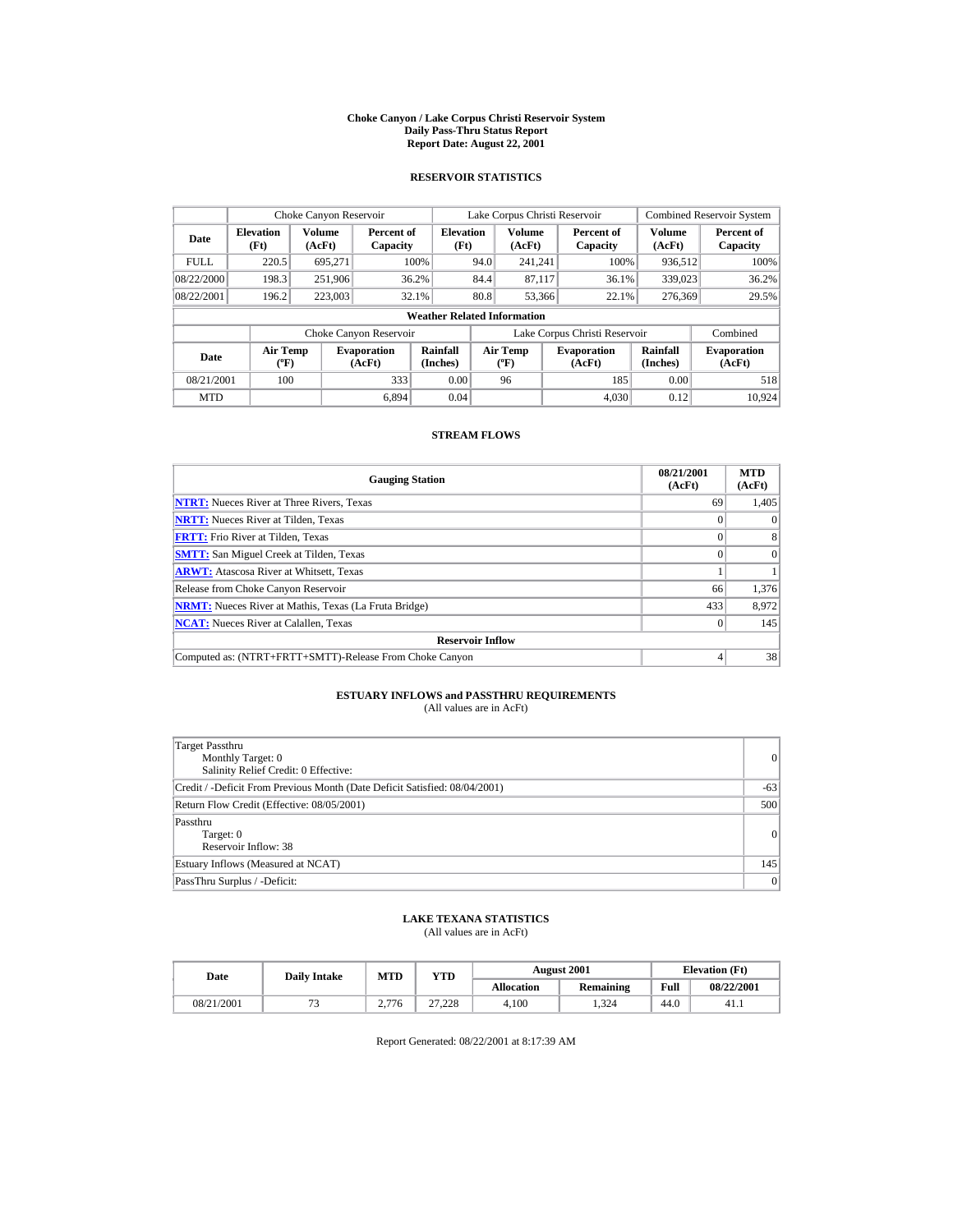#### **Choke Canyon / Lake Corpus Christi Reservoir System Daily Pass-Thru Status Report Report Date: August 23, 2001**

## **RESERVOIR STATISTICS**

|             | Choke Canyon Reservoir             |                         |                              |                                    |      | Lake Corpus Christi Reservoir     |                               |                         | <b>Combined Reservoir System</b> |
|-------------|------------------------------------|-------------------------|------------------------------|------------------------------------|------|-----------------------------------|-------------------------------|-------------------------|----------------------------------|
| Date        | <b>Elevation</b><br>(Ft)           | <b>Volume</b><br>(AcFt) | Percent of<br>Capacity       | <b>Elevation</b><br>(Ft)           |      | <b>Volume</b><br>(AcFt)           | Percent of<br>Capacity        | <b>Volume</b><br>(AcFt) | Percent of<br>Capacity           |
| <b>FULL</b> | 220.5                              | 695,271                 |                              | 100%                               | 94.0 | 241.241                           | 100%                          | 936,512                 | 100%                             |
| 08/23/2000  | 198.2                              | 251,340                 |                              | 36.1%                              | 84.3 | 86,766                            | 36.0%                         | 338,106                 | 36.1%                            |
| 08/23/2001  | 196.1                              | 222,743                 |                              | 32.0%                              | 80.8 | 52,979                            | 22.0%                         | 275,722                 | 29.4%                            |
|             |                                    |                         |                              | <b>Weather Related Information</b> |      |                                   |                               |                         |                                  |
|             |                                    |                         | Choke Canyon Reservoir       |                                    |      |                                   | Lake Corpus Christi Reservoir |                         | Combined                         |
| Date        | <b>Air Temp</b><br>$({}^{\circ}F)$ |                         | <b>Evaporation</b><br>(AcFt) | Rainfall<br>(Inches)               |      | Air Temp<br>$({}^{\circ}{\rm F})$ | <b>Evaporation</b><br>(AcFt)  | Rainfall<br>(Inches)    | <b>Evaporation</b><br>(AcFt)     |
| 08/22/2001  | 101                                |                         | 340                          | 0.00                               |      | 97                                | 193                           | 0.00                    | 533                              |
| <b>MTD</b>  |                                    |                         | 7.234                        | 0.04                               |      |                                   | 4,223                         | 0.12                    | 11.457                           |

## **STREAM FLOWS**

| <b>Gauging Station</b>                                       | 08/22/2001<br>(AcFt) | <b>MTD</b><br>(AcFt) |
|--------------------------------------------------------------|----------------------|----------------------|
| <b>NTRT:</b> Nueces River at Three Rivers, Texas             | 67                   | 1,473                |
| <b>NRTT:</b> Nueces River at Tilden, Texas                   |                      | $\Omega$             |
| <b>FRTT:</b> Frio River at Tilden, Texas                     |                      | 8                    |
| <b>SMTT:</b> San Miguel Creek at Tilden, Texas               |                      | $\Omega$             |
| <b>ARWT:</b> Atascosa River at Whitsett, Texas               |                      | 3                    |
| Release from Choke Canyon Reservoir                          | 66                   | 1,441                |
| <b>NRMT:</b> Nueces River at Mathis, Texas (La Fruta Bridge) | 433                  | 9,405                |
| <b>NCAT:</b> Nueces River at Calallen, Texas                 |                      | 145                  |
| <b>Reservoir Inflow</b>                                      |                      |                      |
| Computed as: (NTRT+FRTT+SMTT)-Release From Choke Canyon      |                      | 40                   |

# **ESTUARY INFLOWS and PASSTHRU REQUIREMENTS**<br>(All values are in AcFt)

| Target Passthru<br>Monthly Target: 0<br>Salinity Relief Credit: 0 Effective: | 0     |
|------------------------------------------------------------------------------|-------|
| Credit / -Deficit From Previous Month (Date Deficit Satisfied: 08/04/2001)   | $-63$ |
| Return Flow Credit (Effective: 08/05/2001)                                   | 500   |
| Passthru<br>Target: 0<br>Reservoir Inflow: 40                                | 0     |
| Estuary Inflows (Measured at NCAT)                                           | 145   |
| PassThru Surplus / -Deficit:                                                 | 0     |

## **LAKE TEXANA STATISTICS**

(All values are in AcFt)

| Date       | <b>MTD</b><br><b>Daily Intake</b> |       | YTD    |                   | <b>August 2001</b> | <b>Elevation</b> (Ft) |            |
|------------|-----------------------------------|-------|--------|-------------------|--------------------|-----------------------|------------|
|            |                                   |       |        | <b>Allocation</b> | <b>Remaining</b>   | Full                  | 08/23/2001 |
| 08/22/2001 | 88                                | 2.863 | 27.316 | 4.100             | . 237              | 44.0                  | 41.0       |

Report Generated: 08/23/2001 at 8:01:56 AM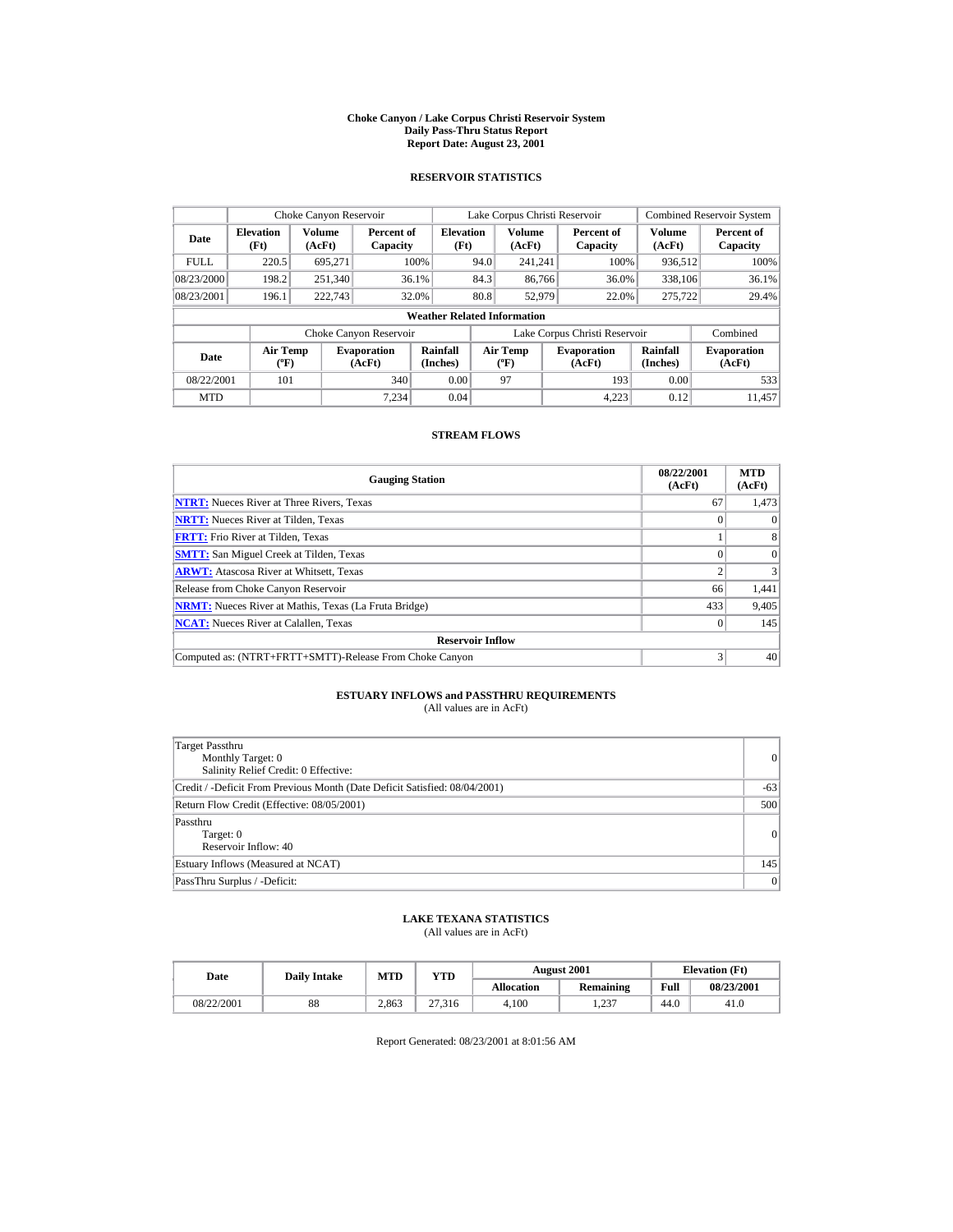#### **Choke Canyon / Lake Corpus Christi Reservoir System Daily Pass-Thru Status Report Report Date: August 24, 2001**

## **RESERVOIR STATISTICS**

|             | Choke Canyon Reservoir                      |                  |                              |                                    |      | Lake Corpus Christi Reservoir            |                               |                         | <b>Combined Reservoir System</b> |
|-------------|---------------------------------------------|------------------|------------------------------|------------------------------------|------|------------------------------------------|-------------------------------|-------------------------|----------------------------------|
| Date        | <b>Elevation</b><br>(Ft)                    | Volume<br>(AcFt) | Percent of<br>Capacity       | <b>Elevation</b><br>(Ft)           |      | <b>Volume</b><br>(AcFt)                  | Percent of<br>Capacity        | <b>Volume</b><br>(AcFt) | Percent of<br>Capacity           |
| <b>FULL</b> | 220.5                                       | 695.271          |                              | 100%                               | 94.0 | 241.241                                  | 100%                          | 936,512                 | 100%                             |
| 08/24/2000  | 198.2                                       | 250.917          |                              | 36.1%                              | 84.3 | 86,185                                   | 35.7%                         | 337.102                 | 36.0%                            |
| 08/24/2001  | 196.1                                       | 222.614          |                              | 32.0%                              | 80.7 | 52,594                                   | 21.8%                         | 275,208                 | 29.4%                            |
|             |                                             |                  |                              | <b>Weather Related Information</b> |      |                                          |                               |                         |                                  |
|             |                                             |                  | Choke Canyon Reservoir       |                                    |      |                                          | Lake Corpus Christi Reservoir |                         | Combined                         |
| Date        | <b>Air Temp</b><br>$({}^{\circ}\mathrm{F})$ |                  | <b>Evaporation</b><br>(AcFt) | Rainfall<br>(Inches)               |      | <b>Air Temp</b><br>$({}^{\circ}{\rm F})$ | <b>Evaporation</b><br>(AcFt)  | Rainfall<br>(Inches)    | <b>Evaporation</b><br>(AcFt)     |
| 08/23/2001  | 101                                         |                  | 340                          | 0.00                               |      | 96                                       | 170                           | 0.00                    | 510                              |
| <b>MTD</b>  |                                             |                  | 7.574                        | 0.04                               |      |                                          | 4.393                         | 0.12                    | 11.967                           |

## **STREAM FLOWS**

| <b>Gauging Station</b>                                       | 08/23/2001<br>(AcFt) | <b>MTD</b><br>(AcFt) |
|--------------------------------------------------------------|----------------------|----------------------|
| <b>NTRT:</b> Nueces River at Three Rivers, Texas             | 67                   | 1,540                |
| <b>NRTT:</b> Nueces River at Tilden, Texas                   |                      | $\theta$             |
| <b>FRTT:</b> Frio River at Tilden, Texas                     |                      | 9                    |
| <b>SMTT:</b> San Miguel Creek at Tilden, Texas               |                      | $\Omega$             |
| <b>ARWT:</b> Atascosa River at Whitsett, Texas               |                      | 6                    |
| Release from Choke Canyon Reservoir                          | 66                   | 1,507                |
| <b>NRMT:</b> Nueces River at Mathis, Texas (La Fruta Bridge) | 433                  | 9,838                |
| <b>NCAT:</b> Nueces River at Calallen, Texas                 |                      | 145                  |
| <b>Reservoir Inflow</b>                                      |                      |                      |
| Computed as: (NTRT+FRTT+SMTT)-Release From Choke Canyon      |                      | 42                   |

# **ESTUARY INFLOWS and PASSTHRU REQUIREMENTS**<br>(All values are in AcFt)

| Target Passthru<br>Monthly Target: 0<br>Salinity Relief Credit: 0 Effective: | 0     |
|------------------------------------------------------------------------------|-------|
| Credit / -Deficit From Previous Month (Date Deficit Satisfied: 08/04/2001)   | $-63$ |
| Return Flow Credit (Effective: 08/05/2001)                                   | 500   |
| Passthru<br>Target: 0<br>Reservoir Inflow: 42                                | 0     |
| Estuary Inflows (Measured at NCAT)                                           | 145   |
| PassThru Surplus / -Deficit:                                                 | 0     |

## **LAKE TEXANA STATISTICS**

(All values are in AcFt)

|            | MTD<br><b>Daily Intake</b><br>Date |       | $_{\rm VTD}$ |                   | <b>August 2001</b> | <b>Elevation</b> (Ft) |            |
|------------|------------------------------------|-------|--------------|-------------------|--------------------|-----------------------|------------|
|            |                                    |       |              | <b>Allocation</b> | <b>Remaining</b>   | Full                  | 08/24/2001 |
| 08/23/2001 | 141                                | 3.004 | 27.457       | 4.100             | .096               | 44.0                  | 41.0       |

Report Generated: 08/24/2001 at 8:17:19 AM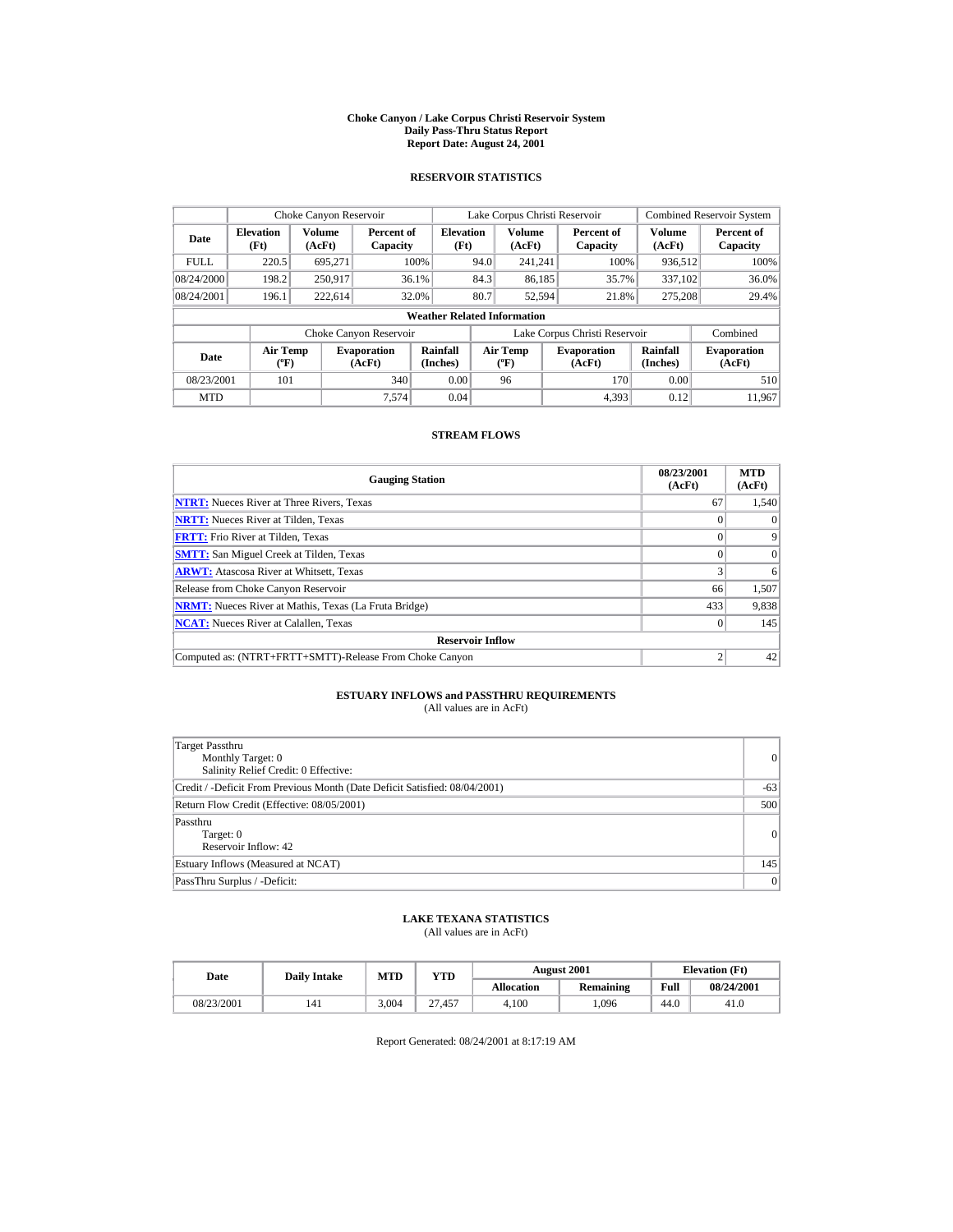#### **Choke Canyon / Lake Corpus Christi Reservoir System Daily Pass-Thru Status Report Report Date: August 25, 2001**

## **RESERVOIR STATISTICS**

| Choke Canyon Reservoir |                                             |                  |                              |                                    |      | Lake Corpus Christi Reservoir            |                               |                      | <b>Combined Reservoir System</b> |
|------------------------|---------------------------------------------|------------------|------------------------------|------------------------------------|------|------------------------------------------|-------------------------------|----------------------|----------------------------------|
| Date                   | <b>Elevation</b><br>(Ft)                    | Volume<br>(AcFt) | Percent of<br>Capacity       | <b>Elevation</b><br>(Ft)           |      | <b>Volume</b><br>(AcFt)                  | Percent of<br>Capacity        | Volume<br>(AcFt)     | Percent of<br>Capacity           |
| <b>FULL</b>            | 220.5                                       | 695.271          |                              | 100%                               | 94.0 | 241.241                                  | 100%                          | 936.512              | 100%                             |
| 08/25/2000             | 198.2                                       | 250,494          |                              | 36.0%                              | 84.2 | 85,491                                   | 35.4%                         | 335,985              | 35.9%                            |
| 08/25/2001             | 196.1                                       | 222.225          |                              | 32.0%                              | 80.7 | 52.210                                   | 21.6%                         | 274,435              | 29.3%                            |
|                        |                                             |                  |                              | <b>Weather Related Information</b> |      |                                          |                               |                      |                                  |
|                        |                                             |                  | Choke Canyon Reservoir       |                                    |      |                                          | Lake Corpus Christi Reservoir |                      | Combined                         |
| Date                   | <b>Air Temp</b><br>$({}^{\circ}\mathrm{F})$ |                  | <b>Evaporation</b><br>(AcFt) | Rainfall<br>(Inches)               |      | <b>Air Temp</b><br>$({}^{\circ}{\rm F})$ | <b>Evaporation</b><br>(AcFt)  | Rainfall<br>(Inches) | <b>Evaporation</b><br>(AcFt)     |
| 08/24/2001             | 100                                         |                  | 287                          | 0.00                               |      | 97                                       | 178                           | 0.00                 | 465                              |
| <b>MTD</b>             |                                             |                  | 7.861                        | 0.04                               |      |                                          | 4.571                         | 0.12                 | 12.432                           |

## **STREAM FLOWS**

| <b>Gauging Station</b>                                       | 08/24/2001<br>(AcFt) | <b>MTD</b><br>(AcFt) |
|--------------------------------------------------------------|----------------------|----------------------|
| <b>NTRT:</b> Nueces River at Three Rivers, Texas             | 67                   | 1,608                |
| <b>NRTT:</b> Nueces River at Tilden, Texas                   |                      | $\theta$             |
| <b>FRTT:</b> Frio River at Tilden, Texas                     |                      | 9                    |
| <b>SMTT:</b> San Miguel Creek at Tilden, Texas               |                      | $\Omega$             |
| <b>ARWT:</b> Atascosa River at Whitsett, Texas               |                      | 9                    |
| Release from Choke Canyon Reservoir                          | 66                   | 1,572                |
| <b>NRMT:</b> Nueces River at Mathis, Texas (La Fruta Bridge) | 433                  | 10,270               |
| <b>NCAT:</b> Nueces River at Calallen, Texas                 |                      | 145                  |
| <b>Reservoir Inflow</b>                                      |                      |                      |
| Computed as: (NTRT+FRTT+SMTT)-Release From Choke Canyon      |                      | 45                   |

# **ESTUARY INFLOWS and PASSTHRU REQUIREMENTS**<br>(All values are in AcFt)

| Target Passthru<br>Monthly Target: 0<br>Salinity Relief Credit: 0 Effective: | 0     |
|------------------------------------------------------------------------------|-------|
| Credit / -Deficit From Previous Month (Date Deficit Satisfied: 08/04/2001)   | $-63$ |
| Return Flow Credit (Effective: 08/05/2001)                                   | 500   |
| Passthru<br>Target: 0<br>Reservoir Inflow: 45                                | 0     |
| Estuary Inflows (Measured at NCAT)                                           | 145   |
| PassThru Surplus / -Deficit:                                                 | 0     |

## **LAKE TEXANA STATISTICS**

(All values are in AcFt)

| Date       | <b>Daily Intake</b> | <b>MTD</b> | YTD    |                   | <b>August 2001</b> |      | <b>Elevation</b> (Ft) |
|------------|---------------------|------------|--------|-------------------|--------------------|------|-----------------------|
|            |                     |            |        | <b>Allocation</b> | <b>Remaining</b>   | Full | 08/25/2001            |
| 08/24/2001 | 141                 | 3.146      | 27.598 | 4.100             | 954                | 44.0 | 41.0                  |

Report Generated: 08/25/2001 at 8:03:33 AM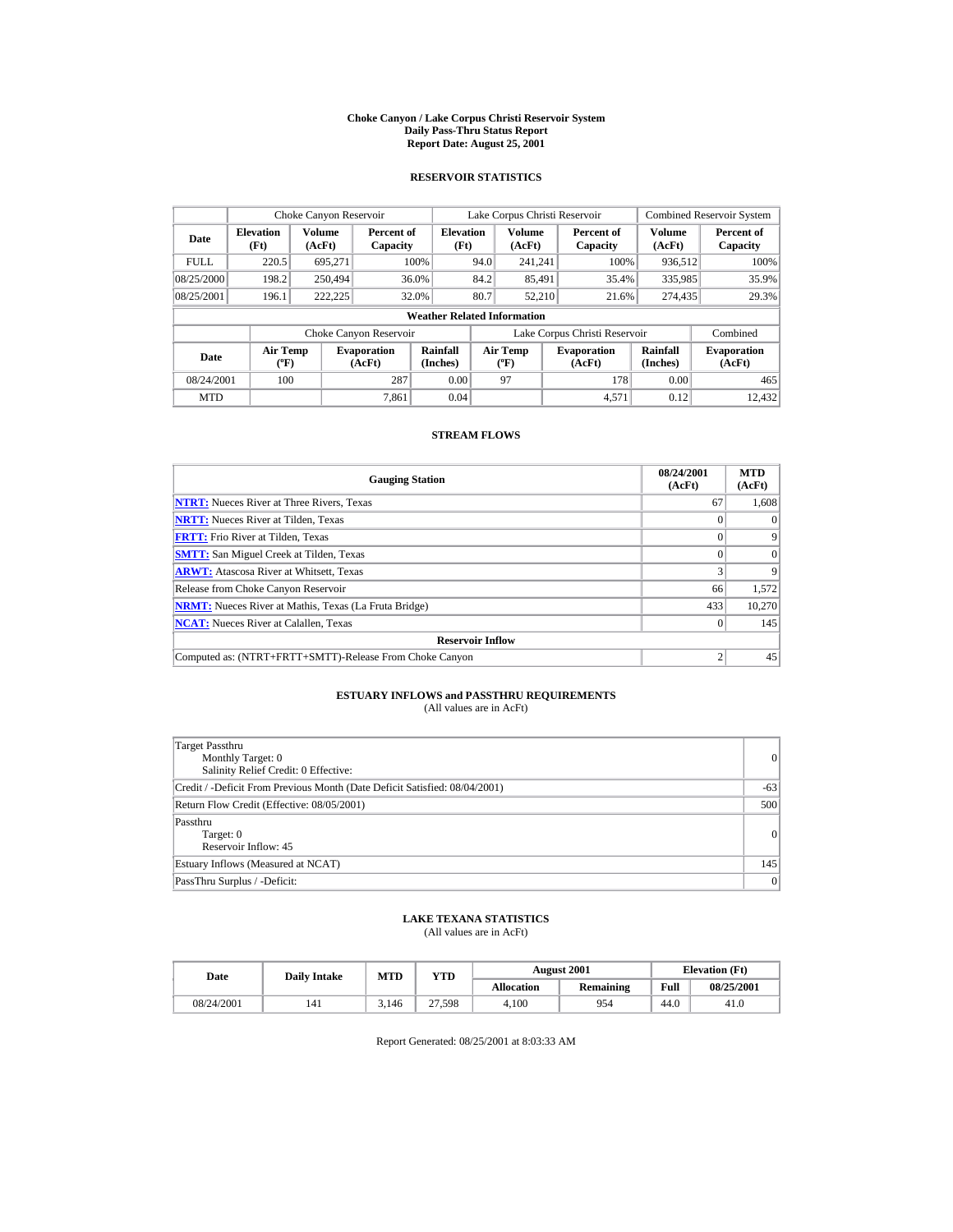#### **Choke Canyon / Lake Corpus Christi Reservoir System Daily Pass-Thru Status Report Report Date: August 26, 2001**

## **RESERVOIR STATISTICS**

|             | Choke Canyon Reservoir                                                                                                                                                                  |                         |                        |                                    |      | Lake Corpus Christi Reservoir |                               |                         | <b>Combined Reservoir System</b> |
|-------------|-----------------------------------------------------------------------------------------------------------------------------------------------------------------------------------------|-------------------------|------------------------|------------------------------------|------|-------------------------------|-------------------------------|-------------------------|----------------------------------|
| Date        | <b>Elevation</b><br>(Ft)                                                                                                                                                                | <b>Volume</b><br>(AcFt) | Percent of<br>Capacity | <b>Elevation</b><br>(Ft)           |      | <b>Volume</b><br>(AcFt)       | Percent of<br>Capacity        | <b>Volume</b><br>(AcFt) | Percent of<br>Capacity           |
| <b>FULL</b> | 220.5                                                                                                                                                                                   | 695,271                 |                        | 100%                               | 94.0 | 241.241                       | 100%                          | 936,512                 | 100%                             |
| 08/26/2000  | 198.2                                                                                                                                                                                   | 250,071                 |                        | 36.0%                              | 84.2 | 85,145                        | 35.3%                         | 335.216                 | 35.8%                            |
| 08/26/2001  | 196.1                                                                                                                                                                                   | 221,836                 |                        | 31.9%                              | 80.6 | 51,753                        | 21.5%                         | 273,589                 | 29.2%                            |
|             |                                                                                                                                                                                         |                         |                        | <b>Weather Related Information</b> |      |                               |                               |                         |                                  |
|             |                                                                                                                                                                                         |                         | Choke Canyon Reservoir |                                    |      |                               | Lake Corpus Christi Reservoir |                         | Combined                         |
| Date        | Rainfall<br>Air Temp<br>Rainfall<br><b>Air Temp</b><br><b>Evaporation</b><br><b>Evaporation</b><br>(Inches)<br>(Inches)<br>(AcFt)<br>$({}^{\circ}F)$<br>$({}^{\circ}{\rm F})$<br>(AcFt) |                         |                        | <b>Evaporation</b><br>(AcFt)       |      |                               |                               |                         |                                  |
| 08/25/2001  | 101                                                                                                                                                                                     |                         | 317                    | 0.00                               |      | 97                            | 151                           | 0.00                    | 468                              |
| <b>MTD</b>  |                                                                                                                                                                                         |                         | 8.178                  | 0.04                               |      |                               | 4.722                         | 0.12                    | 12.900                           |

## **STREAM FLOWS**

| <b>Gauging Station</b>                                       | 08/25/2001<br>(AcFt) | <b>MTD</b><br>(AcFt) |
|--------------------------------------------------------------|----------------------|----------------------|
| <b>NTRT:</b> Nueces River at Three Rivers, Texas             | 67                   | 1,675                |
| <b>NRTT:</b> Nueces River at Tilden, Texas                   |                      | $\theta$             |
| <b>FRTT:</b> Frio River at Tilden, Texas                     |                      | 10 <sup>1</sup>      |
| <b>SMTT:</b> San Miguel Creek at Tilden, Texas               |                      | $\Omega$             |
| <b>ARWT:</b> Atascosa River at Whitsett, Texas               |                      | 11                   |
| Release from Choke Canyon Reservoir                          | 66                   | 1,638                |
| <b>NRMT:</b> Nueces River at Mathis, Texas (La Fruta Bridge) | 415                  | 10,685               |
| <b>NCAT:</b> Nueces River at Calallen, Texas                 |                      | 145                  |
| <b>Reservoir Inflow</b>                                      |                      |                      |
| Computed as: (NTRT+FRTT+SMTT)-Release From Choke Canyon      | 3                    | 47                   |

# **ESTUARY INFLOWS and PASSTHRU REQUIREMENTS**<br>(All values are in AcFt)

| Target Passthru<br>Monthly Target: 0<br>Salinity Relief Credit: 0 Effective: | 0     |
|------------------------------------------------------------------------------|-------|
| Credit / -Deficit From Previous Month (Date Deficit Satisfied: 08/04/2001)   | $-63$ |
| Return Flow Credit (Effective: 08/05/2001)                                   | 500   |
| Passthru<br>Target: 0<br>Reservoir Inflow: 47                                | 0     |
| Estuary Inflows (Measured at NCAT)                                           | 145   |
| PassThru Surplus / -Deficit:                                                 | 0     |

## **LAKE TEXANA STATISTICS**

(All values are in AcFt)

| Date       | <b>Daily Intake</b> | <b>MTD</b> | <b>August 2001</b><br>YTD |                   |                  |      | <b>Elevation</b> (Ft) |
|------------|---------------------|------------|---------------------------|-------------------|------------------|------|-----------------------|
|            |                     |            |                           | <b>Allocation</b> | <b>Remaining</b> | Full | 08/26/2001            |
| 08/25/2001 | 141                 | 3.287      | 27.739                    | 4.100             | 813              | 44.0 | 41.0                  |

Report Generated: 08/26/2001 at 7:59:01 AM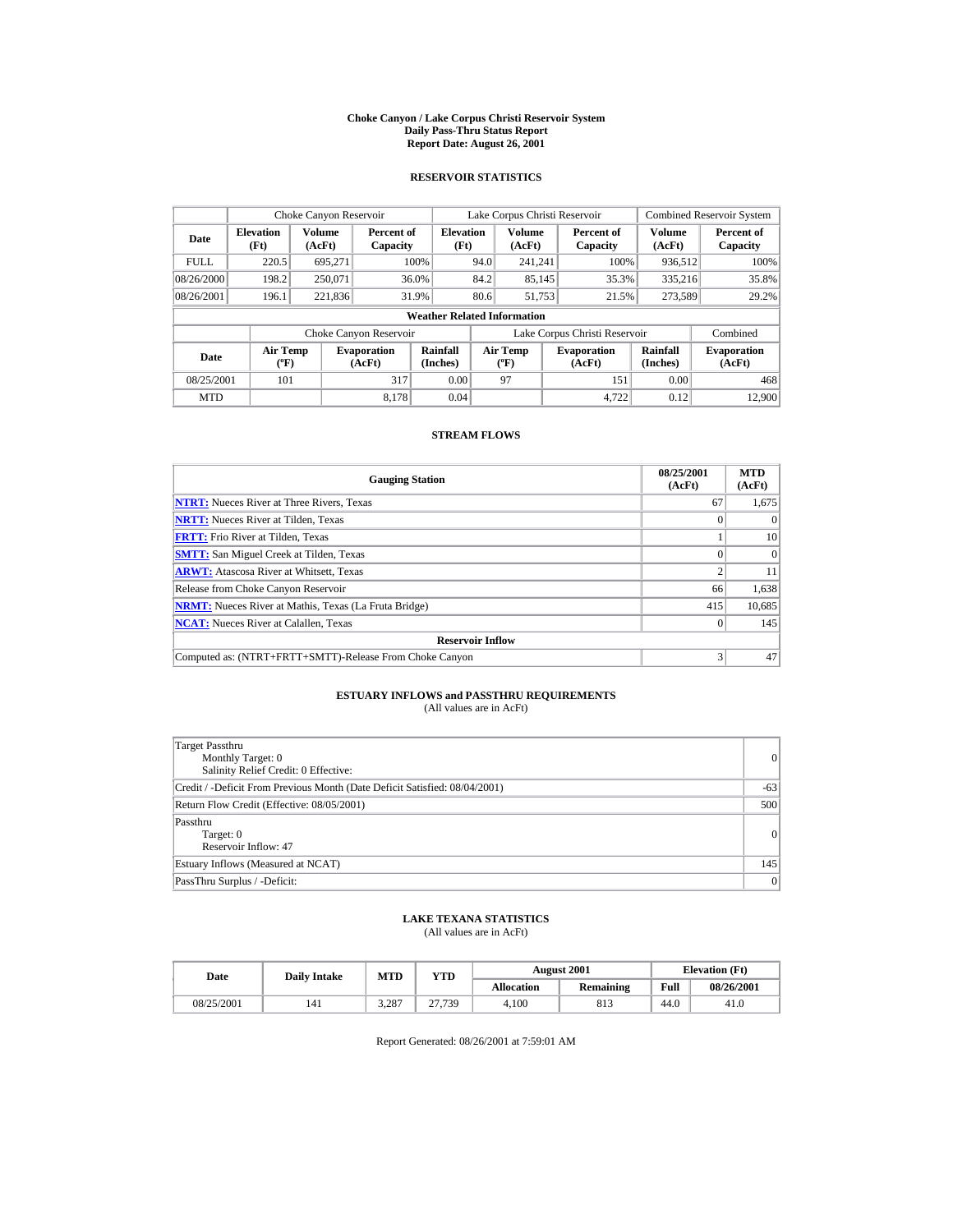#### **Choke Canyon / Lake Corpus Christi Reservoir System Daily Pass-Thru Status Report Report Date: August 27, 2001**

## **RESERVOIR STATISTICS**

| Choke Canyon Reservoir |                                             |                  |                              |                                    |      | Lake Corpus Christi Reservoir            |                               |                      | <b>Combined Reservoir System</b> |
|------------------------|---------------------------------------------|------------------|------------------------------|------------------------------------|------|------------------------------------------|-------------------------------|----------------------|----------------------------------|
| Date                   | <b>Elevation</b><br>(Ft)                    | Volume<br>(AcFt) | Percent of<br>Capacity       | <b>Elevation</b><br>(Ft)           |      | <b>Volume</b><br>(AcFt)                  | Percent of<br>Capacity        | Volume<br>(AcFt)     | Percent of<br>Capacity           |
| <b>FULL</b>            | 220.5                                       | 695.271          |                              | 100%                               | 94.0 | 241.241                                  | 100%                          | 936,512              | 100%                             |
| 08/27/2000             | 198.1                                       | 249,789          |                              | 35.9%                              | 84.2 | 84,687                                   | 35.1%                         | 334,476              | 35.7%                            |
| 08/27/2001             | 196.0                                       | 221.319          |                              | 31.8%                              | 80.6 | 51,601                                   | 21.4%                         | 272,920              | 29.1%                            |
|                        |                                             |                  |                              | <b>Weather Related Information</b> |      |                                          |                               |                      |                                  |
|                        |                                             |                  | Choke Canyon Reservoir       |                                    |      |                                          | Lake Corpus Christi Reservoir |                      | Combined                         |
| Date                   | <b>Air Temp</b><br>$({}^{\circ}\mathrm{F})$ |                  | <b>Evaporation</b><br>(AcFt) | Rainfall<br>(Inches)               |      | <b>Air Temp</b><br>$({}^{\circ}{\rm F})$ | <b>Evaporation</b><br>(AcFt)  | Rainfall<br>(Inches) | <b>Evaporation</b><br>(AcFt)     |
| 08/26/2001             | 102                                         |                  | 339                          | 0.00                               |      | 99                                       | 186                           | 0.00                 | 525                              |
| <b>MTD</b>             |                                             |                  | 8.517                        | 0.04                               |      |                                          | 4.908                         | 0.12                 | 13.425                           |

## **STREAM FLOWS**

| <b>Gauging Station</b>                                       | 08/26/2001<br>(AcFt) | <b>MTD</b><br>(AcFt) |
|--------------------------------------------------------------|----------------------|----------------------|
| <b>NTRT:</b> Nueces River at Three Rivers, Texas             | 67                   | 1,743                |
| <b>NRTT:</b> Nueces River at Tilden, Texas                   |                      | $\theta$             |
| <b>FRTT:</b> Frio River at Tilden, Texas                     |                      | 11                   |
| <b>SMTT:</b> San Miguel Creek at Tilden, Texas               |                      | $\Omega$             |
| <b>ARWT:</b> Atascosa River at Whitsett, Texas               |                      | 13                   |
| Release from Choke Canyon Reservoir                          | 66                   | 1,703                |
| <b>NRMT:</b> Nueces River at Mathis, Texas (La Fruta Bridge) | 395                  | 11,080               |
| <b>NCAT:</b> Nueces River at Calallen, Texas                 | 10                   | 155                  |
| <b>Reservoir Inflow</b>                                      |                      |                      |
| Computed as: (NTRT+FRTT+SMTT)-Release From Choke Canyon      | 3                    | 51                   |

# **ESTUARY INFLOWS and PASSTHRU REQUIREMENTS**<br>(All values are in AcFt)

| Target Passthru<br>Monthly Target: 0<br>Salinity Relief Credit: 0 Effective: | 0     |
|------------------------------------------------------------------------------|-------|
| Credit / -Deficit From Previous Month (Date Deficit Satisfied: 08/04/2001)   | $-63$ |
| Return Flow Credit (Effective: 08/05/2001)                                   | 500   |
| Passthru<br>Target: 0<br>Reservoir Inflow: 51                                | 0     |
| Estuary Inflows (Measured at NCAT)                                           | 155   |
| PassThru Surplus / -Deficit:                                                 | 0     |

## **LAKE TEXANA STATISTICS**

(All values are in AcFt)

| Date       | <b>Daily Intake</b> | <b>MTD</b> | YTD    |                   | <b>August 2001</b> |      | <b>Elevation</b> (Ft) |
|------------|---------------------|------------|--------|-------------------|--------------------|------|-----------------------|
|            |                     |            |        | <b>Allocation</b> | <b>Remaining</b>   | Full | 08/27/2001            |
| 08/26/2001 | 1 Q                 | 3.405      | 27.858 | 4.100             | 695                | 44.0 | 41.0                  |

Report Generated: 08/27/2001 at 8:17:40 AM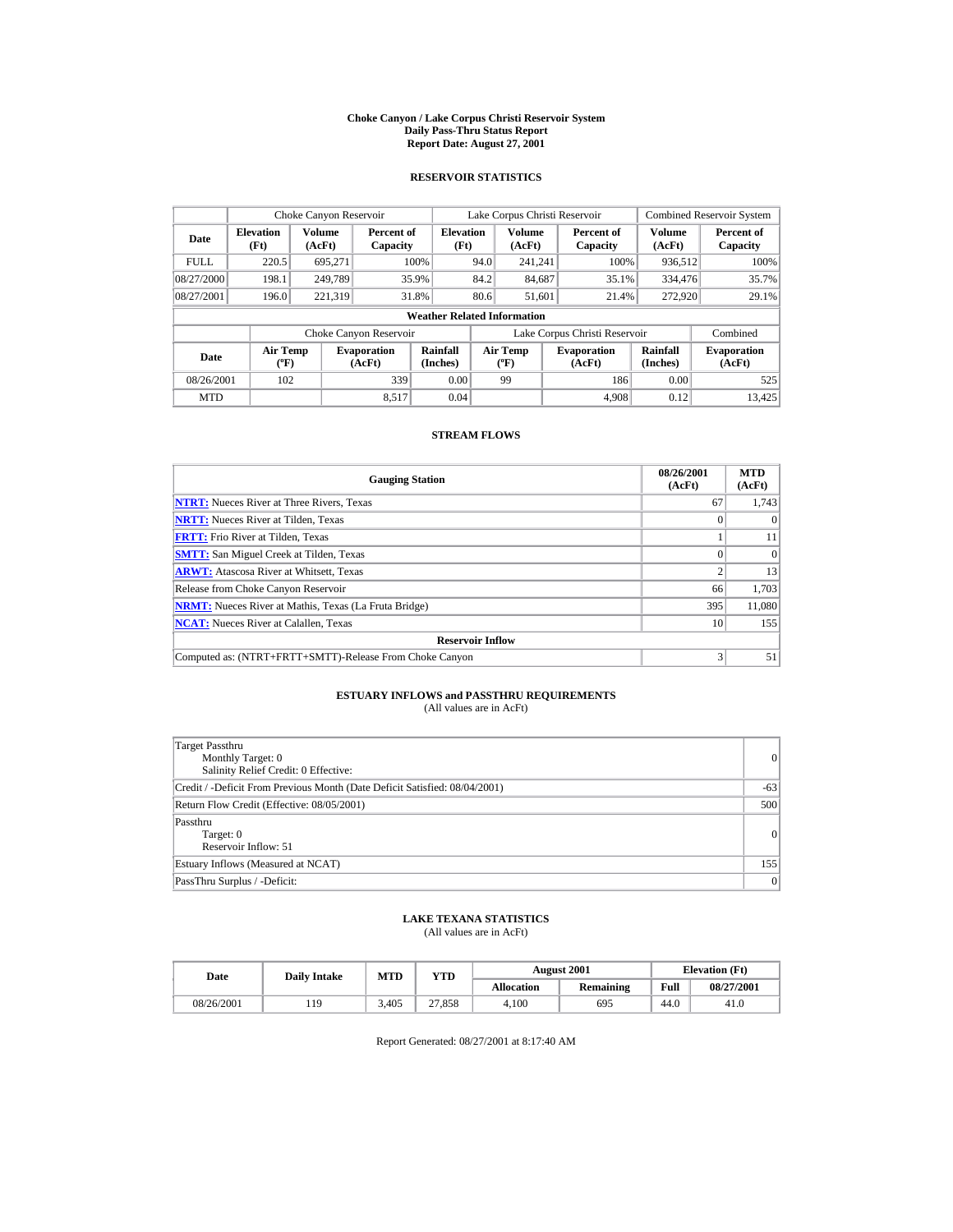#### **Choke Canyon / Lake Corpus Christi Reservoir System Daily Pass-Thru Status Report Report Date: August 28, 2001**

## **RESERVOIR STATISTICS**

|             | Choke Canyon Reservoir                      |                  |                              |                          | Lake Corpus Christi Reservoir |                                   |  |                               |                      | <b>Combined Reservoir System</b> |  |  |
|-------------|---------------------------------------------|------------------|------------------------------|--------------------------|-------------------------------|-----------------------------------|--|-------------------------------|----------------------|----------------------------------|--|--|
| Date        | <b>Elevation</b><br>(Ft)                    | Volume<br>(AcFt) | Percent of<br>Capacity       | <b>Elevation</b><br>(Ft) |                               | <b>Volume</b><br>(AcFt)           |  | Percent of<br>Capacity        | Volume<br>(AcFt)     | Percent of<br>Capacity           |  |  |
| <b>FULL</b> | 220.5                                       | 695.271          |                              | 100%                     | 94.0                          | 241.241                           |  | 100%                          | 936.512              | 100%                             |  |  |
| 08/28/2000  | 198.1                                       | 249,368          |                              | 35.9%                    | 84.1                          | 84.231                            |  | 34.9%                         | 333,599              | 35.6%                            |  |  |
| 08/28/2001  | 196.0                                       | 221.319          |                              | 31.8%                    | 80.6                          | 51,373                            |  | 21.3%                         | 272,692              | 29.1%                            |  |  |
|             | <b>Weather Related Information</b>          |                  |                              |                          |                               |                                   |  |                               |                      |                                  |  |  |
|             |                                             |                  | Choke Canyon Reservoir       |                          |                               |                                   |  | Lake Corpus Christi Reservoir |                      | Combined                         |  |  |
| Date        | <b>Air Temp</b><br>$({}^{\circ}\mathrm{F})$ |                  | <b>Evaporation</b><br>(AcFt) | Rainfall<br>(Inches)     |                               | Air Temp<br>$({}^{\circ}{\rm F})$ |  | <b>Evaporation</b><br>(AcFt)  | Rainfall<br>(Inches) | <b>Evaporation</b><br>(AcFt)     |  |  |
| 08/27/2001  | 89                                          |                  | 128                          | 0.13                     |                               | 89                                |  | 88                            | 0.12                 | 216                              |  |  |
| <b>MTD</b>  |                                             |                  | 8.645                        | 0.17                     |                               |                                   |  | 4.996                         | 0.24                 | 13.641                           |  |  |

## **STREAM FLOWS**

| <b>Gauging Station</b>                                       | 08/27/2001<br>(AcFt) | <b>MTD</b><br>(AcFt) |
|--------------------------------------------------------------|----------------------|----------------------|
| <b>NTRT:</b> Nueces River at Three Rivers, Texas             | 69                   | 1,812                |
| <b>NRTT:</b> Nueces River at Tilden, Texas                   |                      | $\theta$             |
| <b>FRTT:</b> Frio River at Tilden, Texas                     |                      | 11                   |
| <b>SMTT:</b> San Miguel Creek at Tilden, Texas               |                      | $\Omega$             |
| <b>ARWT:</b> Atascosa River at Whitsett, Texas               |                      | 14                   |
| Release from Choke Canyon Reservoir                          | 66                   | 1,769                |
| <b>NRMT:</b> Nueces River at Mathis, Texas (La Fruta Bridge) | 383                  | 11,463               |
| <b>NCAT:</b> Nueces River at Calallen, Texas                 |                      | 155                  |
| <b>Reservoir Inflow</b>                                      |                      |                      |
| Computed as: (NTRT+FRTT+SMTT)-Release From Choke Canyon      |                      | 55                   |

# **ESTUARY INFLOWS and PASSTHRU REQUIREMENTS**<br>(All values are in AcFt)

| Target Passthru<br>Monthly Target: 0<br>Salinity Relief Credit: 0 Effective: | 0     |
|------------------------------------------------------------------------------|-------|
| Credit / -Deficit From Previous Month (Date Deficit Satisfied: 08/04/2001)   | $-63$ |
| Return Flow Credit (Effective: 08/05/2001)                                   | 500   |
| Passthru<br>Target: 0<br>Reservoir Inflow: 55                                | 0     |
| Estuary Inflows (Measured at NCAT)                                           | 155   |
| PassThru Surplus / -Deficit:                                                 | 0     |

## **LAKE TEXANA STATISTICS**

(All values are in AcFt)

| Date       | <b>Daily Intake</b> | <b>MTD</b> | YTD    |                   | <b>August 2001</b> |      | <b>Elevation</b> (Ft) |
|------------|---------------------|------------|--------|-------------------|--------------------|------|-----------------------|
|            |                     |            |        | <b>Allocation</b> | <b>Remaining</b>   | Full | 08/28/2001            |
| 08/27/2001 |                     | 3.482      | 27.935 | 4.100             | 618                | 44.0 | 40.9                  |

Report Generated: 08/28/2001 at 8:00:33 AM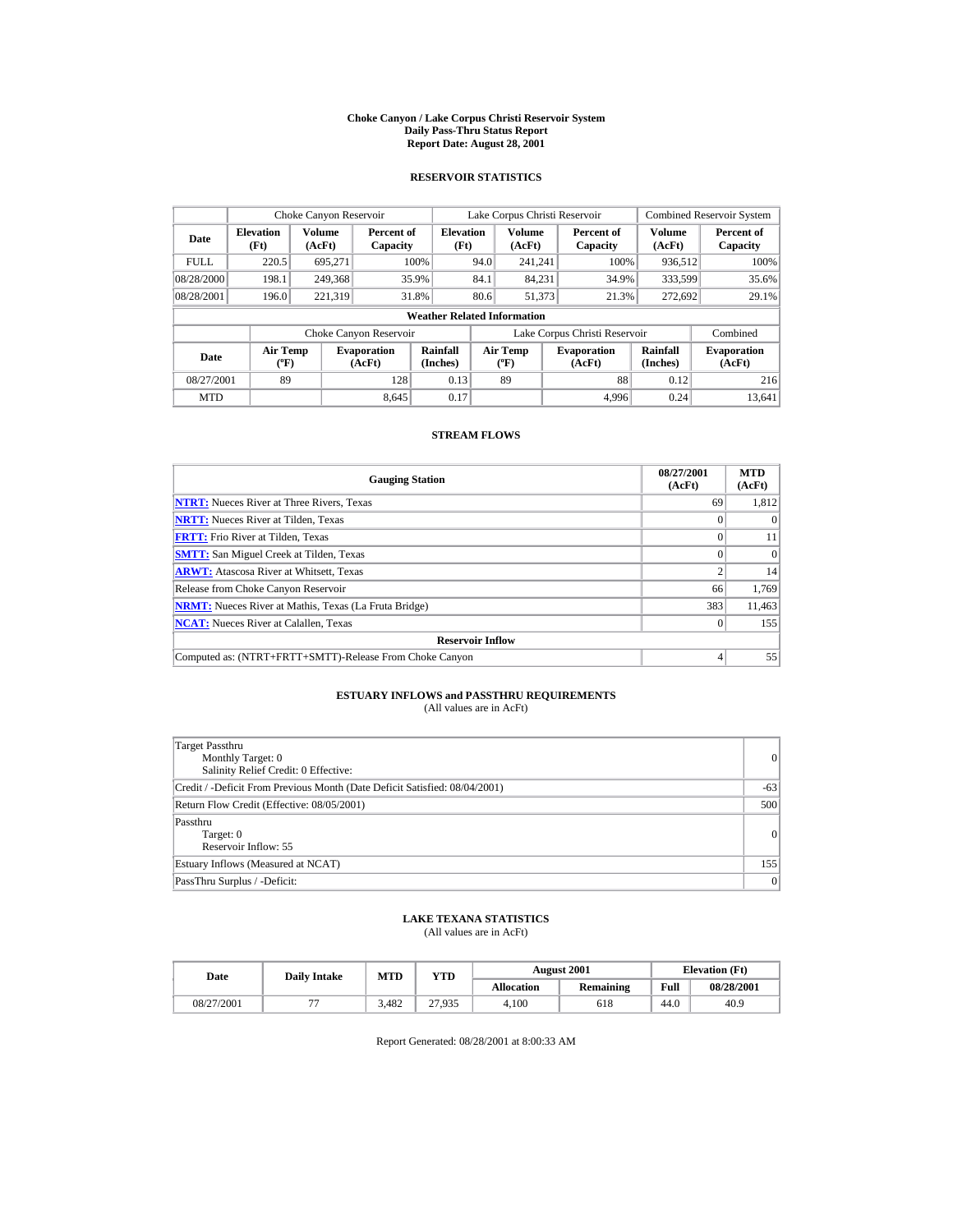#### **Choke Canyon / Lake Corpus Christi Reservoir System Daily Pass-Thru Status Report Report Date: August 29, 2001**

## **RESERVOIR STATISTICS**

|             | Choke Canyon Reservoir                      |                  |                              |                          | Lake Corpus Christi Reservoir |                                          |  |                               |                      | <b>Combined Reservoir System</b> |  |  |  |
|-------------|---------------------------------------------|------------------|------------------------------|--------------------------|-------------------------------|------------------------------------------|--|-------------------------------|----------------------|----------------------------------|--|--|--|
| Date        | <b>Elevation</b><br>(Ft)                    | Volume<br>(AcFt) | Percent of<br>Capacity       | <b>Elevation</b><br>(Ft) |                               | <b>Volume</b><br>(AcFt)                  |  | Percent of<br>Capacity        | Volume<br>(AcFt)     | Percent of<br>Capacity           |  |  |  |
| <b>FULL</b> | 220.5                                       | 695.271          |                              | 100%                     | 94.0                          | 241.241                                  |  | 100%                          | 936,512              | 100%                             |  |  |  |
| 08/29/2000  | 198.1                                       | 248,806          |                              | 35.8%                    | 84.1                          | 83,663                                   |  | 34.7%                         | 332,469              | 35.5%                            |  |  |  |
| 08/29/2001  | 196.1                                       | 222,873          |                              | 32.1%                    | 80.6                          | 51,981                                   |  | 21.5%                         | 274,854              | 29.3%                            |  |  |  |
|             | <b>Weather Related Information</b>          |                  |                              |                          |                               |                                          |  |                               |                      |                                  |  |  |  |
|             |                                             |                  | Choke Canyon Reservoir       |                          |                               |                                          |  | Lake Corpus Christi Reservoir |                      | Combined                         |  |  |  |
| Date        | <b>Air Temp</b><br>$({}^{\circ}\mathrm{F})$ |                  | <b>Evaporation</b><br>(AcFt) | Rainfall<br>(Inches)     |                               | <b>Air Temp</b><br>$({}^{\circ}{\rm F})$ |  | <b>Evaporation</b><br>(AcFt)  | Rainfall<br>(Inches) | <b>Evaporation</b><br>(AcFt)     |  |  |  |
| 08/28/2001  | 85                                          |                  | 98                           | 1.03                     |                               | 89                                       |  |                               | 1.58                 | 99                               |  |  |  |
| <b>MTD</b>  |                                             |                  | 8.743                        | 1.20                     |                               |                                          |  | 4.997                         | 1.82                 | 13.740                           |  |  |  |

## **STREAM FLOWS**

| <b>Gauging Station</b>                                       | 08/28/2001<br>(AcFt) | <b>MTD</b><br>(AcFt) |
|--------------------------------------------------------------|----------------------|----------------------|
| <b>NTRT:</b> Nueces River at Three Rivers, Texas             | 71                   | 1,884                |
| <b>NRTT:</b> Nueces River at Tilden, Texas                   |                      | $\theta$             |
| <b>FRTT:</b> Frio River at Tilden, Texas                     |                      | 11                   |
| <b>SMTT:</b> San Miguel Creek at Tilden, Texas               |                      | $\Omega$             |
| <b>ARWT:</b> Atascosa River at Whitsett, Texas               | 3                    | 17                   |
| Release from Choke Canyon Reservoir                          | 66                   | 1,834                |
| <b>NRMT:</b> Nueces River at Mathis, Texas (La Fruta Bridge) | 367                  | 11,831               |
| <b>NCAT:</b> Nueces River at Calallen, Texas                 | 24                   | 179                  |
| <b>Reservoir Inflow</b>                                      |                      |                      |
| Computed as: (NTRT+FRTT+SMTT)-Release From Choke Canyon      | 6                    | 61                   |

# **ESTUARY INFLOWS and PASSTHRU REQUIREMENTS**<br>(All values are in AcFt)

| Target Passthru<br>Monthly Target: 0<br>Salinity Relief Credit: 0 Effective: | 0     |
|------------------------------------------------------------------------------|-------|
| Credit / -Deficit From Previous Month (Date Deficit Satisfied: 08/04/2001)   | $-63$ |
| Return Flow Credit (Effective: 08/05/2001)                                   | 500   |
| Passthru<br>Target: 0<br>Reservoir Inflow: 61                                | 0     |
| Estuary Inflows (Measured at NCAT)                                           | 179   |
| PassThru Surplus / -Deficit:                                                 | 0     |

## **LAKE TEXANA STATISTICS**

(All values are in AcFt)

| Date |            | <b>Daily Intake</b> | <b>MTD</b> | YTD    | <b>August 2001</b> |                  |      | <b>Elevation</b> (Ft) |
|------|------------|---------------------|------------|--------|--------------------|------------------|------|-----------------------|
|      |            |                     |            |        | <b>Allocation</b>  | <b>Remaining</b> | Full | 08/29/2001            |
|      | 08/28/2001 |                     | .560       | 28.012 | 4.100              | 540              | 44.0 | 40.9                  |

Report Generated: 08/29/2001 at 8:13:14 AM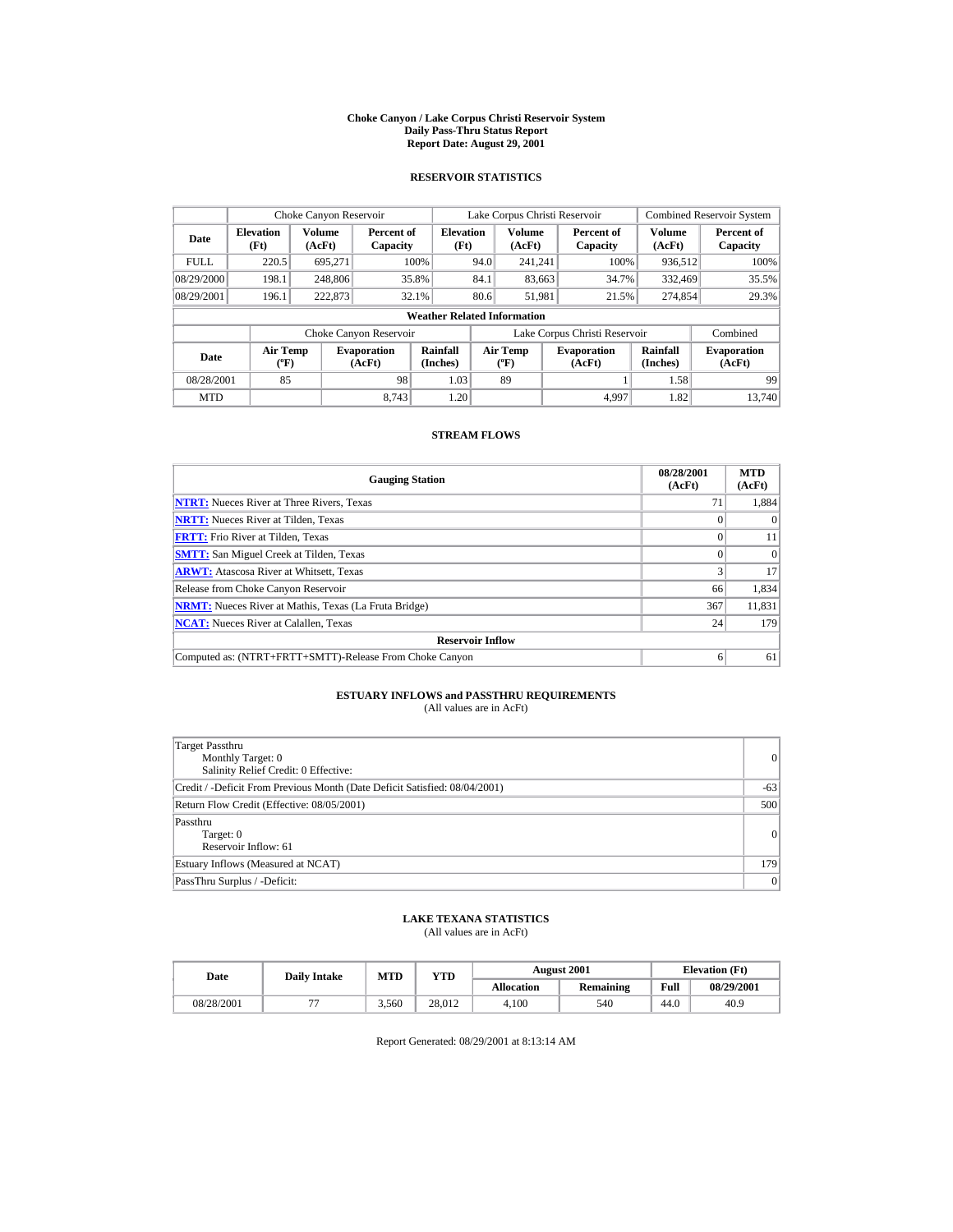#### **Choke Canyon / Lake Corpus Christi Reservoir System Daily Pass-Thru Status Report Report Date: August 30, 2001**

## **RESERVOIR STATISTICS**

|             | Choke Canyon Reservoir                           |                  |                              |                          | Lake Corpus Christi Reservoir |                           |  |                               |                      | <b>Combined Reservoir System</b> |  |  |  |
|-------------|--------------------------------------------------|------------------|------------------------------|--------------------------|-------------------------------|---------------------------|--|-------------------------------|----------------------|----------------------------------|--|--|--|
| Date        | <b>Elevation</b><br>(Ft)                         | Volume<br>(AcFt) | Percent of<br>Capacity       | <b>Elevation</b><br>(Ft) |                               | <b>Volume</b><br>(AcFt)   |  | Percent of<br>Capacity        | Volume<br>(AcFt)     | Percent of<br>Capacity           |  |  |  |
| <b>FULL</b> | 220.5                                            | 695.271          |                              | 100%                     | 94.0                          | 241.241                   |  | 100%                          | 936.512              | 100%                             |  |  |  |
| 08/30/2000  | 198.0                                            | 248,525          |                              | 35.7%                    | 84.0                          | 83.211                    |  | 34.5%                         | 331.736              | 35.4%                            |  |  |  |
| 08/30/2001  | 196.2                                            | 223.914          |                              | 32.2%                    | 80.9                          | 53,755                    |  | 22.3%                         | 277,669              | 29.6%                            |  |  |  |
|             | <b>Weather Related Information</b>               |                  |                              |                          |                               |                           |  |                               |                      |                                  |  |  |  |
|             |                                                  |                  | Choke Canyon Reservoir       |                          |                               |                           |  | Lake Corpus Christi Reservoir |                      | Combined                         |  |  |  |
| Date        | <b>Air Temp</b><br>$({}^{\mathrm{o}}\mathbf{F})$ |                  | <b>Evaporation</b><br>(AcFt) | Rainfall<br>(Inches)     |                               | Air Temp<br>$(^{\circ}F)$ |  | <b>Evaporation</b><br>(AcFt)  | Rainfall<br>(Inches) | <b>Evaporation</b><br>(AcFt)     |  |  |  |
| 08/29/2001  | 84                                               |                  | 61                           | 0.08                     |                               | 93                        |  | Pan overflow                  | 2.10                 | 60                               |  |  |  |
| <b>MTD</b>  |                                                  |                  | 8.804                        | 1.28                     |                               |                           |  | 4.994                         | 3.92                 | 13.798                           |  |  |  |

## **STREAM FLOWS**

| <b>Gauging Station</b>                                       | 08/29/2001<br>(AcFt) | <b>MTD</b><br>(AcFt) |
|--------------------------------------------------------------|----------------------|----------------------|
| <b>NTRT:</b> Nueces River at Three Rivers, Texas             | 73                   | 1,957                |
| <b>NRTT:</b> Nueces River at Tilden, Texas                   |                      | $\Omega$             |
| <b>FRTT:</b> Frio River at Tilden, Texas                     |                      | 21                   |
| <b>SMTT:</b> San Miguel Creek at Tilden, Texas               | 365                  | 365                  |
| <b>ARWT:</b> Atascosa River at Whitsett, Texas               |                      | 22                   |
| Release from Choke Canyon Reservoir                          | 66                   | 1,900                |
| <b>NRMT:</b> Nueces River at Mathis, Texas (La Fruta Bridge) | 351                  | 12,182               |
| <b>NCAT:</b> Nueces River at Calallen, Texas                 | 62                   | 240                  |
| <b>Reservoir Inflow</b>                                      |                      |                      |
| Computed as: (NTRT+FRTT+SMTT)-Release From Choke Canyon      | 383                  | 443                  |

# **ESTUARY INFLOWS and PASSTHRU REQUIREMENTS**<br>(All values are in AcFt)

| Target Passthru<br>Monthly Target: 0<br>Salinity Relief Credit: 0 Effective: | 0     |
|------------------------------------------------------------------------------|-------|
| Credit / -Deficit From Previous Month (Date Deficit Satisfied: 08/04/2001)   | $-63$ |
| Return Flow Credit (Effective: 08/05/2001)                                   | 500   |
| Passthru<br>Target: 0<br>Reservoir Inflow: 443                               | 0     |
| Estuary Inflows (Measured at NCAT)                                           | 240   |
| PassThru Surplus / -Deficit:                                                 | 0     |

## **LAKE TEXANA STATISTICS**

(All values are in AcFt)

| Date       | <b>Daily Intake</b> | <b>MTD</b> | YTD    |                   | <b>August 2001</b> |      | <b>Elevation</b> (Ft) |
|------------|---------------------|------------|--------|-------------------|--------------------|------|-----------------------|
|            |                     |            |        | <b>Allocation</b> | <b>Remaining</b>   | Full | 08/30/2001            |
| 08/29/2001 |                     | 3.623      | 28.075 | 4.100             | $-1$               | 44.0 | 41.1                  |

Report Generated: 08/30/2001 at 8:05:38 AM